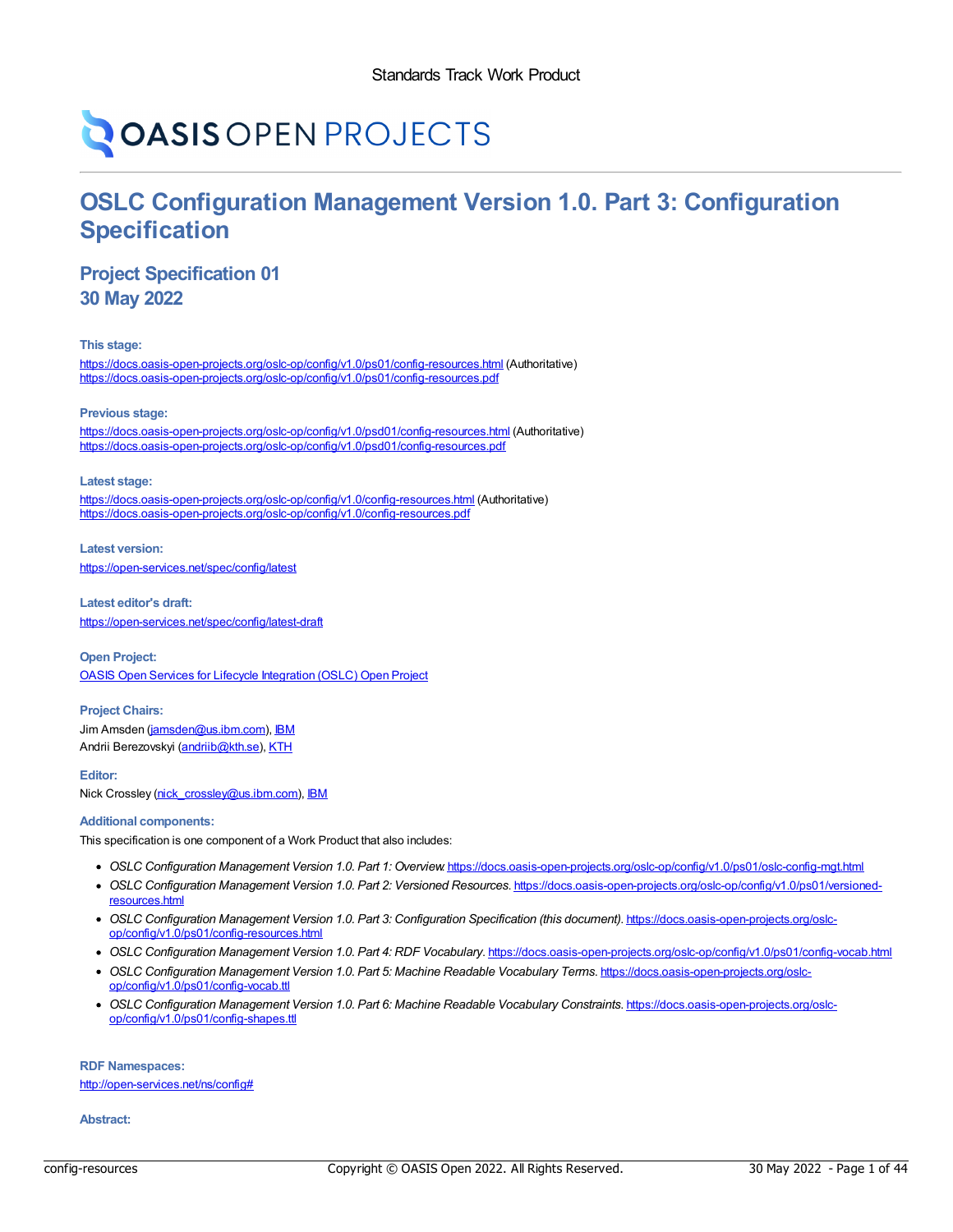This part of the OSLC Configuration Management Specification defines the representation and behavior of components and configurations of resources in those components (typically referred to as configurations of components, or just configurations).

#### **Status:**

This document was last revised or approved by the OASIS Open Services for Lifecycle [Integration](https://open-services.net/about/) (OSLC) Open Project on the above date. The level of approval is also listed above. Check the "Latest stage" location noted above for possible later revisions of this document. Any other numbered Versions and other technical work produced by the Open Project are listed at <https://open-services.net/about/>.

Comments on this work can be provided by opening issues in the project repository or by sending email to the project's public comment list [oslc-op@lists.oasis](mailto:oslc-op@lists.oasis-open-projects.org)open-projects.org.

Note that any machine-readable content (Computer Language [Definitions](https://www.oasis-open.org/policies-guidelines/tc-process-2017-05-26/#wpComponentsCompLang)) declared Normative for this Work Product is provided in separate plain text files. In the event of a discrepancy between any such plain text file and display content in the Work Product's prose narrative document(s), the content in the separate plain text file prevails.

#### **Citation format:**

When referencing this specification the following citation format should be used:

### **[OSLC-Config-1.0-Part3]**

*OSLC Configuration Management Version 1.0. Part 3: Configuration Specification*. Edited by Nick Crossley. 30 May 2022. OASIS Project Specification 01. [https://docs.oasis-open-projects.org/oslc-op/config/v1.0/ps01/config-resources.html.](https://docs.oasis-open-projects.org/oslc-op/config/v1.0/config-resources.html) Latest stage: https://docs.oasis-open-projects.org/oslc-op/config/v1.0/configresources.html.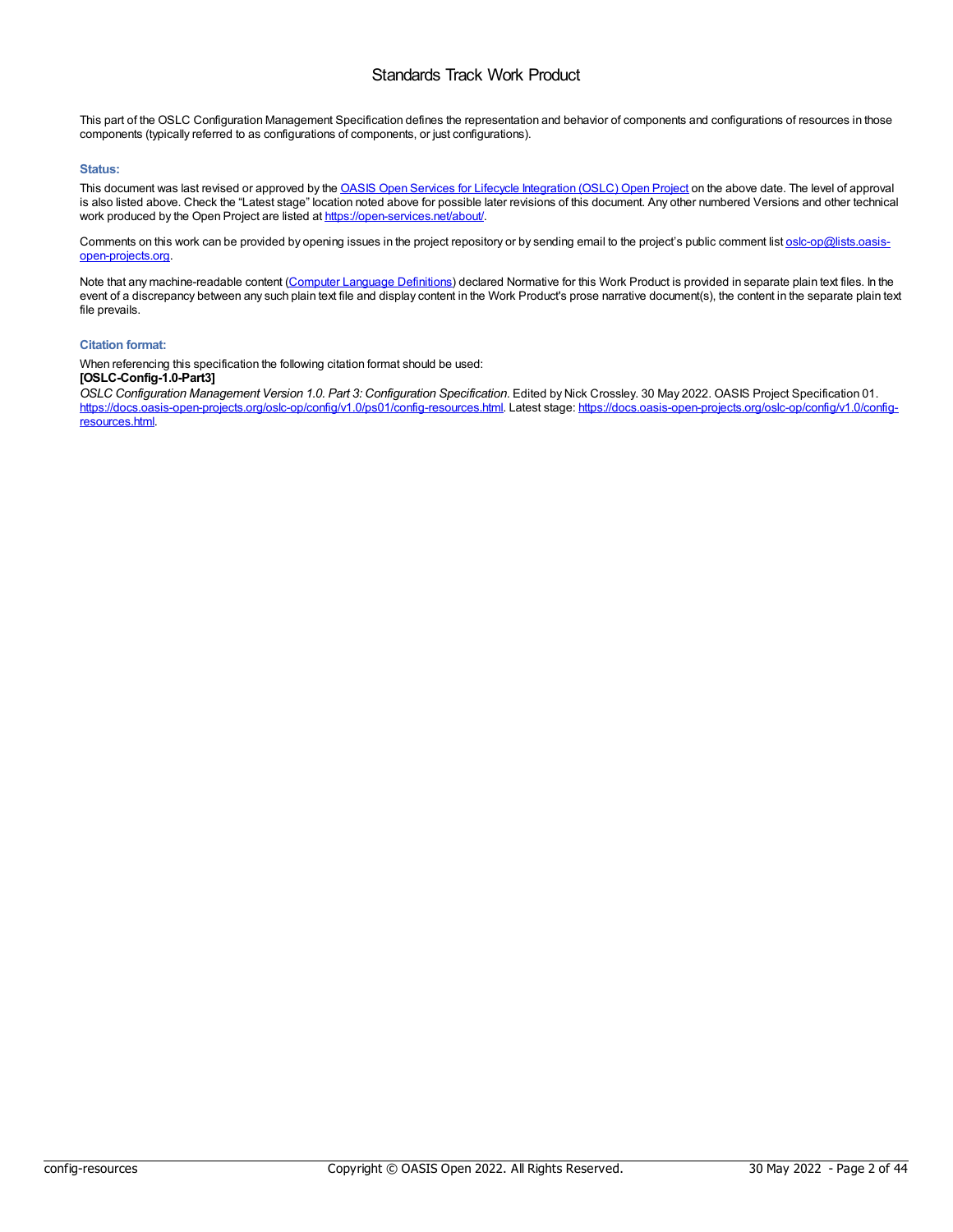### **Notices**

Copyright © OASIS Open 2013-2022. All Rights Reserved.

All capitalized terms in the following text have the meanings assigned to them in the OASIS Intellectual Property Rights Policy (the "OASIS IPR Policy"). The full [Policy](https://www.oasis-open.org/policies-guidelines/ipr/) may be found at the OASIS website.

This specification is published under the Attribution 4.0 [International](https://creativecommons.org/licenses/by/4.0/legalcode) (CC BY4.0). Portions of this specification are also provided under the Apache [License](https://www.apache.org/licenses/LICENSE-2.0) 2.0.

All contributions made to this project have been made under the OASIS Contributor License [Agreement](https://www.oasis-open.org/policies-guidelines/open-projects-process/#individual-cla-exhibit) (CLA).

For information on whether any patents have been disclosed that may be essential to implementing this specification, and any offers of patent licensing terms, please refer to the Open Projects IPR [Statements](https://github.com/oasis-open-projects/administration/blob/master/IPR_STATEMENTS.md#open-services-for-lifecycle-collaboration-oslc-open-project) page.

This document and translations of it may be copied and furnished to others, and derivative works that comment on or otherwise explain it or assist in its implementation may be prepared, copied, published, and distributed, in whole or in part, without restriction of any kind, provided that the above copyright notice and this section are included on all such copies and derivative works. However, this document itself may not be modified in any way, including by removing the copyright notice or references to OASIS, except as needed for the purpose of developing any document or deliverable produced by an OASIS Open Project or OASIS Technical Committee (in which case the rules applicable to copyrights, as set forth in the OASIS IPR Policy, must be followed) or as required to translate it into languages other than English.

The limited permissions granted above are perpetual and will not be revoked by OASIS or its successors or assigns.

This document and the information contained herein is provided on an "AS IS" basis and OASIS DISCLAIMS ALL WARRANTIES, EXPRESS OR IMPLIED, INCLUDING BUT NOT LIMITED TO ANYWARRANTYTHAT THE USE OF THE INFORMATION HEREIN WILL NOT INFRINGE ANYOWNERSHIP RIGHTS OR ANYIMPLIED WARRANTIES OF MERCHANTABILITYOR FITNESS FOR A PARTICULAR PURPOSE.

OASIS requests that any OASIS Party or any other party that believes it has patent claims that would necessarily be infringed by implementations of this OASIS Project Specification or OASIS Standard, to notify the OASIS TC Administrator and provide an indication of its willingness to grant patent licenses to such patent claims in a manner consistent with the IPR Mode of the OASIS Technical Committee that produced this specification.

OASIS invites any party to contact the OASIS TC Administrator if it is aware of a claim of ownership of any patent claims that would necessarily be infringed by implementations of this specification by a patent holder that is not willing to provide a license to such patent claims in a manner consistent with the IPR Mode of the OASIS Open Project that produced this specification. OASIS may include such claims on its website, but disclaims any obligation to do so.

OASIS takes no position regarding the validity or scope of any intellectual property or other rights that might be claimed to pertain to the implementation or use of the technology described in this document or the extent to which any license under such rights might or might not be available; neither does it represent that it has made any effort to identify any such rights. Information on OASIS' procedures with respect to rights in any document or deliverable produced by an OASIS Technical Committee can be found on the OASIS website. Copies of claims of rights made available for publication and any assurances of licenses to be made available, or the result of an attempt made to obtain a general license or permission for the use of such proprietary rights by implementers or users of this OASIS Open Project Specification or OASIS Standard, can be obtained from the OASIS TC Administrator. OASIS makes no representation that any information or list of intellectual property rights will at any time be complete, or that any claims in such list are, in fact, Essential Claims.

The name "[OASIS](https://www.oasis-open.org)" is a trademark of OASIS, the owner and developer of this specification, and should be used only to refer to the organization and its official outputs. OASIS welcomes reference to, and implementation and use of, specifications, while reserving the right to enforce its marks against misleading uses. Please see <https://www.oasis-open.org/policies-guidelines/trademark/> for above guidance.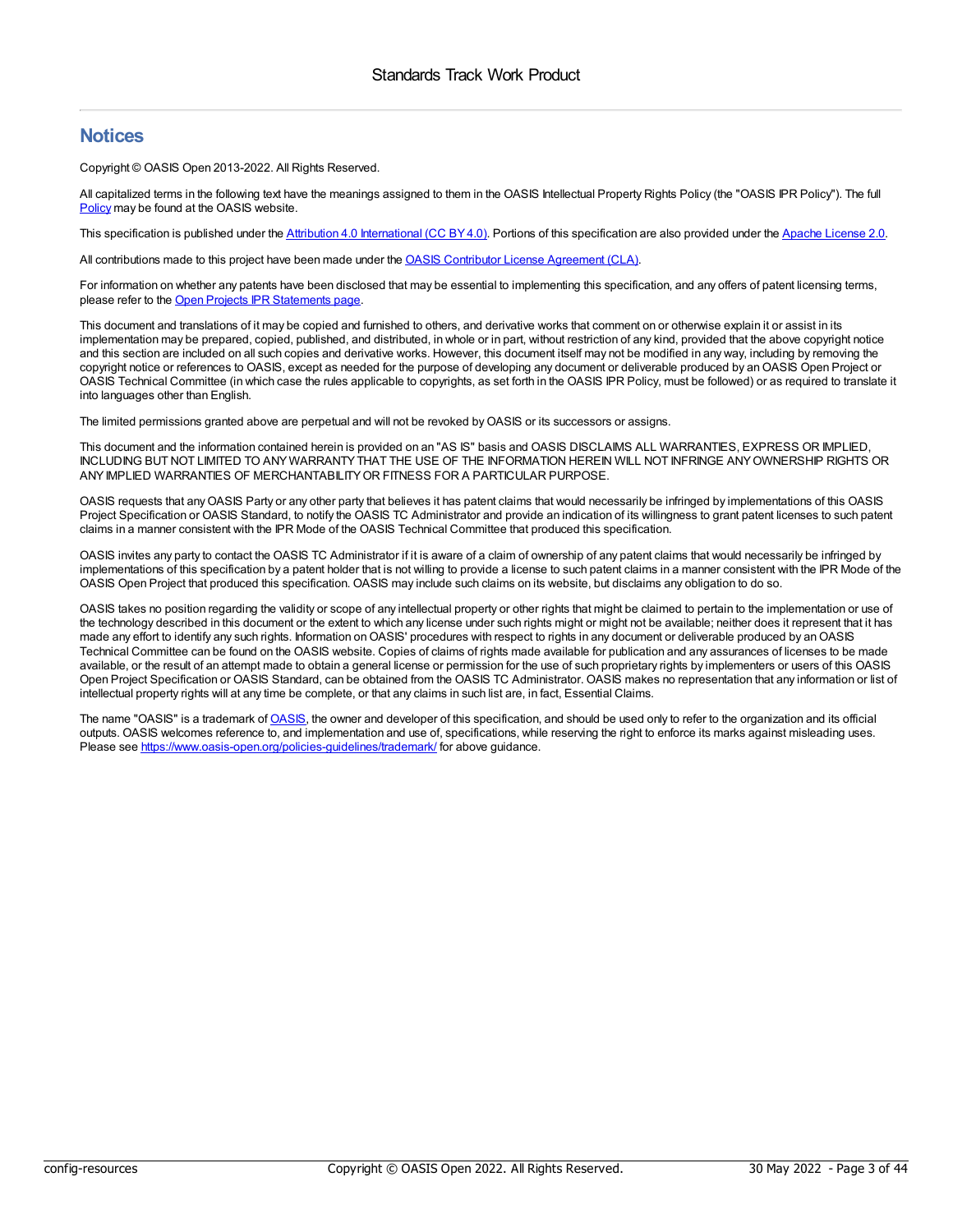# **Table of Contents**

1. [Introduction](#page-4-0)

- 1.1 [Typographical](#page-4-1) Conventions and Use of RFC Terms
- 1.2 [References](#page-4-2)
	- 1.2.1 Normative [references](#page-4-3)
- 2. Service [Discovery](#page-5-0)
- 3. Component and [Configuration](#page-13-0) Constraints
	- 3.1 Resource shape for [Component](#page-7-0)
	- 3.2 [Resource](#page-10-0) shape for Baseline
	- 3.3 [Resource](#page-14-0) shape for Stream
	- 3.4 Resource shape for [ChangeSet](#page-17-0)
	- 3.5 Resource shape for [Contribution](#page-19-0)
	- 3.6 Resource shape for [Selections](#page-20-0)
	- 3.7 Resource shape for [ChangeSet](#page-20-1) Selections
- 4. [Configuration](#page-21-0) context
	- 4.1 Default [configuration](#page-22-0)
- 5. Supported Operations on [Components](#page-23-0)
- 6. Supported Operations on [Configurations](#page-24-0)
- 7. Supported [Operations](#page-25-0) on Selections
- 8. Supported Operations on Versioned Resources in a [Configuration](#page-26-0) Context
- 9. Creation of [Baselines](#page-27-0) and Streams
	- 9.1 [Creation](#page-27-1) of Streams
	- 9.2 Creation of [Baselines](#page-27-2)
	- 9.3 [Concerns](#page-28-0) common to streams and baselines
- 10. [Contributions](#page-29-0) and Overrides
- 11. Version [Resolution](#page-30-0)
- 12. [Change](#page-31-0) Sets
- 13. [Delegated](#page-32-0) Uls
- 14. Compact [Rendering](#page-33-0)
- 15. Tracked [Resource](#page-34-0) Sets
- 16. Query [Support](#page-35-0)
- 17. Matching [Contributions](#page-36-0)
- 18. Long [Operations](#page-37-0)
- 19. [Conformance](#page-40-0)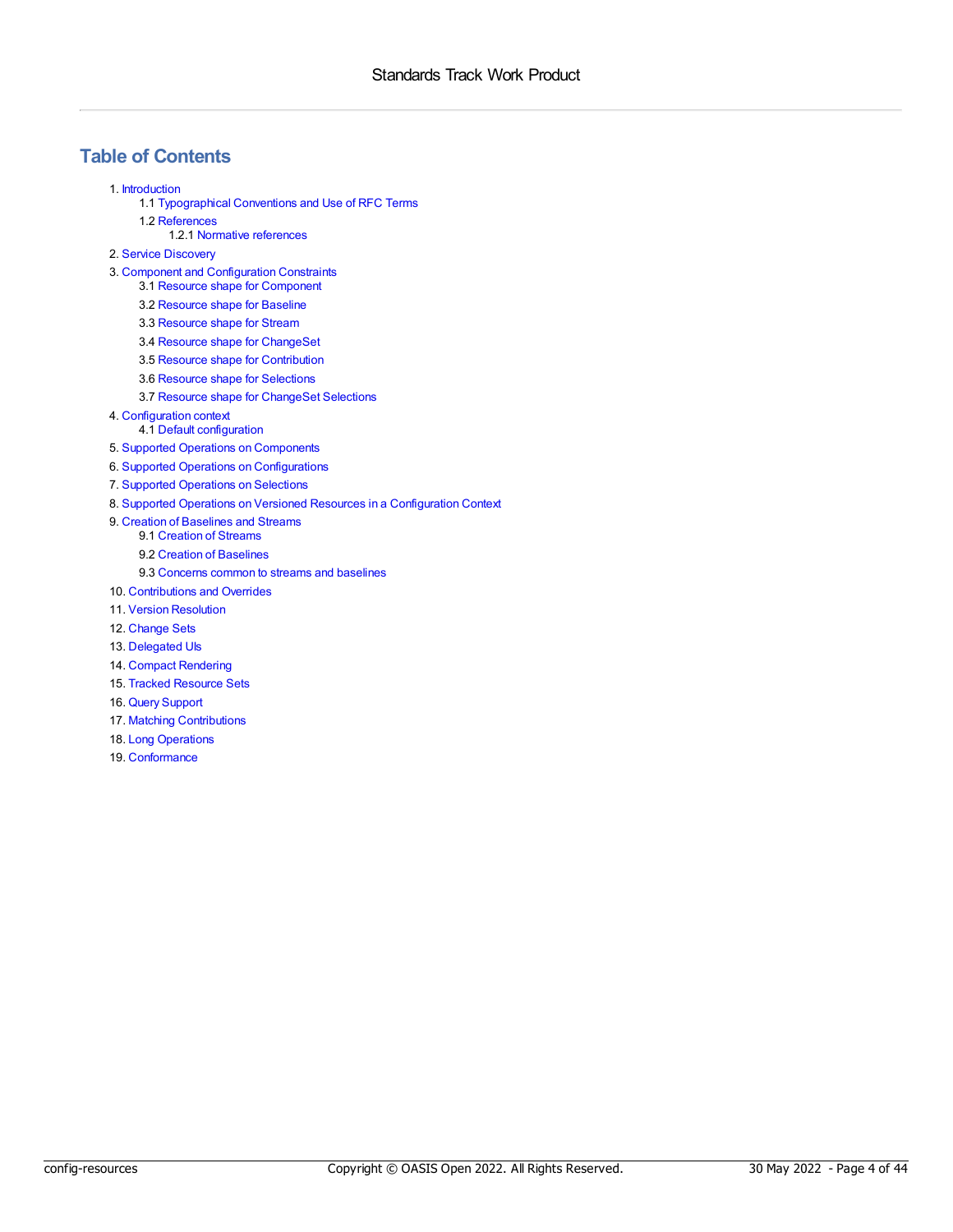# <span id="page-4-0"></span>**1. Introduction**

#### *This section is non-normative.*

#### <span id="page-4-1"></span>**1.1 Typographical Conventions and Use of RFC Terms**

As well as sections marked as non-normative, all authoring guidelines, diagrams, examples, and notes in this specification are non-normative. Everything else in this specification is normative.

The key words "MUST", "MUST NOT", "REQUIRED", "SHALL", "SHALL NOT", "SHOULD", "SHOULD NOT", "RECOMMENDED", "NOT RECOMMENDED", "MAY", and "OPTIONAL" in this specification are to be interpreted as described in [BCP](https://tools.ietf.org/html/bcp14) 14 [\[RFC2119](#page-4-4)] [\[RFC8174](#page-4-5)] when, and only when, they appear in all capitals, as shown here.

#### <span id="page-4-2"></span>**1.2 References**

#### <span id="page-4-3"></span>**1.2.1 Normative references**

#### <span id="page-4-7"></span>[ABNF]

D. Crocker; P. Overell. *Augmented BNF for Syntax [Specifications:](https://tools.ietf.org/html/rfc5234) ABNF*. IETF. Internet Standard. URL: <https://tools.ietf.org/html/rfc5234>

#### <span id="page-4-9"></span>[CORS]

WHATWG contributors. *Fetch [standard](https://fetch.spec.whatwg.org/commit-snapshots/d070ea245c6eb66cf4196324f063dc6ab608d9e6/#http-cors-protocol)*. WHATWG. Living Standard. URL: https://fetch.spec.whatwg.org/commit[snapshots/d070ea245c6eb66cf4196324f063dc6ab608d9e6/#http-cors-protocol](https://fetch.spec.whatwg.org/commit-snapshots/d070ea245c6eb66cf4196324f063dc6ab608d9e6/#http-cors-protocol)

#### <span id="page-4-6"></span>[OSLCCore3]

Jim Amsden. *OSLC Core Version 3.0. Part 1: [Overview](https://docs.oasis-open-projects.org/oslc-op/core/v3.0/oslc-core.html)*. OASIS. URL: <https://docs.oasis-open-projects.org/oslc-op/core/v3.0/oslc-core.html>

#### <span id="page-4-10"></span>[OSLCQuery]

Jim Amsden; S. Padgett; S. Speicher; David Honey. *OSLC Query [Version](https://docs.oasis-open-projects.org/oslc-op/query/v3.0/oslc-query.html) 3.0*. OASIS. URL: [https://docs.oasis-open-projects.org/oslc-op/query/v3.0/oslc](https://docs.oasis-open-projects.org/oslc-op/query/v3.0/oslc-query.html)query.html

#### <span id="page-4-4"></span>[RFC2119]

S. Bradner. *Key words for use in RFCs to Indicate [Requirement](https://www.rfc-editor.org/rfc/rfc2119) Levels*. IETF, March 1997. Best Current Practice. URL: https://www.rfc[editor.org/rfc/rfc2119](https://www.rfc-editor.org/rfc/rfc2119)

#### <span id="page-4-5"></span>[RFC8174]

B. Leiba. *Ambiguity of [Uppercase](https://www.rfc-editor.org/rfc/rfc8174) vs Lowercase in RFC 2119 Key Words*. IETF, May 2017. Best Current Practice. URL: https://www.rfc[editor.org/rfc/rfc8174](https://www.rfc-editor.org/rfc/rfc8174)

#### <span id="page-4-8"></span>[URI]

T. Berners-Lee; P. Overell. *Uniform [Resource](https://datatracker.ietf.org/doc/html/rfc3986/#section-1.3) Identifier (URI): Generic Syntax*. IETF. Internet Standard. URL: <https://datatracker.ietf.org/doc/html/rfc3986/#section-1.3>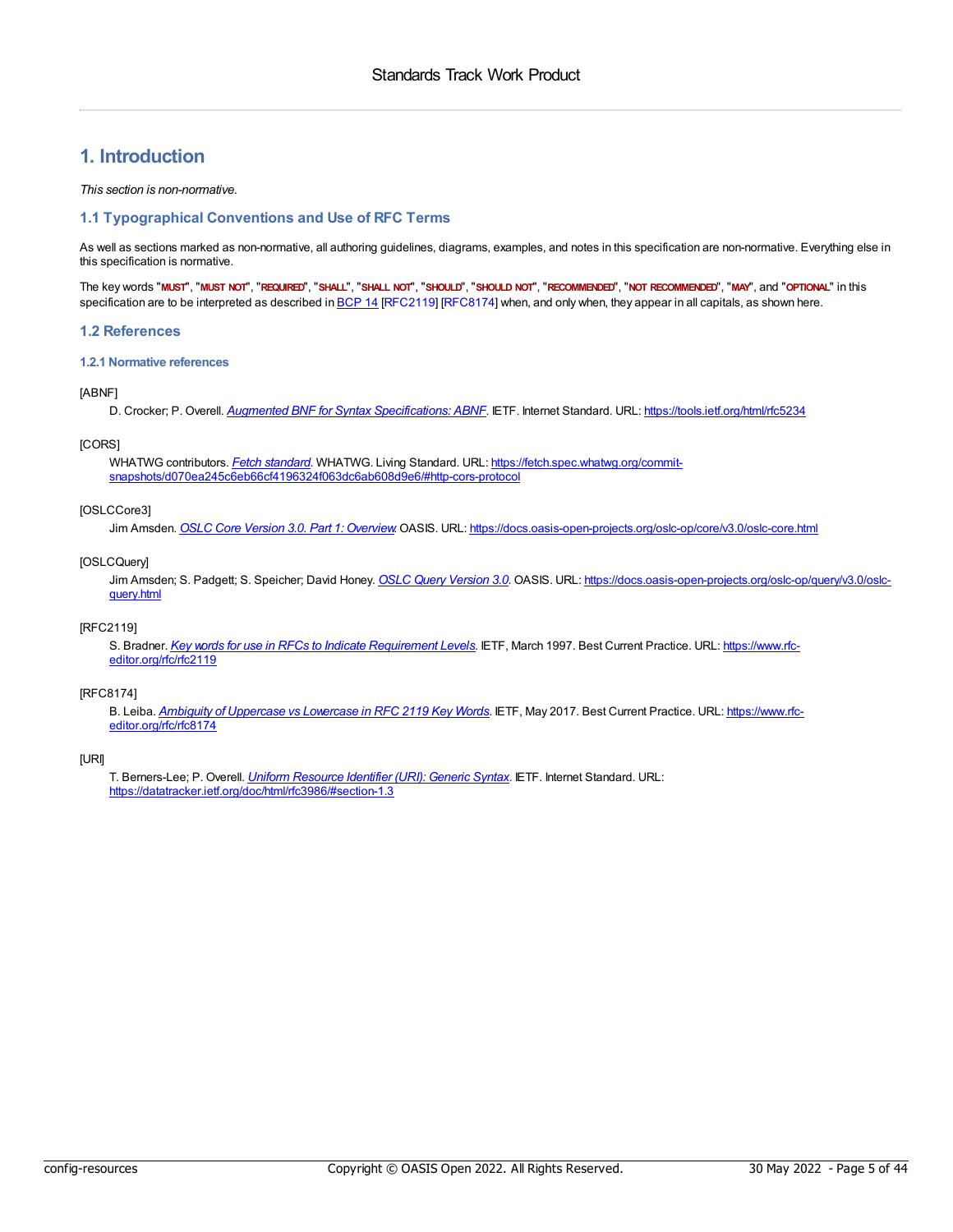# <span id="page-5-0"></span>**2. Service Discovery**

<span id="page-5-1"></span>A configuration server **SHOULD**implement [[OSLCCore3](#page-4-6)] ServiceProvider and Service resources, where an **oslc:domain** property has the value **http://openservices.net/ns/config#**. [config-res-1]

<span id="page-5-2"></span>A global configuration service resource, if provided, **SHOULD**include the property **oslc:usage** with the value **http://openservices.net/ns/config#globalConfigurationService**. [config-res-2]

<span id="page-5-3"></span>A service with this usage property **MUST** provide all global configuration capabilities described as mandatory in this specification. [config-res-3]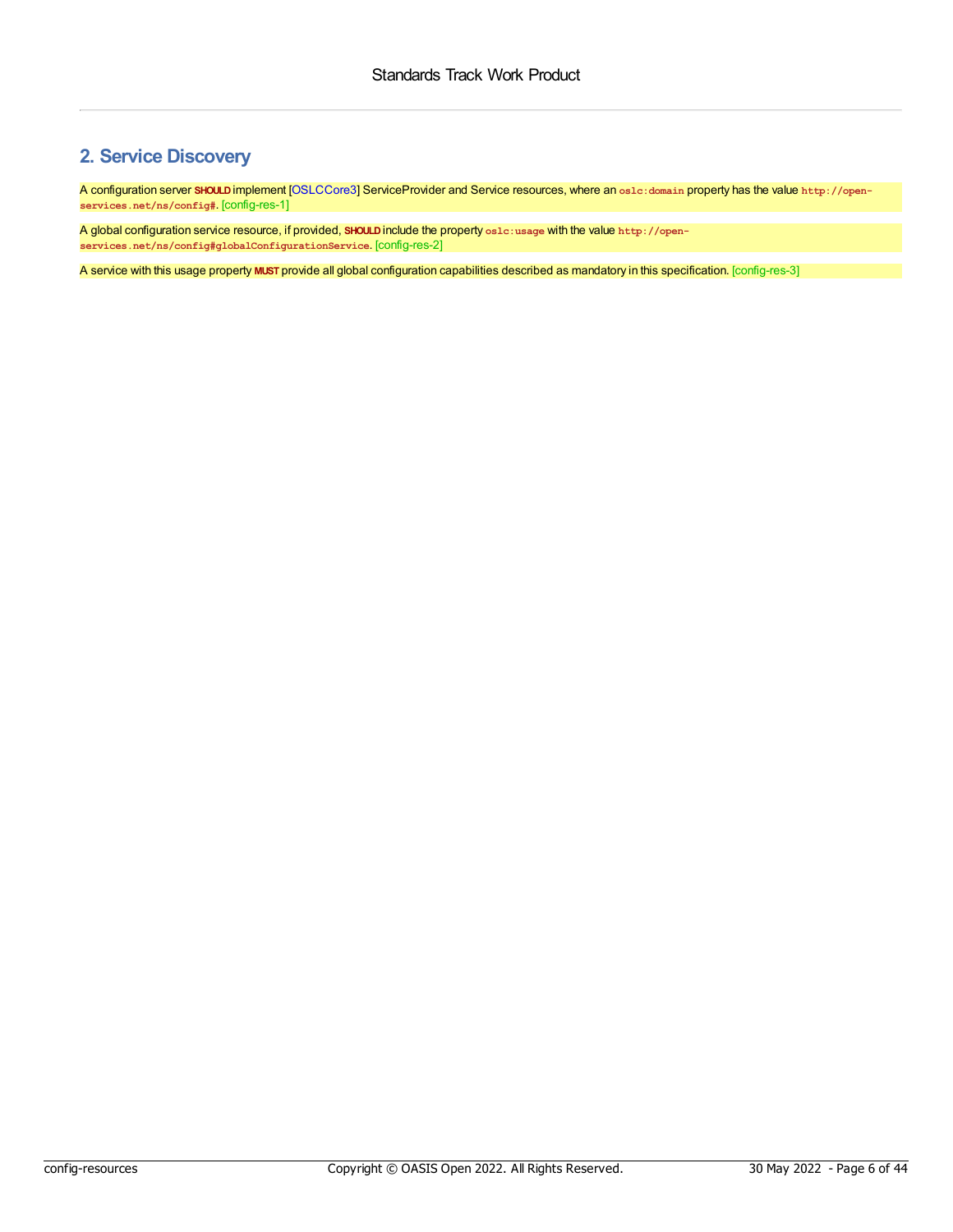### **3. Component and Configuration Constraints**

This section describes constraints on the resources for components, configurations, and related artifacts.

<span id="page-6-0"></span>Configuration Management servers **MUST** observe these constraints, but **MAY**provide additional classes, properties, and individuals. [config-res-4]

<span id="page-6-1"></span>In particular, Configuration Management servers **MAY**define additional types of configuration, but all configurations **MUST** also be of one of the types defined here. [config-res-5]

#### **3.1 Resource shape for Component**

- **Describes: http://open-services.net/ns/config#Component**
- **Summary:** The shape of a component.
- <span id="page-6-2"></span>• Description: A set of versioned resources; a configuration selects zero, one, or (very rarely) more than one version of these resources. A component itself **MAY**be a versioned resource [config-res-6], indicated by the RDF type **oslc\_config:VersionResource** on its versions, but need not be versioned; the semantics of versioned components are not defined by this specification. Typically, components themselves are not nested - that is, typically none of the members of an **oslc\_config:Component** container are themselves of type **oslc\_config:Component**; any required structure and hierarchy is realized through configurations, or through the structures within the configuration items themselves (e.g., versioned folders or directories).

<span id="page-6-4"></span><span id="page-6-3"></span>

| <b>Component Properties</b> |                      |                  |                   |                             |                              |                                                                                                                                                 |  |  |
|-----------------------------|----------------------|------------------|-------------------|-----------------------------|------------------------------|-------------------------------------------------------------------------------------------------------------------------------------------------|--|--|
| <b>Prefixed Name</b>        | <b>Occurs</b>        | <b>Read-only</b> | <b>Value-type</b> | <b>Representation Range</b> |                              | <b>Description</b>                                                                                                                              |  |  |
| dcterms: contributor        | Zero-<br>or-<br>many | unspecified      | AnvResource       | Either                      | foaf: Agent,<br>foaf: Person | Contributor or contributors to the<br>resource. The link target is usually a<br>foaf: Person Of foaf: Agent, but could<br>be any type.          |  |  |
| dcterms: created            | Zero-<br>or-one      | true             | dateTime          | N/A                         | Unspecified                  | Timestamp of resource creation. Each<br>resource SHOULD have one instance of<br>the doterms: created property [config-<br>$res-7$ ].            |  |  |
| dcterms: creator            | Zero-<br>or-<br>many | true             | AnyResource       | Either                      | foaf: Agent,<br>foaf: Person | Creator or creators of the resource<br>The link target is usually a foaf: Person<br>or foaf: Agent, but could be any type.                      |  |  |
| dcterms: description        | Zero-<br>or-one      | false            | <b>XMLLiteral</b> | N/A                         | Unspecified                  | Descriptive text about the resource,<br>represented as rich text in XHTML<br>content.                                                           |  |  |
| dcterms:identifier          | Zero-<br>or-one      | true             | string            | N/A                         | Unspecified                  | A unique identifier for this resource.                                                                                                          |  |  |
| dcterms: modified           | Zero-<br>or-one      | true             | dateTime          | N/A                         | Unspecified                  | Timestamp of latest resource<br>modification. Each resource SHOULD<br>have one instance of the<br>dcterms: modified property [config-res-<br>81 |  |  |
| dcterms: subject            | Zero-<br>or-<br>many | false            | string            | N/A                         | Unspecified                  | Tag or keyword for a resource. Each<br>occurrence of a dcterms: subject<br>property denotes an additional tag for<br>the resource.              |  |  |
| doterms:title               | Zero-<br>or-one      | false            | <b>XMLLiteral</b> | N/A                         | Unspecified                  | Title of the resource, represented as<br>rich text in XHTML content.                                                                            |  |  |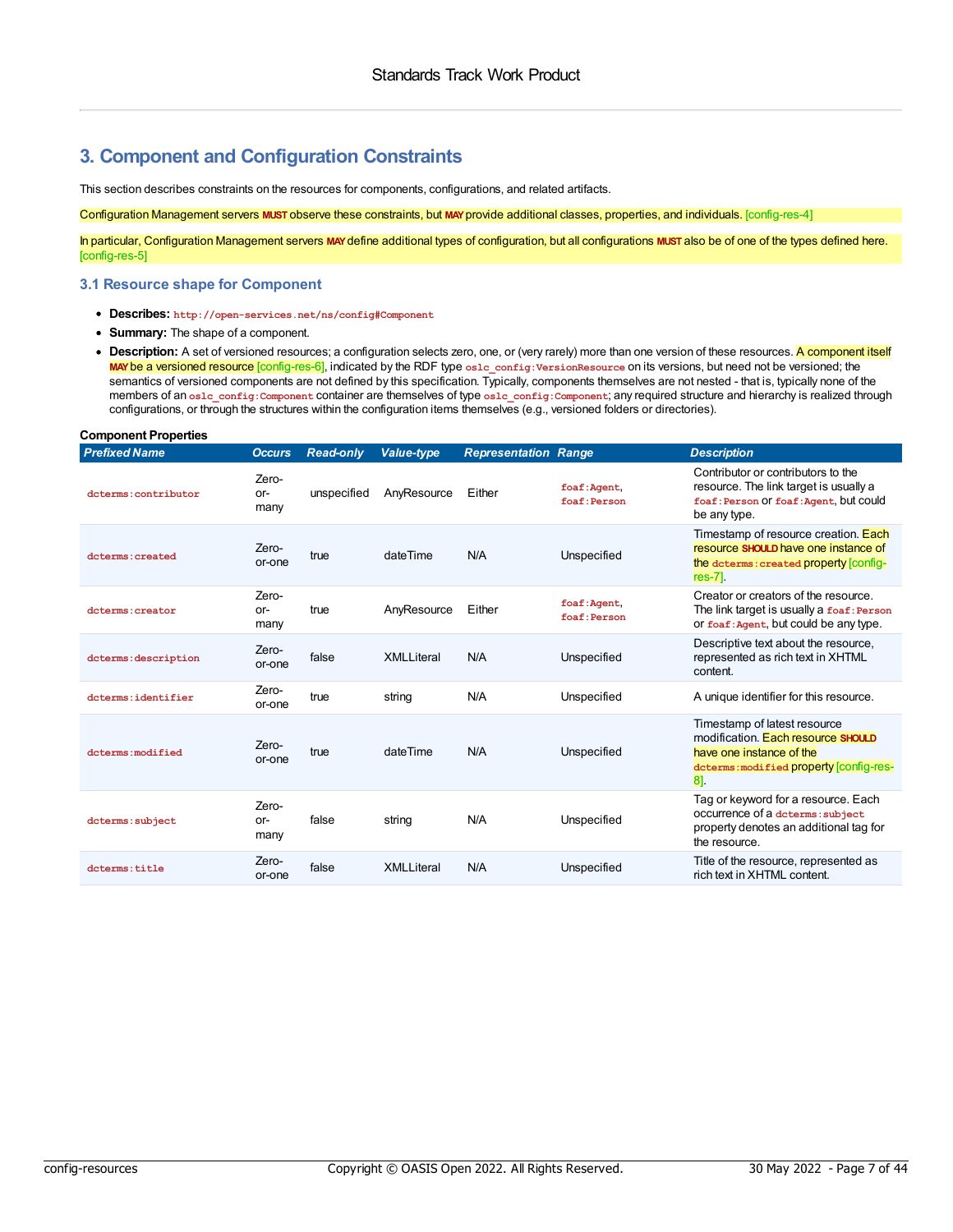<span id="page-7-4"></span><span id="page-7-3"></span><span id="page-7-2"></span><span id="page-7-1"></span><span id="page-7-0"></span>

| <b>Prefixed Name</b>       | <b>Occurs</b>        | <b>Read-only</b> | <b>Value-type</b> | <b>Representation Range</b> |                             | <b>Description</b>                                                                                                                                                                                                                                                                                                                                                                                                                                                                                                                                                                                                                                                                                                                                                  |
|----------------------------|----------------------|------------------|-------------------|-----------------------------|-----------------------------|---------------------------------------------------------------------------------------------------------------------------------------------------------------------------------------------------------------------------------------------------------------------------------------------------------------------------------------------------------------------------------------------------------------------------------------------------------------------------------------------------------------------------------------------------------------------------------------------------------------------------------------------------------------------------------------------------------------------------------------------------------------------|
| oslc config:configurations | Exactly-<br>one      | true             | Resource          | Reference                   | 1dp:Container               | The Linked Data Platform Container<br>that contains all the configurations (both<br>streams and baselines) of this<br>component. The<br>oslc config: configurations property<br>on a component is read-only; servers<br>MAY also treat the referenced container<br>as read-only [config-res-9]. If it is not<br>read-only, the container MAY have an<br>oslc: resourceShape property<br>referencing a resource shape that<br>describes the container [config-res-10].<br>If a container resource shape is<br>specified, the shape SHOULD have a<br>property describing the membership of<br>the container with a oslc: valueShape<br>referencing a resource shape that<br>describes the shapes of streams and<br>baselines that may be created [config-<br>res-11]. |
| oslc:archived              | Zero-<br>or-one      | unspecified      | boolean           | N/A                         | Unspecified                 | Indicates whether the subject has been<br>marked as archived, no longer an<br>active resource.                                                                                                                                                                                                                                                                                                                                                                                                                                                                                                                                                                                                                                                                      |
| oslc:instanceShape         | Zero-<br>or-one      | true             | Resource          | Either                      | oslc:ResourceShape          | The URI of a Resource Shape that<br>describes the possible properties,<br>occurrence, value types, allowed values<br>and labels. This shape information is<br>useful in displaying the subject<br>resource as well as guiding clients in<br>performing modifications. Instance<br>shapes may be specific to the<br>authenticated user associated with the<br>request that retrieved the resource, the<br>current state of the resource, and other<br>factors, so instance shapes SHOULD NOT<br>be cached [config-res-12].                                                                                                                                                                                                                                           |
| oslc:modifiedBy            | Zero-<br>or-<br>many | true             | AnyResource       | Either                      | foaf:Agent,<br>foaf: Person | The entity that most recently modified<br>the subject resource. The link target is<br>usually a foaf: Person Of foaf: Agent,<br>but could be any type.                                                                                                                                                                                                                                                                                                                                                                                                                                                                                                                                                                                                              |
| oslc:serviceProvider       | Zero-<br>or-<br>many | true             | Resource          | Reference                   | oslc:ServiceProvider        | A link to the resource's OSLC Service<br>Provider. If the subject resource is<br>available from an application that<br>implements multiple domain<br>specifications, there can be multiple<br>values for this property.                                                                                                                                                                                                                                                                                                                                                                                                                                                                                                                                             |
| oslc:shortId               | Zero-<br>or-one      | unspecified      | string            | N/A                         | Unspecified                 | A short and human-readable identifier<br>for the resource, such as a number.                                                                                                                                                                                                                                                                                                                                                                                                                                                                                                                                                                                                                                                                                        |
| oslc:shortTitle            | Zero-<br>or-one      | unspecified      | <b>XMLLiteral</b> | N/A                         | Unspecified                 | A short title for the resource,<br>represented as rich text in XHTML<br>content.                                                                                                                                                                                                                                                                                                                                                                                                                                                                                                                                                                                                                                                                                    |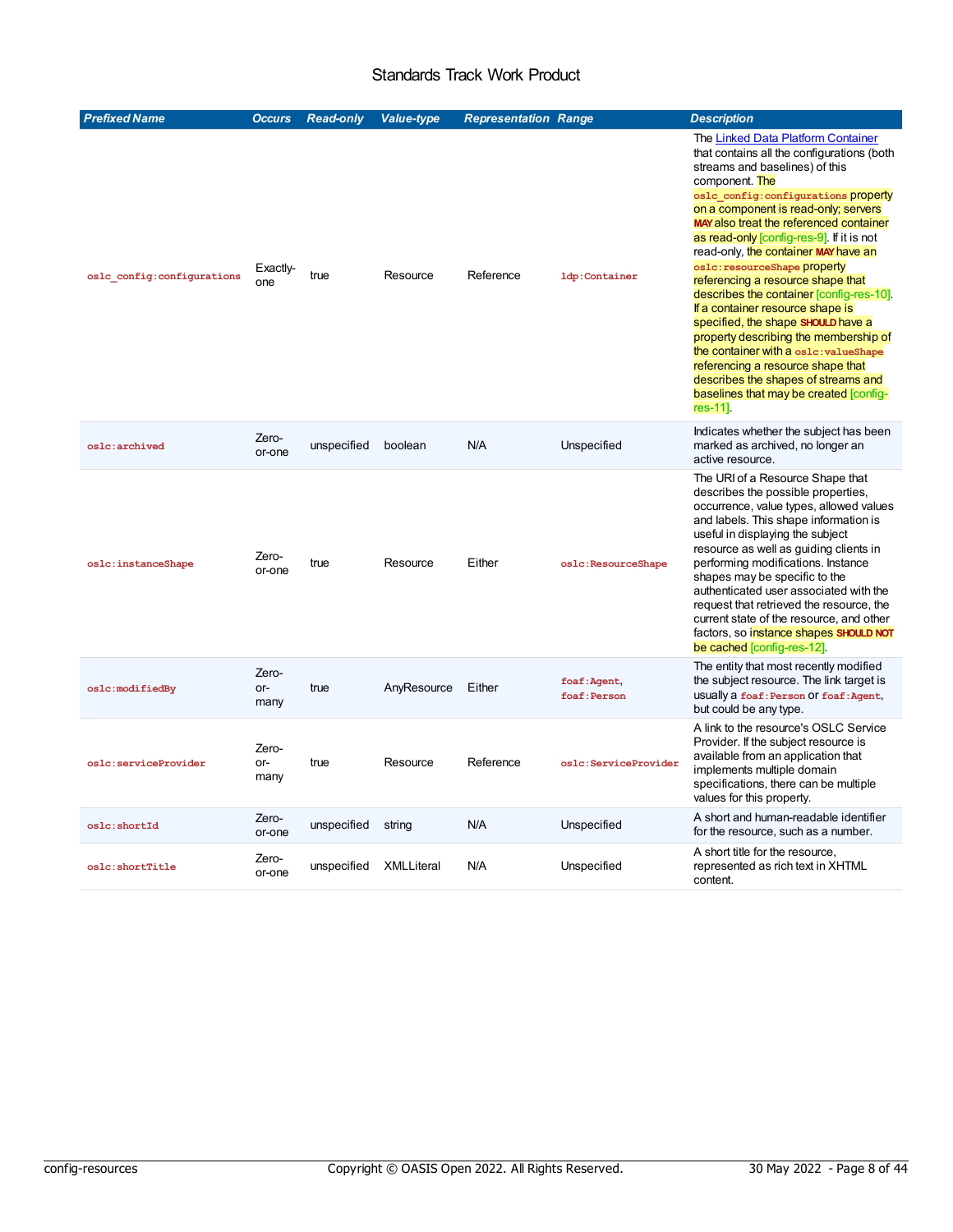<span id="page-8-2"></span><span id="page-8-1"></span><span id="page-8-0"></span>

| <b>Prefixed Name</b> | <b>Occurs</b>   | <b>Read-only</b> | <b>Value-type</b> | <b>Representation Range</b> |            | <b>Description</b>                                                                                                                                                                                                                                                                                                                                                                                                                                                                                                                                                                                                                                                                                                                                                       |
|----------------------|-----------------|------------------|-------------------|-----------------------------|------------|--------------------------------------------------------------------------------------------------------------------------------------------------------------------------------------------------------------------------------------------------------------------------------------------------------------------------------------------------------------------------------------------------------------------------------------------------------------------------------------------------------------------------------------------------------------------------------------------------------------------------------------------------------------------------------------------------------------------------------------------------------------------------|
| $\texttt{rdf: type}$ | One-or-<br>many | unspecified      | Resource          | Reference                   | rdfs:Class | A resource type URI. A Component<br>MUST have a resource type of<br>oslc config: Component [CONfig-res-<br>13] A component MAY be a Linked<br>Data Platform Container, containing the<br>concept resources associated with this<br>component [config-res-14]. The<br>members of such an<br>oslc config: Component COntainer<br><b>MUST NOT be of type</b><br>oslc config: Configuration CONNIG-<br>$res-15$ ; sub-configurations are given in<br>the osle config: contributions<br>property. No meaning is assigned to a<br>member of type<br>osle config: Component; neither client<br>nor server is obligated to perform any<br>recursion through nested Components.<br>Servers MAY treat the rdf: type property<br>for a component as read-only. [config-<br>$res-16$ |

#### **3.2 Resource shape for Baseline**

- <span id="page-8-3"></span>**Describes: http://open-services.net/ns/config#Baseline**
- <span id="page-8-6"></span><span id="page-8-5"></span><span id="page-8-4"></span>**Summary:** The shape of a baseline. Properties of a baseline defined in this specification **MUST** be read-only unless stated otherwise [config-res-17].

<span id="page-8-8"></span><span id="page-8-7"></span>

| <b>Baseline Properties</b> |                      |                  |                   |                             |                           |                                                                                                                                                                                                           |
|----------------------------|----------------------|------------------|-------------------|-----------------------------|---------------------------|-----------------------------------------------------------------------------------------------------------------------------------------------------------------------------------------------------------|
| <b>Prefixed Name</b>       | <b>Occurs</b>        | <b>Read-only</b> | <b>Value-type</b> | <b>Representation Range</b> |                           | <b>Description</b>                                                                                                                                                                                        |
| dcterms: contributor       | Zero-<br>or-<br>many | true             | AnyResource       | Either                      | foaf: Agent, foaf: Person | Contributor or contributors to the<br>resource. The link target is<br>usually a foaf: Person Of<br>foaf: Agent, but could be any<br>type.                                                                 |
| doterms: created           | Zero-<br>or-one      | true             | dateTime          | N/A                         | Unspecified               | Timestamp of resource creation.<br>Each resource SHOULD have one<br>instance of the determs: created<br>property [config-res-18].                                                                         |
| doterms: creator           | Zero-<br>or-<br>many | true             | AnyResource       | Either                      | foaf: Agent, foaf: Person | Creator or creators of the<br>resource. The link target is<br>usually a foaf: Person Or<br>foaf: Agent, but could be any<br>type.                                                                         |
| dcterms: description       | Zero-<br>or-one      | unspecified      | <b>XMLLiteral</b> | N/A                         | Unspecified               | Descriptive text about the<br>resource, represented as rich<br>text in XHTML content. The<br>description of a baseline MAY be<br>modifiable [config-res-19].                                              |
| dcterms: identifier        | Zero-<br>or-one      | true             | string            | N/A                         | Unspecified               | A unique identifier for this<br>resource.                                                                                                                                                                 |
| dcterms: modified          | Zero-<br>or-one      | true             | dateTime          | N/A                         | Unspecified               | Timestamp of latest resource<br>modification. Each resource<br><b>SHOULD</b> have one instance of the<br>dcterms: modified property<br>[config-res-20].                                                   |
| dcterms: subject           | Zero-<br>or-<br>many | false            | string            | N/A                         | Unspecified               | Tag or keyword for a resource.<br>Each occurrence of a<br>dcterms: subject property<br>denotes an additional tag for the<br>resource. Tags on baselines<br><b>MUST be modifiable [config-res-</b><br>21]. |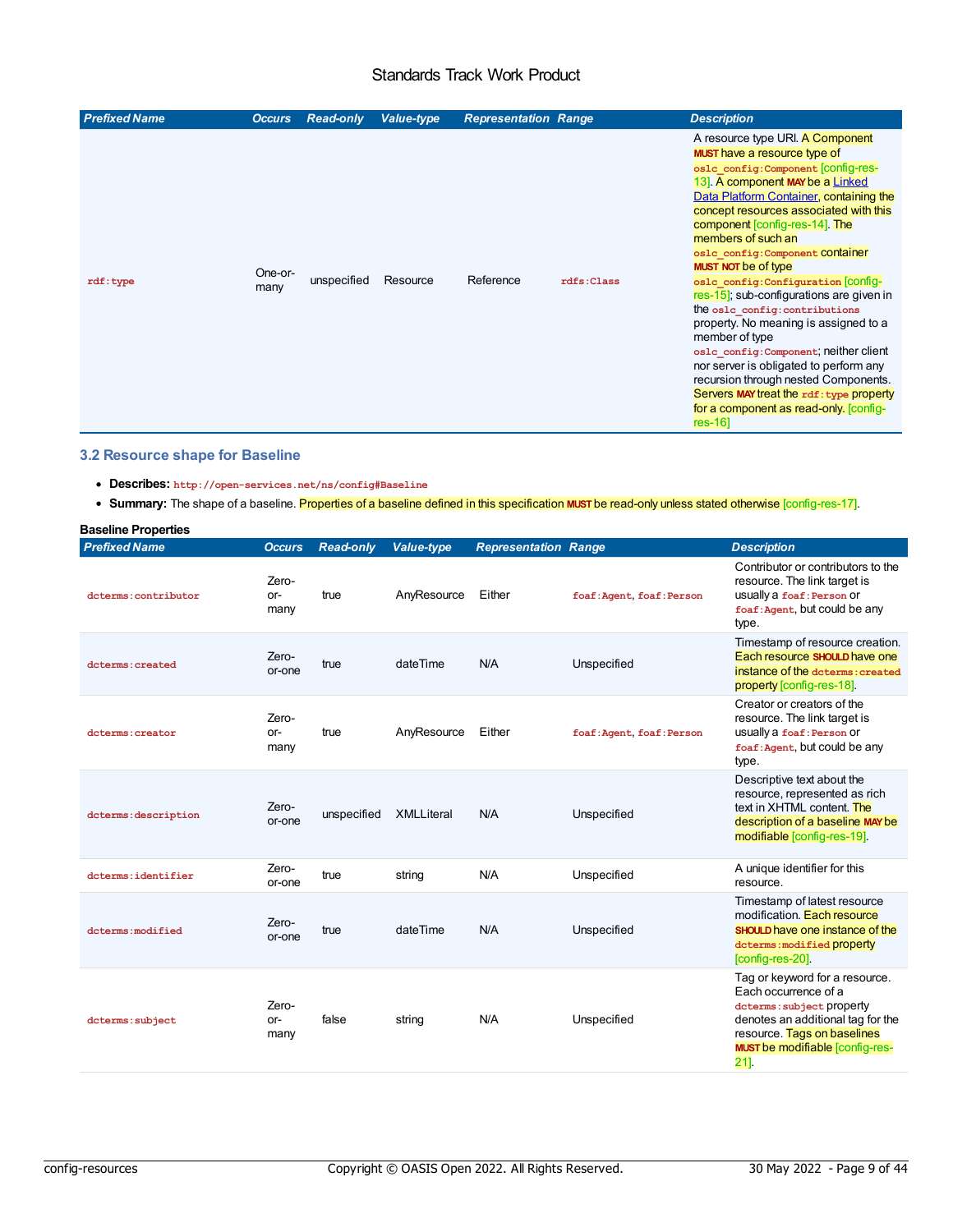<span id="page-9-4"></span><span id="page-9-3"></span><span id="page-9-2"></span><span id="page-9-1"></span><span id="page-9-0"></span>

| <b>Prefixed Name</b>         | <b>Occurs</b>        | <b>Read-only</b> | <b>Value-type</b> | <b>Representation Range</b> |                            | <b>Description</b>                                                                                                                                                                                                                                                                                                                                                                                                                                                                                                                                                                                                                                       |
|------------------------------|----------------------|------------------|-------------------|-----------------------------|----------------------------|----------------------------------------------------------------------------------------------------------------------------------------------------------------------------------------------------------------------------------------------------------------------------------------------------------------------------------------------------------------------------------------------------------------------------------------------------------------------------------------------------------------------------------------------------------------------------------------------------------------------------------------------------------|
| dcterms: title               | Zero-<br>or-one      | false            | <b>XMLLiteral</b> | N/A                         | Unspecified                | Title of the resource,<br>represented as rich text in<br>XHTML content. The title of a<br>baseline SHOULD be modifiable<br>[config-res-22].                                                                                                                                                                                                                                                                                                                                                                                                                                                                                                              |
| oslc_config:acceptedBy       | Zero-<br>or-<br>many | true             | Resource          | Reference                   | rdfs: Class                | A type of configuration that<br>accepts this configuration as a<br>contribution. A configuration with<br>no value for<br>oslc_config:acceptedBy MUST<br>NOT be used as a contribution to<br>any other configuration [config-<br>$res-23$ - that is, it can only be a<br>root of a configuration hierarchy<br>(or a stand-alone configuration if<br>there is also no value for<br>oslc config: accepts). Such<br>configurations should be rare.                                                                                                                                                                                                           |
| oslc config:baselineOfStream | Exactly-<br>one      | true             | Resource          | Reference                   | oslc config: Configuration | Indicates the stream of which<br>this is a baseline. Note that the<br>referenced resource might no<br>longer exist (streams are<br>mutable so can be deleted), but<br>this property remains valuable to<br>relate all baselines of the same<br>stream.                                                                                                                                                                                                                                                                                                                                                                                                   |
| oslc_config:branch           | Zero-<br>or-one      | true             | Resource          | Either                      | Unspecified                | An indicator of the intended<br>purpose of the baseline.                                                                                                                                                                                                                                                                                                                                                                                                                                                                                                                                                                                                 |
| oslc_config:committed        | Zero-<br>or-one      | true             | dateTime          | N/A                         | Unspecified                | Date and time this configuration<br>was committed as a baseline.                                                                                                                                                                                                                                                                                                                                                                                                                                                                                                                                                                                         |
| oslc_config:committer        | Zero-<br>or-<br>many | true             | AnyResource       | Either                      | foaf: Agent, foaf: Person  | The entity that committed this<br>configuration as a baseline. The<br>link target is usually a<br>foaf: Person Of foaf: Agent, but<br>could be any type.                                                                                                                                                                                                                                                                                                                                                                                                                                                                                                 |
| oslc_config:component        | Exactly-<br>one      | true             | Resource          | Reference                   | oslc_config:Component      | The component of which this is a<br>configuration, and from which<br>the configuration selects<br>versions of resources in the<br>component. The component is<br>an invariant relating the different<br>configurations of the same<br>'thing'.                                                                                                                                                                                                                                                                                                                                                                                                           |
| oslc config: contribution    | Zero-<br>or-<br>many | true             | AnyResource       | Inline                      | oslc config: Contribution  | A contribution to this baseline.<br>The set of resource versions<br>identified by this baseline is the<br>union of the set determined by<br>the oslc config: selections<br>resources and each of the sets<br>of resource versions identified<br>by the contributed baselines.<br>The target MUST be of type<br>oslc config: Contribution<br>[config-res-24]. Contribution<br>resources MUST be returned<br>inline with the baseline resource<br>[config-res-25]. In the set of<br>Contribution resources for a<br>single parent baseline, there<br><b>MUST</b> be only one Contribution<br>resource for a given contributed<br>baseline [config-res-26]. |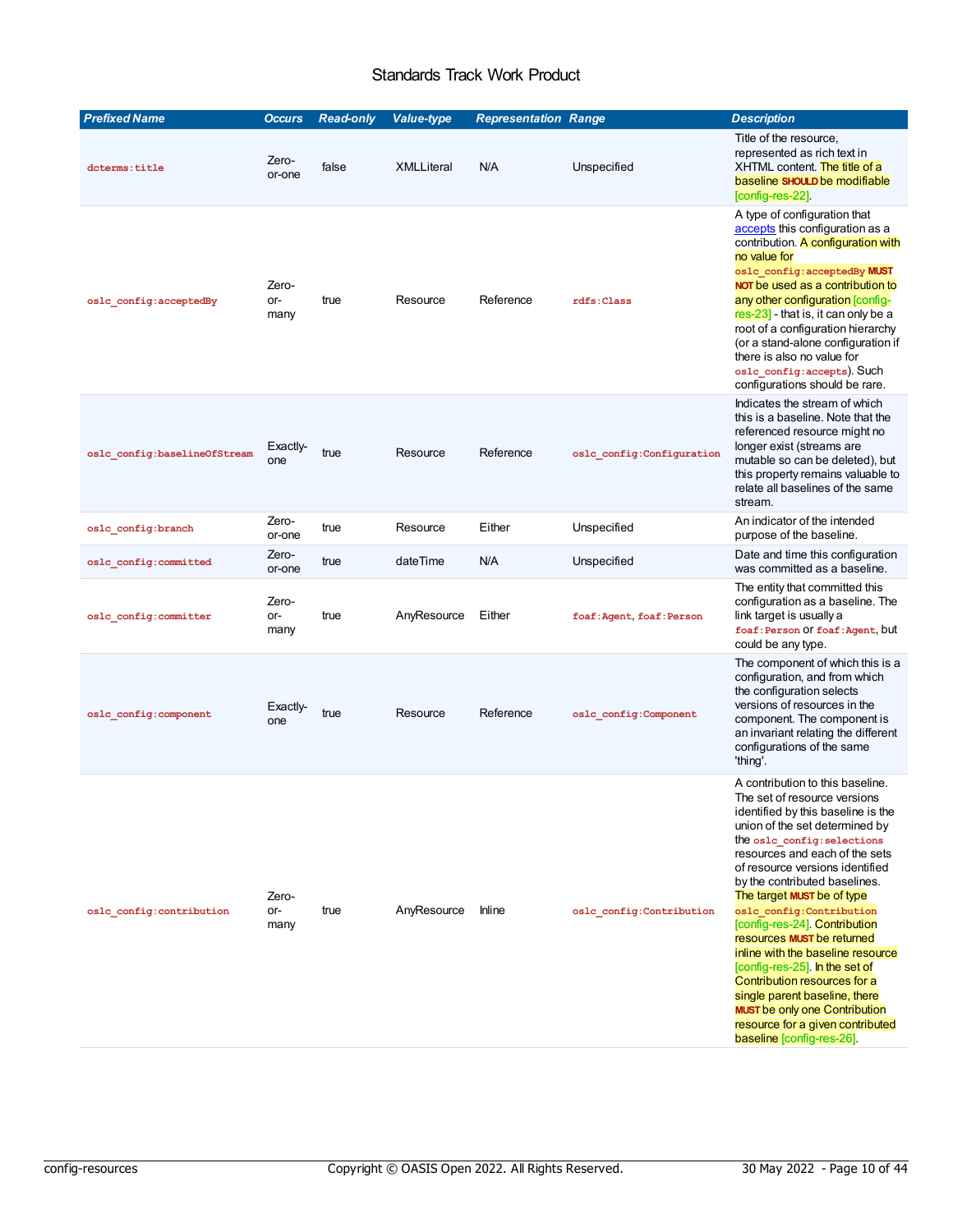<span id="page-10-5"></span><span id="page-10-4"></span><span id="page-10-3"></span><span id="page-10-2"></span><span id="page-10-1"></span><span id="page-10-0"></span>

| <b>Prefixed Name</b>         | <b>Occurs</b>        | <b>Read-only</b> | <b>Value-type</b> | <b>Representation Range</b> |                         | <b>Description</b>                                                                                                                                                                                                                                                                                                                                                                                                                                                                                                                                                                                                                                                                                                                                                                                                                                             |
|------------------------------|----------------------|------------------|-------------------|-----------------------------|-------------------------|----------------------------------------------------------------------------------------------------------------------------------------------------------------------------------------------------------------------------------------------------------------------------------------------------------------------------------------------------------------------------------------------------------------------------------------------------------------------------------------------------------------------------------------------------------------------------------------------------------------------------------------------------------------------------------------------------------------------------------------------------------------------------------------------------------------------------------------------------------------|
| oslc_config:previousBaseline | Zero-<br>or-<br>many | true             | Resource          | Reference                   | oslc config: Baseline   | A reference to the immediately<br>preceding baseline of the same<br>stream. Multiple instances of this<br>property imply the stream was<br>merged from one or more<br>baselines before this baseline<br>was taken. This property MAY be<br>updated by the server to refer to<br>earlier baselines when<br>intermediate baselines are<br>deleted [config-res-27].                                                                                                                                                                                                                                                                                                                                                                                                                                                                                               |
| oslc config: selections      | Zero-<br>or-<br>many | true             | Resource          | Reference                   | oslc config: Selections | A reference to a resource<br>identifying immutable versions<br>of the resources (configuration<br>items) in the configuration. The<br>set of version resources<br>identified is the union of the sets<br>in all the selections resources.<br>Since selections properties are<br>not ordered, there is no defined<br>meaning to a selection that<br>appears in two or more different<br>selections properties; servers<br><b>MAY treat such multiple</b><br>occurrences of selections as an<br>error [config-res-28].                                                                                                                                                                                                                                                                                                                                           |
| oslc config: streams         | Exactly-<br>one      | true             | Resource          | Reference                   | ldp:Container           | The Linked Data Platform<br>Container that contains all the<br>streams derived from this<br>baseline. A new stream derived<br>from this baseline is created by<br>a POST to this container; a<br>previousBaseline property of<br>the new stream MUST be set to<br>refer to this baseline [config-res-<br>29] Note that the streams<br>property itself is immutable, but<br>the container referenced by the<br>property is not. The container<br><b>MAY</b> have an<br>os1c: resourceShape property<br>referencing a resource shape<br>that describes the container<br>[config-res-30]. If a container<br>resource shape is specified, it<br>should have a property<br>describing the membership of<br>the container with a<br>oslc: valueShape referencing<br>a resource shape that describes<br>the shapes of streams that may<br>be created [config-res-31]. |
| oslc:archived                | Zero-<br>or-one      | unspecified      | boolean           | N/A                         | Unspecified             | Indicates whether the subject<br>has been marked as archived,<br>no longer an active resource.                                                                                                                                                                                                                                                                                                                                                                                                                                                                                                                                                                                                                                                                                                                                                                 |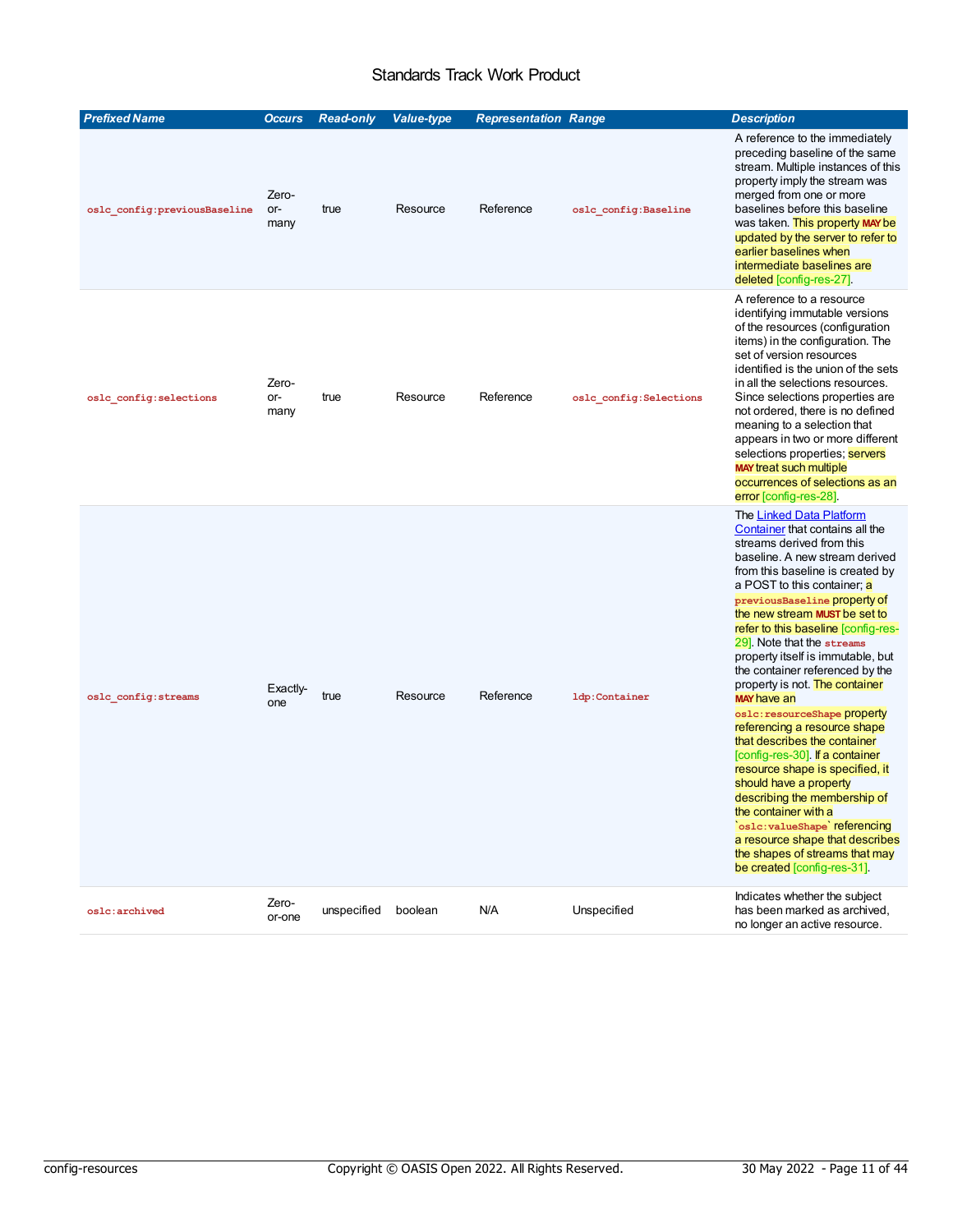<span id="page-11-2"></span><span id="page-11-1"></span><span id="page-11-0"></span>

| <b>Prefixed Name</b> | <b>Occurs</b>        | <b>Read-only</b> | <b>Value-type</b> | <b>Representation Range</b> |                            | <b>Description</b>                                                                                                                                                                                                                                                                                                                                                                                                                                                                                                                                                                                                                                                                                                                                                                                               |
|----------------------|----------------------|------------------|-------------------|-----------------------------|----------------------------|------------------------------------------------------------------------------------------------------------------------------------------------------------------------------------------------------------------------------------------------------------------------------------------------------------------------------------------------------------------------------------------------------------------------------------------------------------------------------------------------------------------------------------------------------------------------------------------------------------------------------------------------------------------------------------------------------------------------------------------------------------------------------------------------------------------|
| oslc:instanceShape   | Zero-<br>or-one      | true             | Resource          | Either                      | oslc:ResourceShape         | The URI of a Resource Shape<br>that describes the possible<br>properties, occurrence, value<br>types, allowed values and<br>labels. This shape information is<br>useful in displaying the subject<br>resource as well as guiding<br>clients in performing<br>modifications. Instance shapes<br>may be specific to the<br>authenticated user associated<br>with the request that retrieved<br>the resource, the current state of<br>the resource, and other factors,<br>so instance shapes SHOULD NOT<br>be cached [config-res-32].                                                                                                                                                                                                                                                                               |
| oslc:modifiedBy      | Zero-<br>or-<br>many | true             | AnyResource       | Either                      | foaf: Agent, foaf: Person  | The entity that most recently<br>modified the subject resource.<br>The link target is usually a<br>foaf: Person Of foaf: Agent, but<br>could be any type.                                                                                                                                                                                                                                                                                                                                                                                                                                                                                                                                                                                                                                                        |
| oslc:release         | Zero-<br>or-<br>many | false            | Resource          | Reference                   | Unspecified                | A link to a resource indicating a<br>target release for the artifacts<br>selected by this configuration.                                                                                                                                                                                                                                                                                                                                                                                                                                                                                                                                                                                                                                                                                                         |
| oslc:serviceProvider | Zero-<br>or-<br>many | true             | Resource          | Reference                   | oslc:ServiceProvider       | A link to the resource's OSLC<br>Service Provider. If the subject<br>resource is available from an<br>application that implements<br>multiple domain specifications,<br>there can be multiple values for<br>this property.                                                                                                                                                                                                                                                                                                                                                                                                                                                                                                                                                                                       |
| oslc:shortId         | Zero-<br>or-one      | unspecified      | string            | N/A                         | Unspecified                | A short and human-readable<br>identifier for the resource, such<br>as a number.                                                                                                                                                                                                                                                                                                                                                                                                                                                                                                                                                                                                                                                                                                                                  |
| oslc:shortTitle      | Zero-<br>or-one      | unspecified      | <b>XMLLiteral</b> | N/A                         | Unspecified                | A short title for the resource,<br>represented as rich text in<br>XHTML content.                                                                                                                                                                                                                                                                                                                                                                                                                                                                                                                                                                                                                                                                                                                                 |
| prov:wasDerivedFrom  | Zero-<br>or-<br>many | true             | Resource          | Reference                   | oslc config: Configuration | A stream or baseline from which<br>this stream was first copied.<br>This property can be absent for<br>streams created as new empty<br>streams. Multiple instances of<br>this property imply the stream<br>was initially formed from a<br>merge from one or more<br>baselines. The<br>prov: wasDerivedFrom property<br>is undefined for baselines; it MAY<br>be absent, or it MAY have the<br>same value as<br>oslc config:baselineOfStream<br>[config-res-33]. If this property is<br>present on multiple change sets<br>overriding the same base<br>configuration, it implies a partial<br>ordering of those change sets,<br>identifying change sets derived<br>from earlier change sets on the<br>same base. Servers SHOULD<br>treat this property as read-only<br>after initial creation [config-res-<br>34] |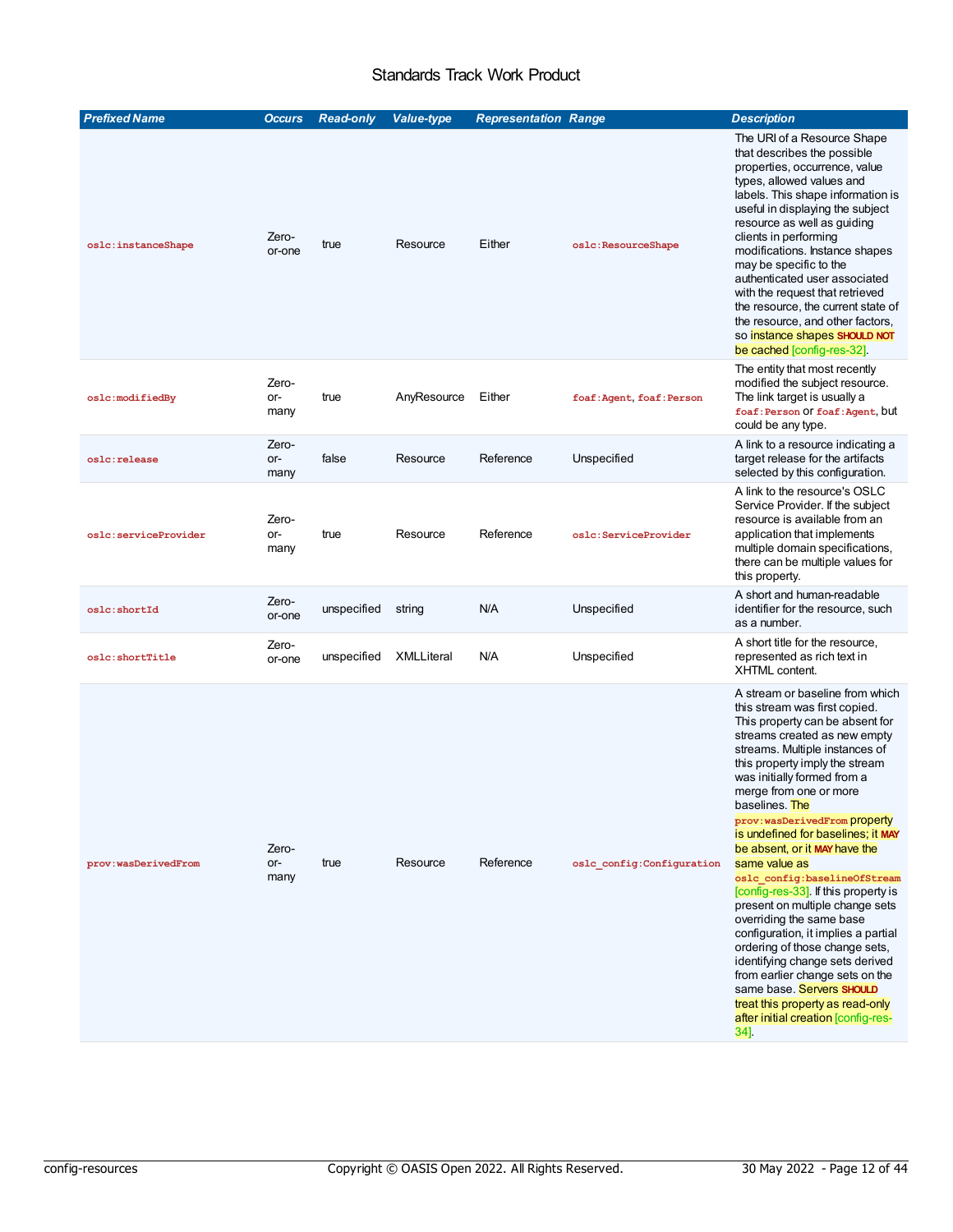<span id="page-12-1"></span><span id="page-12-0"></span>

| <b>Prefixed Name</b> | <b>Occurs</b>   | <b>Read-only</b> | <b>Value-type</b> | <b>Representation Range</b> |            | <b>Description</b>                                                                                                                                                                                                                                                                                                                                                                                                                                                                                                                                                                                                                                                                                                                           |
|----------------------|-----------------|------------------|-------------------|-----------------------------|------------|----------------------------------------------------------------------------------------------------------------------------------------------------------------------------------------------------------------------------------------------------------------------------------------------------------------------------------------------------------------------------------------------------------------------------------------------------------------------------------------------------------------------------------------------------------------------------------------------------------------------------------------------------------------------------------------------------------------------------------------------|
| rdf:type             | One-or-<br>many | unspecified      | Resource          | Reference                   | rdfs:Class | A resource type URI. A baseline<br><b>MUST</b> have at least the resource<br>type oslc config: Baseline<br>[config-res-35]. Clients can infer<br>a resource type of<br>oslc config: Configuration,<br>but there is no requirement for<br>servers to materialize this triple<br>in the RDF representation. Other<br>types MAY be added, including<br>types that are used in<br>oslc config: accepts and<br>oslc config: acceptedBy<br>properties [config-res-36] to<br>define which matching<br>configurations may be added as<br>contributions to this<br>configuration, or to which this<br>configuration may be added as<br>a contribution. Servers MAY treat<br>the rdf: type property of a<br>baseline as read-only [config-<br>res-37]. |

### **3.3 Resource shape for Stream**

- <span id="page-12-2"></span>**Describes: http://open-services.net/ns/config#Stream**
- <span id="page-12-3"></span>**Summary:** The shape of a stream.

# **Stream Properties**

<span id="page-12-4"></span>

| <b>Prefixed Name</b> | <b>Occurs</b>          | <b>Read-only</b> | <b>Value-type</b> | <b>Representation Range</b> |                           | <b>Description</b>                                                                                                                                      |
|----------------------|------------------------|------------------|-------------------|-----------------------------|---------------------------|---------------------------------------------------------------------------------------------------------------------------------------------------------|
| dcterms: contributor | Zero-<br>$or-$<br>many | unspecified      | AnyResource       | Either                      | foaf: Agent, foaf: Person | Contributor or contributors to the<br>resource. The link target is<br>usually a foaf: Person Of<br>foaf: Agent, but could be any<br>type.               |
| doterms: created     | Zero-<br>or-one        | true             | dateTime          | N/A                         | Unspecified               | Timestamp of resource creation.<br>Each resource SHOULD have one<br>instance of the determs: created<br>property [config-res-38].                       |
| doterms: creator     | Zero-<br>$or-$<br>many | true             | AnyResource       | Either                      | foaf: Agent, foaf: Person | Creator or creators of the<br>resource. The link target is<br>usually a foaf: Person Of<br>foaf: Agent, but could be any<br>type.                       |
| dcterms: description | Zero-<br>or-one        | false            | <b>XMLLiteral</b> | N/A                         | Unspecified               | Descriptive text about the<br>resource, represented as rich<br>text in XHTML content.                                                                   |
| dcterms: identifier  | Zero-<br>or-one        | true             | string            | N/A                         | Unspecified               | A unique identifier for this<br>resource.                                                                                                               |
| dcterms: modified    | Zero-<br>or-one        | true             | dateTime          | N/A                         | Unspecified               | Timestamp of latest resource<br>modification. Each resource<br><b>SHOULD</b> have one instance of the<br>dcterms: modified property<br>[config-res-39]. |
| dcterms: subject     | Zero-<br>or-<br>many   | false            | string            | N/A                         | Unspecified               | Tag or keyword for a resource.<br>Each occurrence of a<br>dcterms: subject property<br>denotes an additional tag for the<br>resource.                   |
| dcterms: title       | Zero-<br>or-one        | false            | <b>XMLLiteral</b> | N/A                         | Unspecified               | Title of the resource,<br>represented as rich text in<br><b>XHTML</b> content.                                                                          |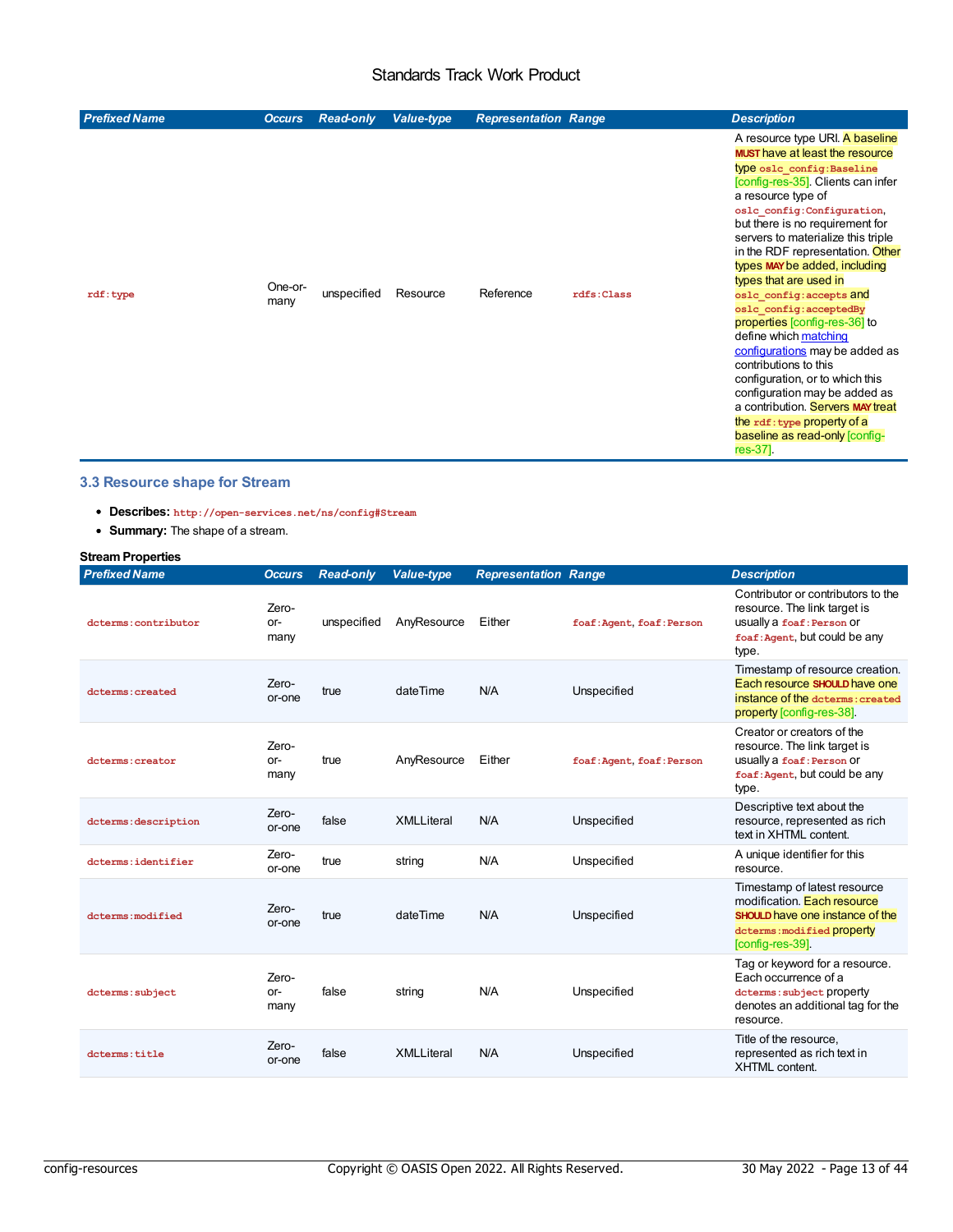<span id="page-13-3"></span><span id="page-13-2"></span><span id="page-13-1"></span><span id="page-13-0"></span>

| <b>Prefixed Name</b>   | <b>Occurs</b>        | <b>Read-only</b> | <b>Value-type</b> | <b>Representation Range</b> |                        | <b>Description</b>                                                                                                                                                                                                                                                                                                                                                                                                                                                                                                                                                                                                                                                                                                                                |
|------------------------|----------------------|------------------|-------------------|-----------------------------|------------------------|---------------------------------------------------------------------------------------------------------------------------------------------------------------------------------------------------------------------------------------------------------------------------------------------------------------------------------------------------------------------------------------------------------------------------------------------------------------------------------------------------------------------------------------------------------------------------------------------------------------------------------------------------------------------------------------------------------------------------------------------------|
| oslc config:acceptedBy | Zero-<br>or-<br>many | true             | Resource          | Reference                   | rdfs:Class             | A type of configuration that<br>accepts this configuration as a<br>contribution. A configuration with<br>no value for<br>oslc config: acceptedBy MUST<br>NOT be used as a contribution to<br>any other configuration [config-<br>$res-40$ ] - that is, it can only be a<br>root of a configuration hierarchy<br>(or a stand-alone configuration if<br>there is also no value for<br>oslc config: accepts). Such<br>configurations should be rare.                                                                                                                                                                                                                                                                                                 |
| oslc config:accepts    | Zero-<br>or-<br>many | true             | Resource          | Reference                   | rdfs:Class             | A type of configuration that is<br>acceptable as a contribution to<br>this stream. A configuration with<br>no value for this predicate<br>accepts no contributions - that<br>is, it can only be a leaf in a<br>configuration hierarchy.                                                                                                                                                                                                                                                                                                                                                                                                                                                                                                           |
| oslc config:baselines  | Exactiv-<br>one      | true             | Resource          | Reference                   | ldp:Container          | The Linked Data Platform<br>Container that contains all the<br>baselines of this stream. A new<br>baseline of this stream is<br>created by a POST to this<br>container. Note that the<br>baselines property itself is<br>immutable, but the container<br>referenced by the property is<br>not. The container MAY have an<br>oslc: resourceShape property<br>referencing a resource shape<br>that describes the container<br>config-res-41]. If a container<br>resource shape is specified, it<br><b>SHOULD</b> have a property<br>describing the membership of<br>the container with a<br>os1c: valueShape referencing a<br>resource shape that describes<br>the additional properties that<br>may be specified for baselines<br>[config-res-42]. |
| oslc config:branch     | Zero-<br>or-one      | false            | Resource          | Either                      | Unspecified            | An indicator of the intended<br>purpose of the configuration.                                                                                                                                                                                                                                                                                                                                                                                                                                                                                                                                                                                                                                                                                     |
| oslc config: component | Exactly-<br>one      | true             | Resource          | Reference                   | oslc config: Component | The component of which this is a<br>configuration, and from which<br>the configuration selects<br>versions of resources in the<br>component. The component is<br>an invariant relating the different<br>configurations of the same<br>'thing'.                                                                                                                                                                                                                                                                                                                                                                                                                                                                                                    |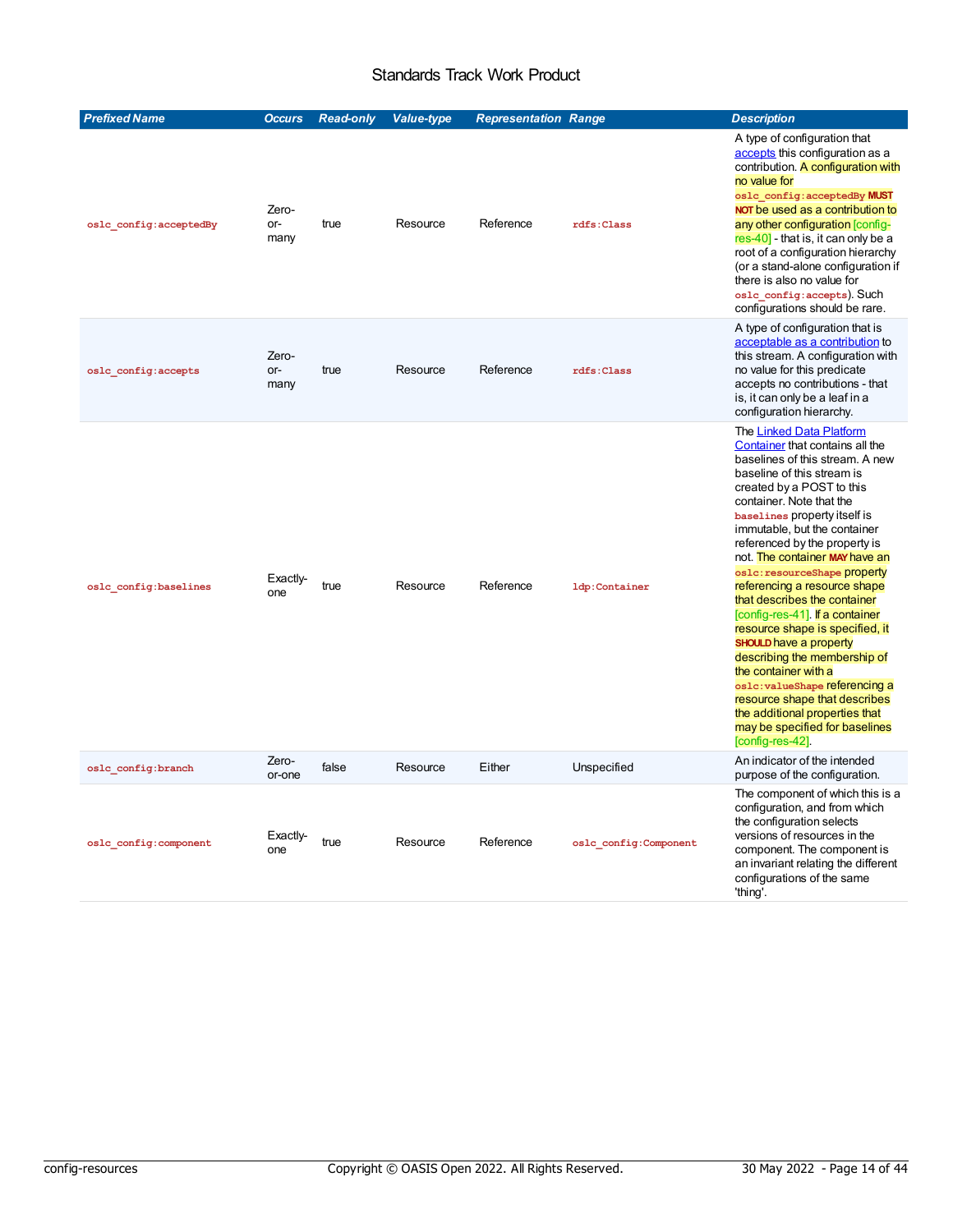<span id="page-14-6"></span><span id="page-14-5"></span><span id="page-14-4"></span><span id="page-14-3"></span><span id="page-14-2"></span><span id="page-14-1"></span><span id="page-14-0"></span>

| <b>Prefixed Name</b>         | <b>Occurs</b>        | <b>Read-only</b> | <b>Value-type</b> | <b>Representation Range</b> |                          | <b>Description</b>                                                                                                                                                                                                                                                                                                                                                                                                                                                                                                                                                                                                                                                                                                                                                                                                                                                                                              |
|------------------------------|----------------------|------------------|-------------------|-----------------------------|--------------------------|-----------------------------------------------------------------------------------------------------------------------------------------------------------------------------------------------------------------------------------------------------------------------------------------------------------------------------------------------------------------------------------------------------------------------------------------------------------------------------------------------------------------------------------------------------------------------------------------------------------------------------------------------------------------------------------------------------------------------------------------------------------------------------------------------------------------------------------------------------------------------------------------------------------------|
| oslc_config:contribution     | Zero-<br>or-<br>many | false            | AnyResource       | <b>Inline</b>               | oslc_config:Contribution | A contribution to this<br>configuration. The set of<br>resource versions identified by<br>this configuration is the union of<br>the set determined by the<br>oslc config: selections<br>resources and each of the sets<br>of resource versions identified<br>by the contributed<br>configurations. A user can<br>request an update to a<br>configuration to change the set<br>of contributions; <b>Servers MAY</b><br>deny such requests if any added<br>contributions do not match this<br>configuration [config-res-43].<br>The target MUST be of type<br>oslc config: Contribution<br>[config-res-44] Contribution<br>resources MUST be returned<br>inline with the configuration<br>resource [config-res-45]. In the<br>set of Contribution resources for<br>a single parent configuration,<br>there MUST be only one<br>Contribution resource for a<br>given contributed configuration<br>[config-res-46]. |
| oslc_config:previousBaseline | Zero-<br>or-<br>many | true             | Resource          | Reference                   | oslc_config:Baseline     | A reference to the immediately<br>preceding baseline of this<br>stream. Multiple instances of this<br>property imply the stream was<br>merged from one or more<br>baselines, and no baseline of<br>the merged result has yet been<br>taken. If the property is absent,<br>no baseline of this stream has<br>been taken.                                                                                                                                                                                                                                                                                                                                                                                                                                                                                                                                                                                         |
| oslc config: selections      | Zero-<br>or-<br>many | unspecified      | Resource          | Reference                   | oslc_config:Selections   | A reference to a resource<br>identifying versions of the<br>resources (configuration items)<br>in the configuration. The set of<br>version resources identified is<br>the union of the sets in all the<br>selections resources. Since<br>selections properties are not<br>ordered, there is no defined<br>meaning to a selection that<br>appears in two or more different<br>selections properties; servers<br><b>MAY treat such multiple</b><br>occurrences of selections as an<br>error [config-res-47]. Servers<br>MAY treat this property as read-<br>only [config-res-48].                                                                                                                                                                                                                                                                                                                                 |
| oslc:archived                | Zero-<br>or-one      | unspecified      | boolean           | N/A                         | Unspecified              | Indicates whether the subject<br>has been marked as archived,<br>no longer an active resource.                                                                                                                                                                                                                                                                                                                                                                                                                                                                                                                                                                                                                                                                                                                                                                                                                  |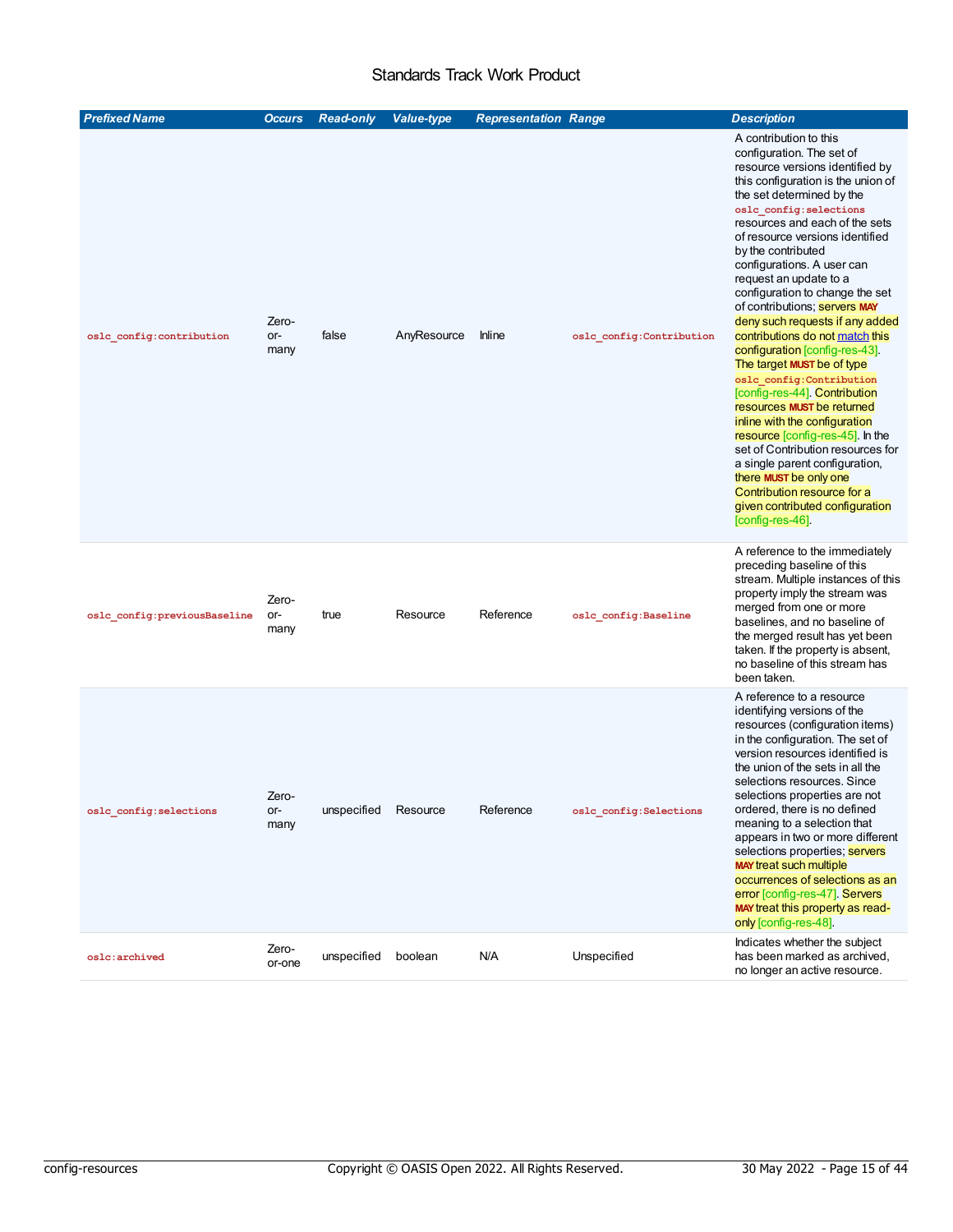<span id="page-15-2"></span><span id="page-15-1"></span><span id="page-15-0"></span>

| <b>Prefixed Name</b> | <b>Occurs</b>        | <b>Read-only</b> | <b>Value-type</b> | <b>Representation Range</b> |                            | <b>Description</b>                                                                                                                                                                                                                                                                                                                                                                                                                                                                                                                                                                                                                                                                                                                                                                                              |
|----------------------|----------------------|------------------|-------------------|-----------------------------|----------------------------|-----------------------------------------------------------------------------------------------------------------------------------------------------------------------------------------------------------------------------------------------------------------------------------------------------------------------------------------------------------------------------------------------------------------------------------------------------------------------------------------------------------------------------------------------------------------------------------------------------------------------------------------------------------------------------------------------------------------------------------------------------------------------------------------------------------------|
| oslc:instanceShape   | Zero-<br>or-one      | true             | Resource          | Either                      | oslc:ResourceShape         | The URI of a Resource Shape<br>that describes the possible<br>properties, occurrence, value<br>types, allowed values and<br>labels. This shape information is<br>useful in displaying the subject<br>resource as well as guiding<br>clients in performing<br>modifications. Instance shapes<br>may be specific to the<br>authenticated user associated<br>with the request that retrieved<br>the resource, the current state of<br>the resource, and other factors,<br>so instance shapes SHOULD NOT<br>be cached [config-res-49].                                                                                                                                                                                                                                                                              |
| oslc:modifiedBy      | Zero-<br>or-<br>many | true             | AnyResource       | Either                      | foaf: Agent, foaf: Person  | The entity that most recently<br>modified the subject resource.<br>The link target is usually a<br>foaf: Person Of foaf: Agent, but<br>could be any type.                                                                                                                                                                                                                                                                                                                                                                                                                                                                                                                                                                                                                                                       |
| oslc:release         | Zero-<br>or-<br>many | false            | Resource          | Reference                   | Unspecified                | A link to a resource indicating a<br>target release for the artifacts<br>selected by this configuration.                                                                                                                                                                                                                                                                                                                                                                                                                                                                                                                                                                                                                                                                                                        |
| oslc:serviceProvider | Zero-<br>or-<br>many | true             | Resource          | Reference                   | oslc:ServiceProvider       | A link to the resource's OSLC<br>Service Provider. If the subject<br>resource is available from an<br>application that implements<br>multiple domain specifications,<br>there can be multiple values for<br>this property.                                                                                                                                                                                                                                                                                                                                                                                                                                                                                                                                                                                      |
| oslc:shortId         | Zero-<br>or-one      | unspecified      | string            | N/A                         | Unspecified                | A short and human-readable<br>identifier for the resource, such<br>as a number.                                                                                                                                                                                                                                                                                                                                                                                                                                                                                                                                                                                                                                                                                                                                 |
| oslc: shortTitle     | Zero-<br>or-one      | unspecified      | <b>XMLLiteral</b> | N/A                         | Unspecified                | A short title for the resource,<br>represented as rich text in<br><b>XHTML</b> content.                                                                                                                                                                                                                                                                                                                                                                                                                                                                                                                                                                                                                                                                                                                         |
| prov:wasDerivedFrom  | Zero-<br>or-<br>many | true             | Resource          | Reference                   | oslc config: Configuration | A stream or baseline from which<br>this stream was first copied.<br>This property can be absent for<br>streams created as new empty<br>streams. Multiple instances of<br>this property imply the stream<br>was initially formed from a<br>merge from one or more<br>baselines. The<br>prov: wasDerivedFrom property<br>is undefined for baselines; it MAY<br>be absent, or it MAY have the<br>same value as<br>oslc config:baselineOfStream<br>config-res-50] If this property is<br>present on multiple change sets<br>overriding the same base<br>configuration, it implies a partial<br>ordering of those change sets,<br>identifying change sets derived<br>from earlier change sets on the<br>same base. Servers SHOULD<br>treat this property as read-only<br>after initial creation [config-res-<br>51]. |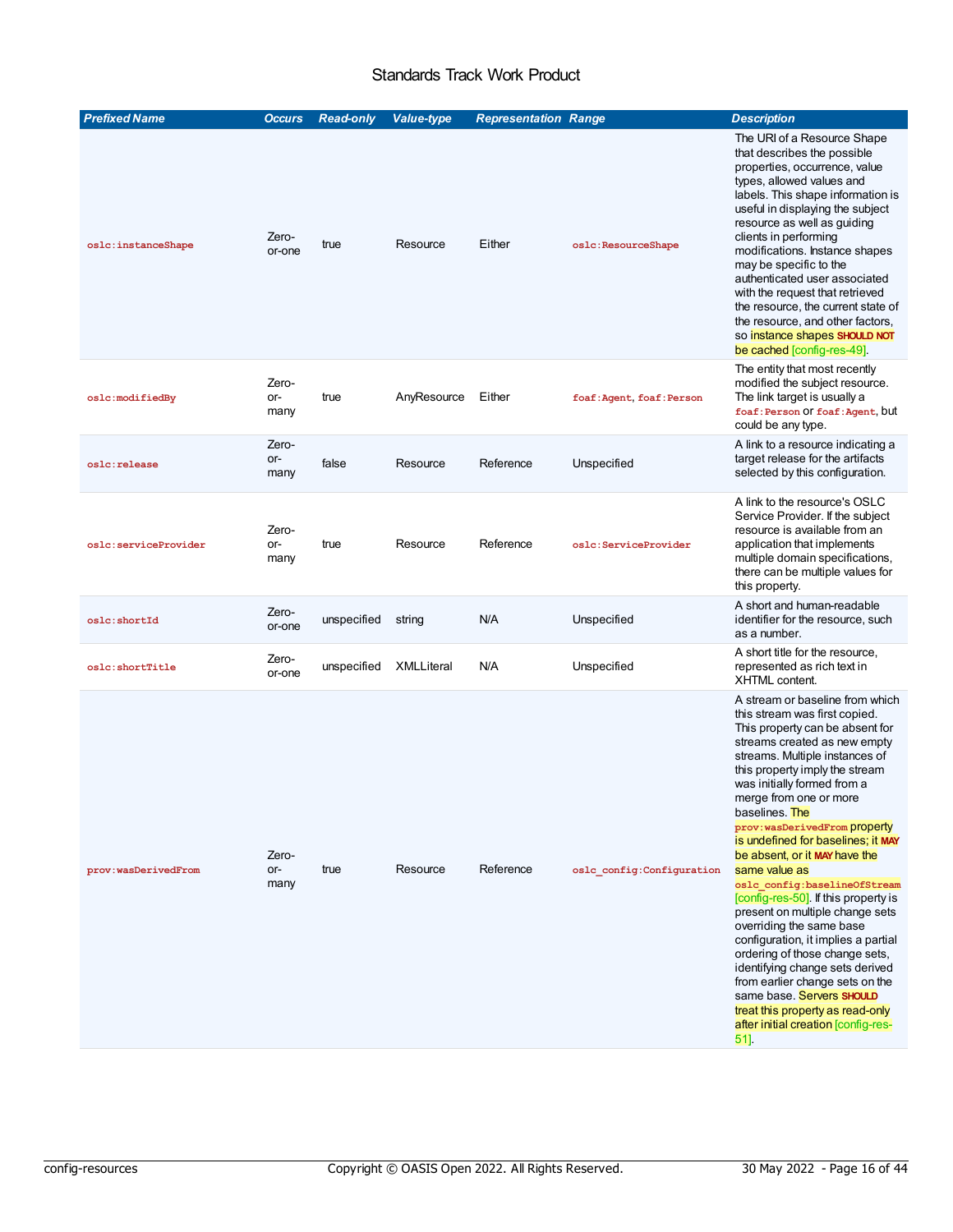<span id="page-16-1"></span><span id="page-16-0"></span>

| <b>Prefixed Name</b> | <b>Occurs</b>   | <b>Read-only</b> | <b>Value-type</b> | <b>Representation Range</b> |            | <b>Description</b>                                                                                                                                                                                                                                                                                                                                                                                                                                                                                                                                                                                                                                                                                       |
|----------------------|-----------------|------------------|-------------------|-----------------------------|------------|----------------------------------------------------------------------------------------------------------------------------------------------------------------------------------------------------------------------------------------------------------------------------------------------------------------------------------------------------------------------------------------------------------------------------------------------------------------------------------------------------------------------------------------------------------------------------------------------------------------------------------------------------------------------------------------------------------|
| rdf:type             | One-or-<br>many | unspecified      | Resource          | Reference                   | rdfs:Class | A resource type URI. A stream<br><b>MUST</b> have at least the resource<br>type oslc config: Stream<br>config-res-52]. Clients can infer<br>a resource type of<br>oslc config:Configuration,<br>but there is no requirement for<br>servers to materialize this triple<br>in the RDF representation. Other<br>types MAY be added, including<br>types that are used in<br>oslc config: accepts and<br>oslc config: acceptedBy<br>properties to define which<br>matching configurations may be<br>added as contributions to this<br>configuration, or to which this<br>configuration may be added as<br>a contribution [config-res-53].<br>Servers MAY treat this property<br>as read-only [config-res-54]. |

#### **3.4 Resource shape for ChangeSet**

- <span id="page-16-2"></span>**Describes: http://open-services.net/ns/config#ChangeSet**
- **Summary:** The shape of a ChangeSet.
- <span id="page-16-4"></span><span id="page-16-3"></span>**Description:** A ChangeSet is a mutable configuration (a type of stream) that replaces, or identifies a set of changes from, the configuration identified by the **oslc\_config:overrides** property. That overridden configuration may be either a stream or a baseline, but a change set itself may not be a baseline. Servers **MAY**refuse to construct a baseline of a change set configuration [config-res-55]. This specification does not define the meaning of one change set overriding another change set; **servers MAY treat this as an error** [config-res-56]. If this change set has any contributions, those contributions completely replace the contributions to the overridden configuration when using this change set configuration as a context for resolving versions, or any configuration that contains this change set as a contribution; if this change set has no contributions, any contributions to the overridden configuration are handled normally. Selections in the change set may add to, replace, or remove from, the selections in the overridden configuration, as defined in ChangeSet Selections.

#### **ChangeSet Properties**

<span id="page-16-6"></span><span id="page-16-5"></span>

| <b>Prefixed Name</b> | <b>Occurs</b>          | <b>Read-only</b> | <b>Value-type</b> | <b>Representation Range</b> |                           | <b>Description</b>                                                                                                                                     |
|----------------------|------------------------|------------------|-------------------|-----------------------------|---------------------------|--------------------------------------------------------------------------------------------------------------------------------------------------------|
| dcterms: contributor | Zero-<br>or-<br>many   | unspecified      | AnyResource       | Either                      | foaf: Agent, foaf: Person | Contributor or contributors to<br>the resource. The link target<br>is usually a foaf: Person Or<br>foaf: Agent, but could be any<br>type.              |
| dcterms: created     | Zero-<br>or-one        | true             | dateTime          | N/A                         | Unspecified               | Timestamp of resource<br>creation. Each resource<br><b>SHOULD</b> have one instance of<br>the determs: created<br>property [config-res-57].            |
| dcterms: creator     | Zero-<br>or-<br>many   | true             | AnyResource       | Either                      | foaf: Agent, foaf: Person | Creator or creators of the<br>resource. The link target is<br>usually a foaf: Person Or<br>foaf: Agent, but could be any<br>type.                      |
| dcterms: description | Zero-<br>or-one        | false            | <b>XMLLiteral</b> | N/A                         | Unspecified               | Descriptive text about the<br>resource, represented as rich<br>text in XHTML content.                                                                  |
| dcterms:identifier   | Zero-<br>or-one        | true             | string            | N/A                         | Unspecified               | A unique identifier for this<br>resource.                                                                                                              |
| dcterms: modified    | Zero-<br>or-one        | true             | dateTime          | N/A                         | Unspecified               | Timestamp of latest resource<br>modification. Each resource<br><b>SHOULD</b> have one instance of<br>the determs: modified<br>property [config-res-58] |
| dcterms: subject     | Zero-<br>$or-$<br>many | false            | string            | N/A                         | Unspecified               | Tag or keyword for a<br>resource. Each occurrence of<br>a determs: subject property<br>denotes an additional tag for<br>the resource.                  |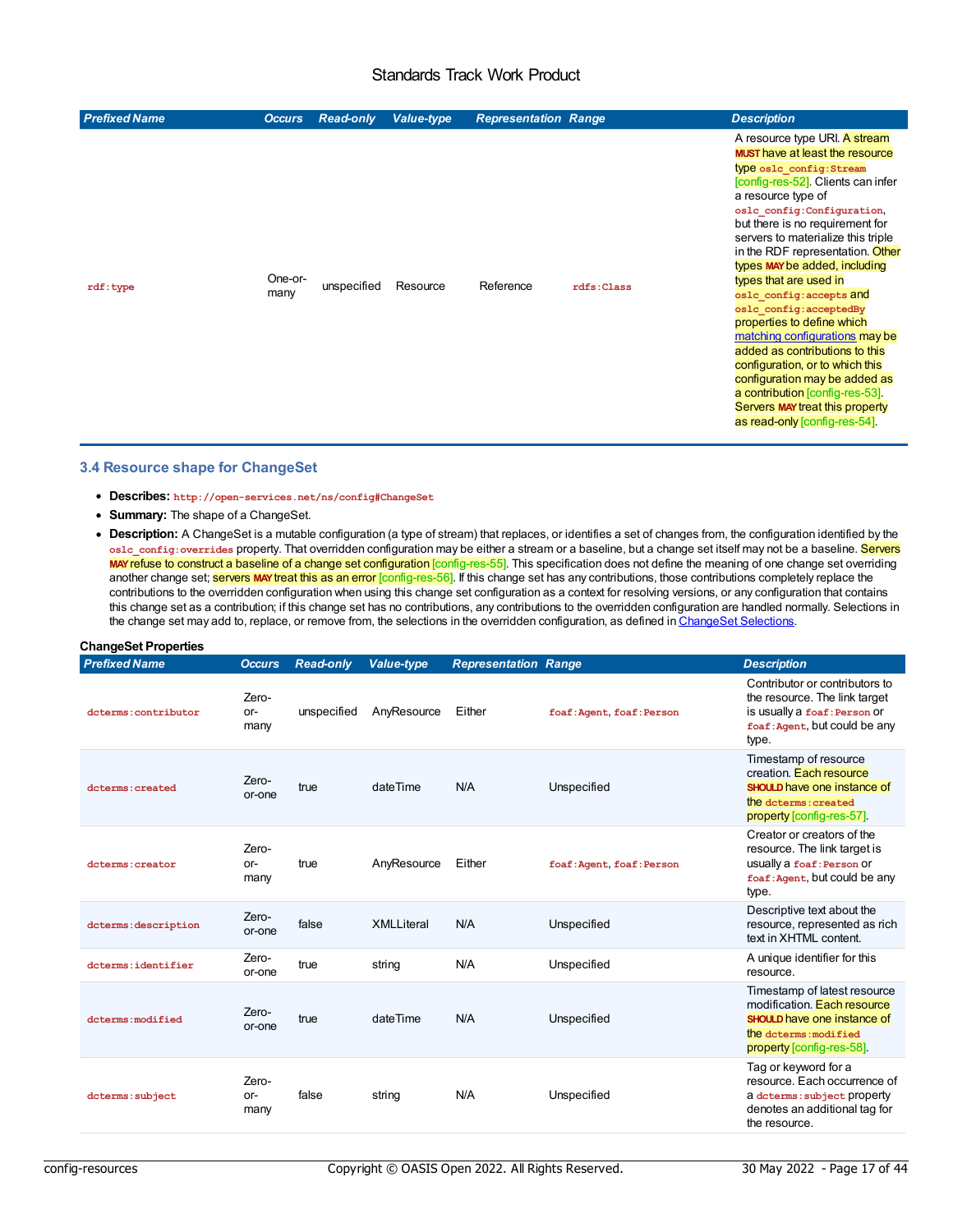<span id="page-17-3"></span><span id="page-17-2"></span><span id="page-17-1"></span><span id="page-17-0"></span>

| <b>Prefixed Name</b>     | <b>Occurs</b>        | <b>Read-only</b> | <b>Value-type</b> | <b>Representation Range</b> |                                  | <b>Description</b>                                                                                                                                                                                                                                                                                                                                                                                                                                     |
|--------------------------|----------------------|------------------|-------------------|-----------------------------|----------------------------------|--------------------------------------------------------------------------------------------------------------------------------------------------------------------------------------------------------------------------------------------------------------------------------------------------------------------------------------------------------------------------------------------------------------------------------------------------------|
| dcterms: title           | Zero-<br>or-one      | false            | <b>XMLLiteral</b> | N/A                         | Unspecified                      | Title of the resource,<br>represented as rich text in<br>XHTML content.                                                                                                                                                                                                                                                                                                                                                                                |
| oslc_config:acceptedBy   | Zero-<br>or-<br>many | true             | Resource          | Reference                   | rdfs:Class                       | A type of configuration that<br>accepts this configuration as<br>a contribution. A<br>configuration with no value for<br>oslc_config:acceptedBy<br><b>MUST NOT be used as a</b><br>contribution to any other<br>configuration [config-res-59] -<br>that is, it can only be a root of<br>a configuration hierarchy (or<br>a stand-alone configuration if<br>there is also no value for<br>oslc config: accepts). Such<br>configurations should be rare. |
| oslc_config:accepts      | Zero-<br>or-<br>many | true             | Resource          | Reference                   | rdfs: Class                      | A type of configuration that is<br>acceptable as a contribution<br>to this stream. A<br>configuration with no value for<br>this predicate accepts no<br>contributions - that is, it can<br>only be a leaf in a<br>configuration hierarchy.                                                                                                                                                                                                             |
| oslc_config:branch       | Zero-<br>or-one      | false            | Resource          | Either                      | Unspecified                      | An indicator of the intended<br>purpose of the configuration.                                                                                                                                                                                                                                                                                                                                                                                          |
| oslc_config:component    | Exactly-<br>one      | true             | Resource          | Reference                   | oslc config: Component           | The component of which this<br>is a configuration, and from<br>which the configuration<br>selects versions of resources<br>in the component. The<br>component is an invariant<br>relating the different<br>configurations of the same<br>'thing'.                                                                                                                                                                                                      |
| oslc_config:contribution | Zero-<br>or-<br>many | unspecified      | AnyResource       | <b>Inline</b>               | oslc config: Contribution        | A contribution to this change<br>set configuration. Servers MAY<br>support contributions to<br>change sets [config-res-60],<br>and if so, this property<br>behaves just as that for<br>streams.                                                                                                                                                                                                                                                        |
| oslc_config:overrides    | Exactly-<br>one      | unspecified      | Resource          | Reference                   | oslc_config:Configuration        | A reference to a configuration<br>modified or overridden by<br>this change set configuration.                                                                                                                                                                                                                                                                                                                                                          |
| oslc config: selections  | Zero-<br>or-<br>many | unspecified      | Resource          | Reference                   | oslc config: ChangeSetSelections | A reference to a resource<br>identifying versions of the<br>resources (configuration<br>items) in the configuration;<br>these selections override,<br>reduce, or extend the<br>selections in the configuration<br>identified by the<br>oslc_config:overrides<br>property. Servers MAY treat<br>this property as read-only<br>$[config-res-61]$ .                                                                                                       |
| oslc:archived            | Zero-<br>or-one      | unspecified      | boolean           | N/A                         | Unspecified                      | Indicates whether the subject<br>has been marked as<br>archived, no longer an active<br>resource.                                                                                                                                                                                                                                                                                                                                                      |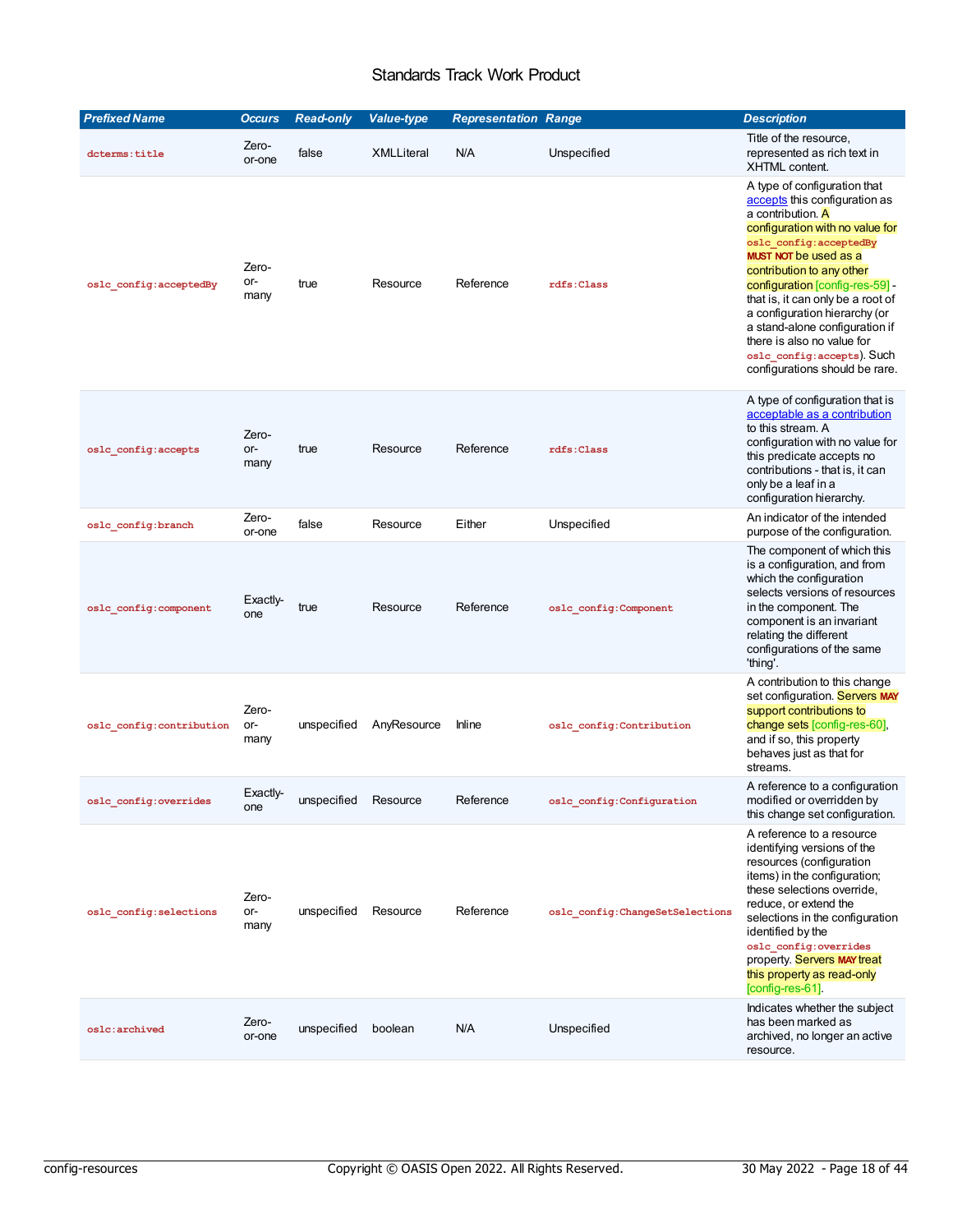<span id="page-18-0"></span>

| <b>Prefixed Name</b> | <b>Occurs</b>        | <b>Read-only</b> | <b>Value-type</b> | <b>Representation Range</b> |                           | <b>Description</b>                                                                                                                                                                                                                                                                                                                                                                                                                                                                                                                                                                                                                     |
|----------------------|----------------------|------------------|-------------------|-----------------------------|---------------------------|----------------------------------------------------------------------------------------------------------------------------------------------------------------------------------------------------------------------------------------------------------------------------------------------------------------------------------------------------------------------------------------------------------------------------------------------------------------------------------------------------------------------------------------------------------------------------------------------------------------------------------------|
| oslc:instanceShape   | Zero-<br>or-one      | true             | Resource          | Either                      | oslc:ResourceShape        | The URI of a Resource<br>Shape that describes the<br>possible properties,<br>occurrence, value types,<br>allowed values and labels.<br>This shape information is<br>useful in displaying the<br>subject resource as well as<br>guiding clients in performing<br>modifications. Instance<br>shapes may be specific to<br>the authenticated user<br>associated with the request<br>that retrieved the resource,<br>the current state of the<br>resource, and other factors,<br>so instance shapes SHOULD<br><b>NOT be cached [config-res-</b><br>62].                                                                                    |
| oslc:modifiedBy      | Zero-<br>or-<br>many | true             | AnyResource       | Either                      | foaf: Agent, foaf: Person | The entity that most recently<br>modified the subject<br>resource. The link target is<br>usually a foaf: Person Or<br>foaf: Agent, but could be any<br>type.                                                                                                                                                                                                                                                                                                                                                                                                                                                                           |
| oslc:release         | Zero-<br>or-<br>many | false            | Resource          | Reference                   | Unspecified               | A link to a resource indicating<br>a target release for the<br>artifacts selected by this<br>configuration.                                                                                                                                                                                                                                                                                                                                                                                                                                                                                                                            |
| oslc:serviceProvider | Zero-<br>or-<br>many | true             | Resource          | Reference                   | oslc:ServiceProvider      | A link to the resource's OSLC<br>Service Provider. If the<br>subject resource is available<br>from an application that<br>implements multiple domain<br>specifications, there can be<br>multiple values for this<br>property.                                                                                                                                                                                                                                                                                                                                                                                                          |
| oslc:shortId         | Zero-<br>or-one      | unspecified      | string            | N/A                         | Unspecified               | A short and human-readable<br>identifier for the resource,<br>such as a number.                                                                                                                                                                                                                                                                                                                                                                                                                                                                                                                                                        |
| oslc:shortTitle      | Zero-<br>or-one      | unspecified      | <b>XMLLiteral</b> | N/A                         | Unspecified               | A short title for the resource,<br>represented as rich text in<br><b>XHTML</b> content.                                                                                                                                                                                                                                                                                                                                                                                                                                                                                                                                                |
| rdf:type             | One-or-<br>many      | unspecified      | Resource          | Reference                   | rdfs:Class                | A resource type URI. A<br>change set configuration<br><b>MUST</b> have at least the<br>resource type<br>oslc config: ChangeSet<br>[config-res-63]. Clients may<br>infer a resource type of<br>oslc config: Configuration,<br>but there is no requirement<br>for servers to materialize this<br>triple in the RDF<br>representation. Other types<br>may be added, including<br>types that are used in<br>oslc config: accepts<br>properties to define which<br>matching configurations to<br>which this configuration may<br>be added as a contribution.<br><b>Servers MAY treat this</b><br>property as read-only [config-<br>res-64]. |

### <span id="page-18-2"></span><span id="page-18-1"></span>**3.5 Resource shape for Contribution**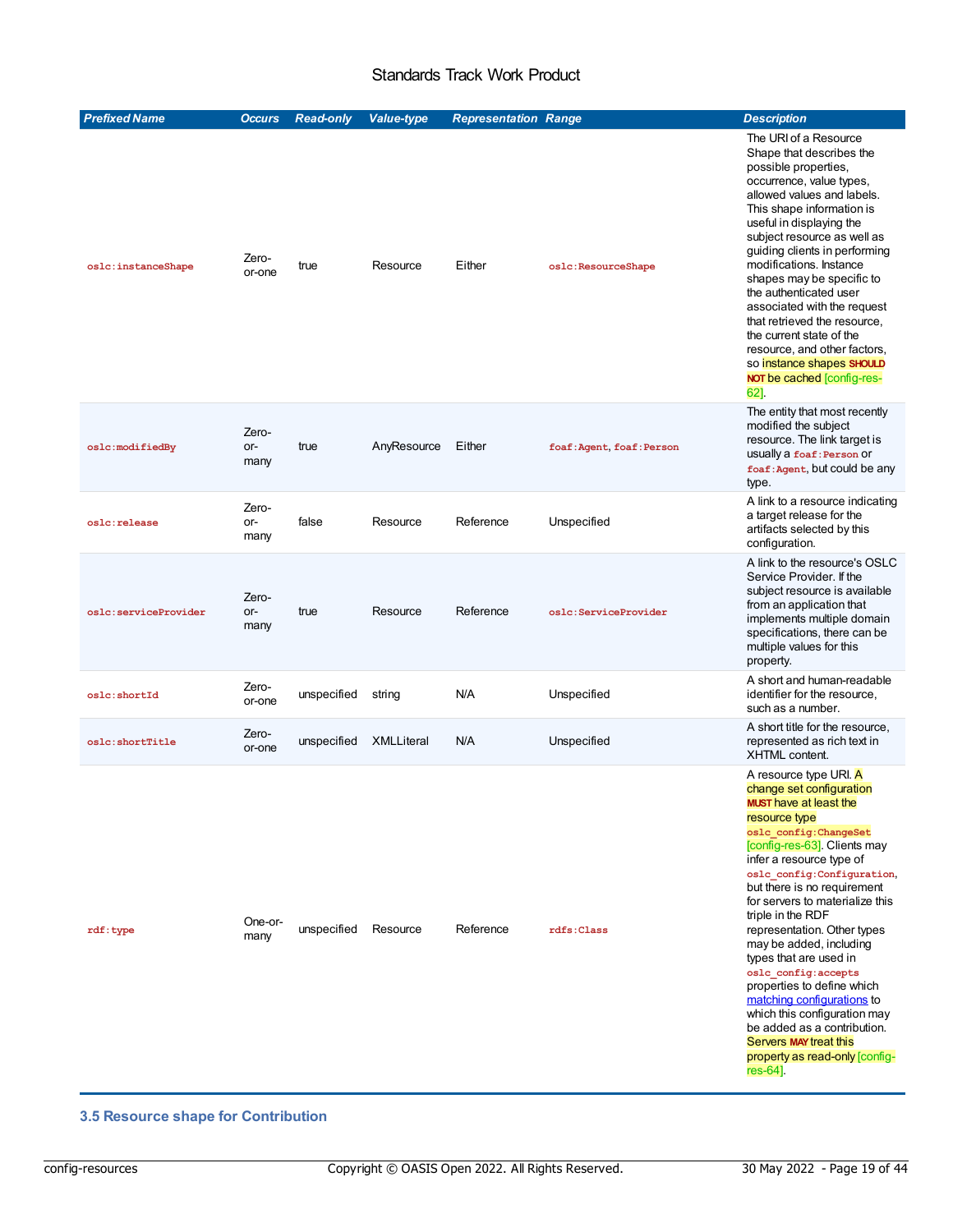- <span id="page-19-0"></span>**Describes: http://open-services.net/ns/config#Contribution**
- <span id="page-19-3"></span><span id="page-19-2"></span><span id="page-19-1"></span>**Summary:** A contribution to a configuration.

| <b>Contribution Properties</b> |                      |                  |                |                             |                            |                                                                                                                                                                                                                                                                                                                                                                                                                                                                                                                                                                                                                                                                                                                        |
|--------------------------------|----------------------|------------------|----------------|-----------------------------|----------------------------|------------------------------------------------------------------------------------------------------------------------------------------------------------------------------------------------------------------------------------------------------------------------------------------------------------------------------------------------------------------------------------------------------------------------------------------------------------------------------------------------------------------------------------------------------------------------------------------------------------------------------------------------------------------------------------------------------------------------|
| Prefixed Name                  | <b>Occurs</b>        | <b>Read-only</b> | Value-<br>type | <b>Representation Range</b> |                            | <b>Description</b>                                                                                                                                                                                                                                                                                                                                                                                                                                                                                                                                                                                                                                                                                                     |
| dcterms: modified              | Zero-<br>or-one      | true             | dateTime       | N/A                         | Unspecified                | Timestamp of latest resource<br>modification. Each resource<br><b>SHOULD</b> have one instance of the<br>dcterms: modified property<br>[config-res-65].                                                                                                                                                                                                                                                                                                                                                                                                                                                                                                                                                                |
| oslc config: configuration     | Exactly-<br>one      | unspecified      | Resource       | Reference                   | oslc config: Configuration | The contributed configuration.<br>This property is read-only for<br>contributions to a baseline, and<br>modifiable for contributions to a<br>stream. On a PUT or POST of a<br>Stream resource and its<br>Contributions, this contributed<br>configuration SHOULD be unique<br>amongst the set of configurations<br>contributed to a given parent<br>configuration [config-res-66]. a<br>server MAY collapse multiple<br>contributions for the same<br>configuration to a single<br>contribution [config-res-67].<br>During such a reduction of<br>multiple Contribution resources to<br>a single Contribution resource,<br>this specification does not define<br>the contribution Order value in the<br>merged result. |
| oslc config: contributionOrder | Exactly-<br>one      | unspecified      | string         | N/A                         | Unspecified                | An indication of the order of the<br>contribution, relative to other<br>contributions. Contributions are<br>sorted lexicographically on the<br>Unicode code points of this value<br>to resolve component skew. To<br>ensure predictable sorting<br>regardless of implementation and<br>locale, the<br>oslc config: contributionOrder<br>string <b>SHOULD</b> be restricted to<br>ASCII characters [config-res-68].<br>Servers MUST support at least 64<br>characters in this string [config-<br>res-69. This property is read-only<br>for contributions to a baseline,<br>and modifiable for contributions to<br>a stream.                                                                                             |
| oslc config: overrides         | Exactly-<br>one      | unspecified      | Resource       | Reference                   | oslc config: Configuration | A reference to a configuration<br>overridden by the configuration of<br>this contribution.                                                                                                                                                                                                                                                                                                                                                                                                                                                                                                                                                                                                                             |
| rdf:type                       | Zero-<br>or-<br>many | true             | Resource       | Reference                   | rdfs: Class                | A resource type URI. Clients can<br>infer a resource type of<br>osle config: Contribution, but<br>there is no requirement for<br>servers to materialize this triple in<br>the RDF representation.                                                                                                                                                                                                                                                                                                                                                                                                                                                                                                                      |

### **3.6 Resource shape for Selections**

- <span id="page-19-5"></span><span id="page-19-4"></span>**Describes: http://open-services.net/ns/config#Selections**
- **Summary:** The resources selected by a configuration.

### **Selections Properties**

| <b>Value-</b><br><b>Occurs Read-only</b><br><b>Representation Range</b><br><b>Prefixed Name</b><br>type | <b>Description</b> |
|---------------------------------------------------------------------------------------------------------|--------------------|
|---------------------------------------------------------------------------------------------------------|--------------------|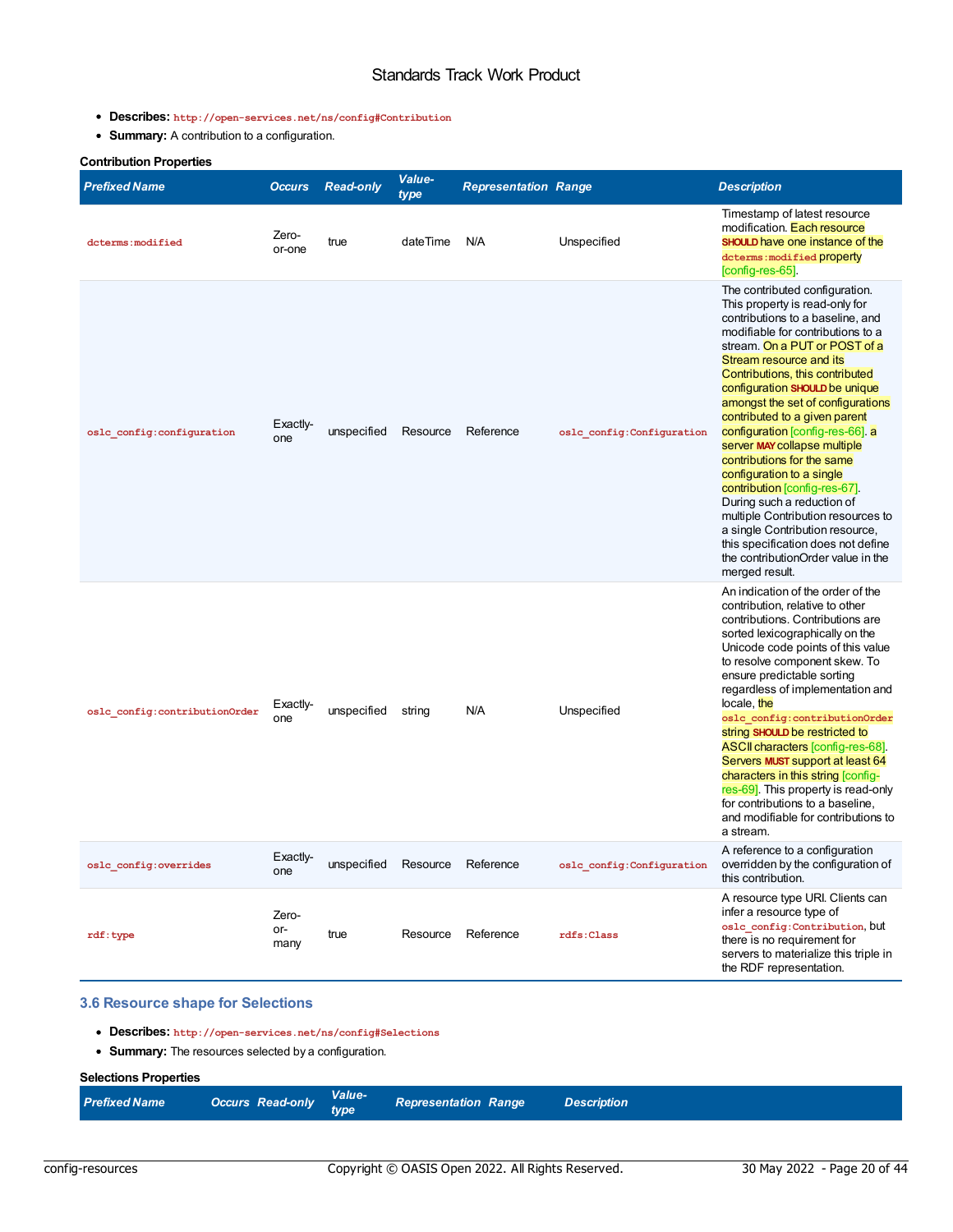<span id="page-20-3"></span><span id="page-20-2"></span><span id="page-20-0"></span>

| <b>Prefixed Name</b> |                      | <b>Occurs Read-only</b> | Value-<br>type | <b>Representation Range</b> |             | <b>Description</b>                                                                                                                                                                                                                                                                                                                                                                                                                                                                                                                                                                                                                                                                                                                                                                                                                                                                                                                                                                                                                                             |
|----------------------|----------------------|-------------------------|----------------|-----------------------------|-------------|----------------------------------------------------------------------------------------------------------------------------------------------------------------------------------------------------------------------------------------------------------------------------------------------------------------------------------------------------------------------------------------------------------------------------------------------------------------------------------------------------------------------------------------------------------------------------------------------------------------------------------------------------------------------------------------------------------------------------------------------------------------------------------------------------------------------------------------------------------------------------------------------------------------------------------------------------------------------------------------------------------------------------------------------------------------|
| oslc config: selects | Zero-<br>or-<br>many | unspecified             | Resource       | Reference                   | Unspecified | If the selection type is not osle config: UnboundSelections, the<br>target resource MUST be a version resource [config-res-70]. If the<br>selection type is osle config: UnboundSelections, the target is<br>a concept URI for a concept resource that should be in the<br>configuration, but for which no version is determined by this<br>selection. Unbound selections can be bound to specific versions<br>by mechanisms not defined by this specification (such as<br>effectivity parameters, variability parameters, etc.), or may be<br>left unbound, in which case the configuration may represent an<br>incomplete or abstract view of a system. Selected resources<br>MUST NOT be of type oslc config: Configuration [CONTig-res-<br>$\overline{71}$ ; sub-configurations are given in the<br>osle config: contributions property. No meaning is assigned<br>to a selected resource of type osle config: Component. This<br>property is read-only for selections of a baseline, but MAY be<br>modifiable for selections of a stream [config-res-72]. |
| rdf:type             | One-<br>or-<br>many  | unspecified             | Resource       | Reference                   | rdfs: Class | A resource type URI. A Selections resource MUST have at least<br>the resource type osle config: Selections [config-res-73].<br>Selections resources MAY also have the type<br>oslc config: UnboundSelections [CONTig-res-74].                                                                                                                                                                                                                                                                                                                                                                                                                                                                                                                                                                                                                                                                                                                                                                                                                                  |

### <span id="page-20-1"></span>**3.7 Resource shape for ChangeSet Selections**

<span id="page-20-6"></span><span id="page-20-5"></span><span id="page-20-4"></span>**Describes: http://open-services.net/ns/config#ChangeSetSelections**

<span id="page-20-8"></span><span id="page-20-7"></span>**Summary:** The resources selected by a change set.

### **ChangeSetSelections Properties**

<span id="page-20-11"></span><span id="page-20-10"></span><span id="page-20-9"></span>

| <b>Prefixed Name</b> |                      | <b>Occurs Read-only</b> | Value-<br>type | <b>Representation Range</b> |             | <b>Description</b>                                                                                                                                                                                                                                                                                                                                                                                                                                                                                                                                                                                                                                                                                                                                                                                                                                                                                                                                                                                                                                                                                                                                                                                                                                                                                                                                                                                                                                                                                                                                                                                                                                                                                                                                                                                                                                                                                |
|----------------------|----------------------|-------------------------|----------------|-----------------------------|-------------|---------------------------------------------------------------------------------------------------------------------------------------------------------------------------------------------------------------------------------------------------------------------------------------------------------------------------------------------------------------------------------------------------------------------------------------------------------------------------------------------------------------------------------------------------------------------------------------------------------------------------------------------------------------------------------------------------------------------------------------------------------------------------------------------------------------------------------------------------------------------------------------------------------------------------------------------------------------------------------------------------------------------------------------------------------------------------------------------------------------------------------------------------------------------------------------------------------------------------------------------------------------------------------------------------------------------------------------------------------------------------------------------------------------------------------------------------------------------------------------------------------------------------------------------------------------------------------------------------------------------------------------------------------------------------------------------------------------------------------------------------------------------------------------------------------------------------------------------------------------------------------------------------|
| oslc config: selects | Zero-<br>or-<br>many | unspecified             | Resource       | Reference                   | Unspecified | A selected version resource. Selected resources MUST NOT be of<br>type oslc config: Configuration [CONTig-res-75]; sub-<br>configurations are given in the osle config: contributions<br>property. No meaning is assigned to a selected resource of type<br>osle config: Component. This property MAY be modifiable for<br>selections of a change set [config-res-76]. If the subject has the<br>type oslc config: RemoveA11, all selections in the overriden<br>configuration are to be ignored; all selections are in this and<br>other osld selects properties of the change set. Any target<br>concept or version resources (depending on the presence or<br>absence of the type oslc config: UnboundSelections)<br>indicated in this selection resource are selected in this<br>configuration. Otherwise, if the subject has the type<br>osle config: Removals, the indicated target concepts or<br>versions are explicitly removed from the set of versions selected<br>by the configuration overridden by this configuration. Otherwise,<br>if the subject has only the type osle config: Selections, the<br>indicated target concept or version resources are selected by<br>this configuration; a change set selection overrides (replaces)<br>the concepts or versions selected by a matching concept<br>resource in the overridden configuration's selection, and adds<br>additional selections for concept resources that are not<br>mentioned in the overridden configuration's selection. Since<br>selections properties are not ordered, there is no defined<br>meaning to a selection that appears in two or more different<br>selections properties of any types, or to a change set that<br>include both a oslc_config: RemoveAll and a<br>oslc config: Removals selection; servers MAY treat occurrences<br>of potentially conflicting selections as an error [config-res-77]. |
| rdf:type             | One-<br>or-<br>many  | unspecified             | Resource       | Reference                   | rdfs: Class | A resource type URI. A change set Selections resource MUST<br>have at least the resource type osle config: Selections<br>[config-res-78]. Change set selections resources MAY also have<br>the types oslc config: ChangeSetSelections,<br>oslc config: UnboundSelections, oslc config: Removals, Of<br>oslc config: RemoveAll [CONTig-res-79].                                                                                                                                                                                                                                                                                                                                                                                                                                                                                                                                                                                                                                                                                                                                                                                                                                                                                                                                                                                                                                                                                                                                                                                                                                                                                                                                                                                                                                                                                                                                                    |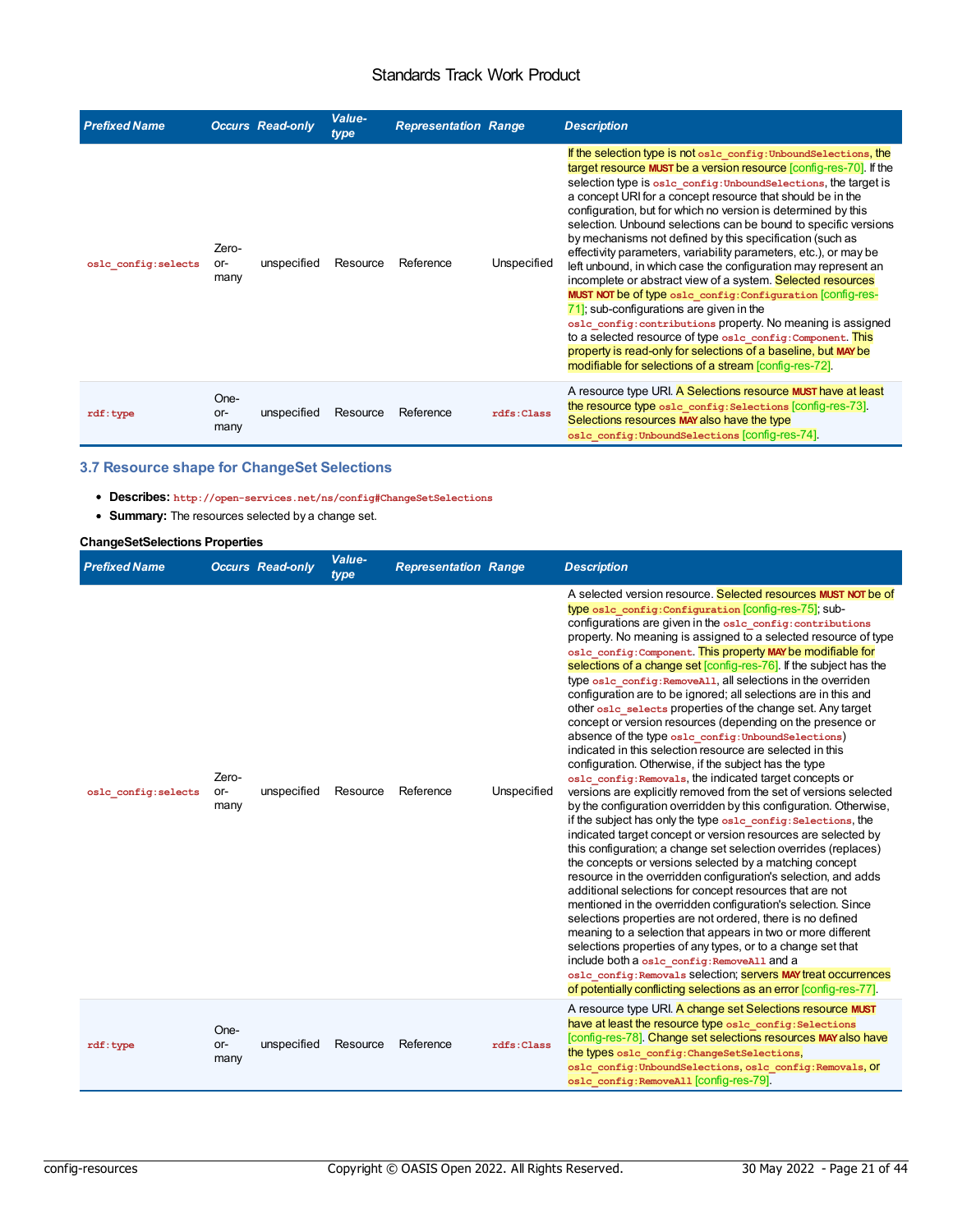### <span id="page-21-0"></span>**4. Configuration context**

<span id="page-21-1"></span>Since concept resource URIs for versioned resources do not inherently identify a specific version of that resource, a client SHOULD provide a configuration context within which the concept resource is resolved to a specific version [config-res-80].

A client requests a specific configuration context in one of two ways:

When performing a GET on a concept URI, add a **Configuration-Context** header, passing the URI of a configuration resource as the value.

| <b>EXAMPLE 1</b>                                                           |
|----------------------------------------------------------------------------|
| GET /resources/conceptResourceA HTTP/1.1                                   |
| Configuration-Context: https://example.com/configurations/myConfiguration1 |

When performing a GET on a concept URI, add a query string **oslc\_config.context** and the encoded configuration URI to the end of the request URI:

#### EXAMPLE 2

GET /resources/conceptResourceA?oslc\_config.context=%3Chttp%3A//example.com/configurations/myConfiguration1%3E HTTP/1.1

<span id="page-21-2"></span>The **Configuration-Context** header is a URI that **MUST** conform to the following ABNF grammar [\[ABNF](#page-4-7)]:

```
SP = " " "HTAB = <math>\frac{6}{3} \times 09WSP = SP / HTAB
```
header = config-context config-context = "Configuration-Context:" \*WSP URI

#### Where the term **URI** is defined in [\[URI](#page-4-8)].

#### [config-res-81]

Syntax of the query string for configuration context:

?oslc\_config.context=*uri\_ref\_esc*

The *uri* ref esc is an angle bracket-delimited URI reference in which > and \ are \-escaped, as defined in [\[OSLCCore3](#page-4-6)].

<span id="page-21-3"></span>A server **MUST** support both these methods of passing configuration context. [config-res-82]

<span id="page-21-4"></span>If a request contains both a header and a query string, the server **MUST** use the query string. Servers **MUST** reject requests that contain two or more different configuration contexts passed in query strings. [config-res-83]

<span id="page-21-5"></span>Where the **Configuration-Context** header is used on a request, a server **SHOULD**include in the response a header **Vary=Configuration-Context** so that different configuration contexts do not use a previously cached response. [config-res-84]

<span id="page-21-6"></span>Configuration Management servers **SHOULD**use the **Access-Control-Allow-Headers** header [\[CORS](#page-4-9)] to allow the use of the **Configuration-Context** header in OSLC requests. [config-res-85]

<span id="page-21-7"></span>A request **SHOULD**contain only a single occurrence of the **Configuration-Context** header, and **MUST NOT** contain multiple **Configuration-Context** headers referencing different values. A server **SHOULD**treat multiple identical **Configuration-Context** headers as it would a single header, and **MUST** treat multiple **Configuration-Context** headers with different configuration values as an error. [config-res-86]

<span id="page-21-8"></span>If a configuration context is passed on a request for a non-versioned resource, the server **MUST NOT** treat that as an error, and **MAY**use that context to resolve references to embedded or related resources. [config-res-87]

<span id="page-21-9"></span>If a configuration context is passed on a request using the version URI for a versioned resource, a server **MUST** ignore the configuration context, even if that configuration context does not select that versioned resource. [config-res-88]

#### **NOTE**

The client is responsible for providing the correct configuration context to each request issued by that client at least where the relevant resource might be a versioned resource. If a resource returned from such a request contains links, the client should not assume the server has returned version-specific or configuration-specific links, and the client should continue to provide the correct configuration context to fetch those related resources. Only in cases where the client knows that a resource is not versioned may the configuration context be omitted. As noted later, the compact [rendering](#page-33-0) returned for UI Previews is an exception to this rule.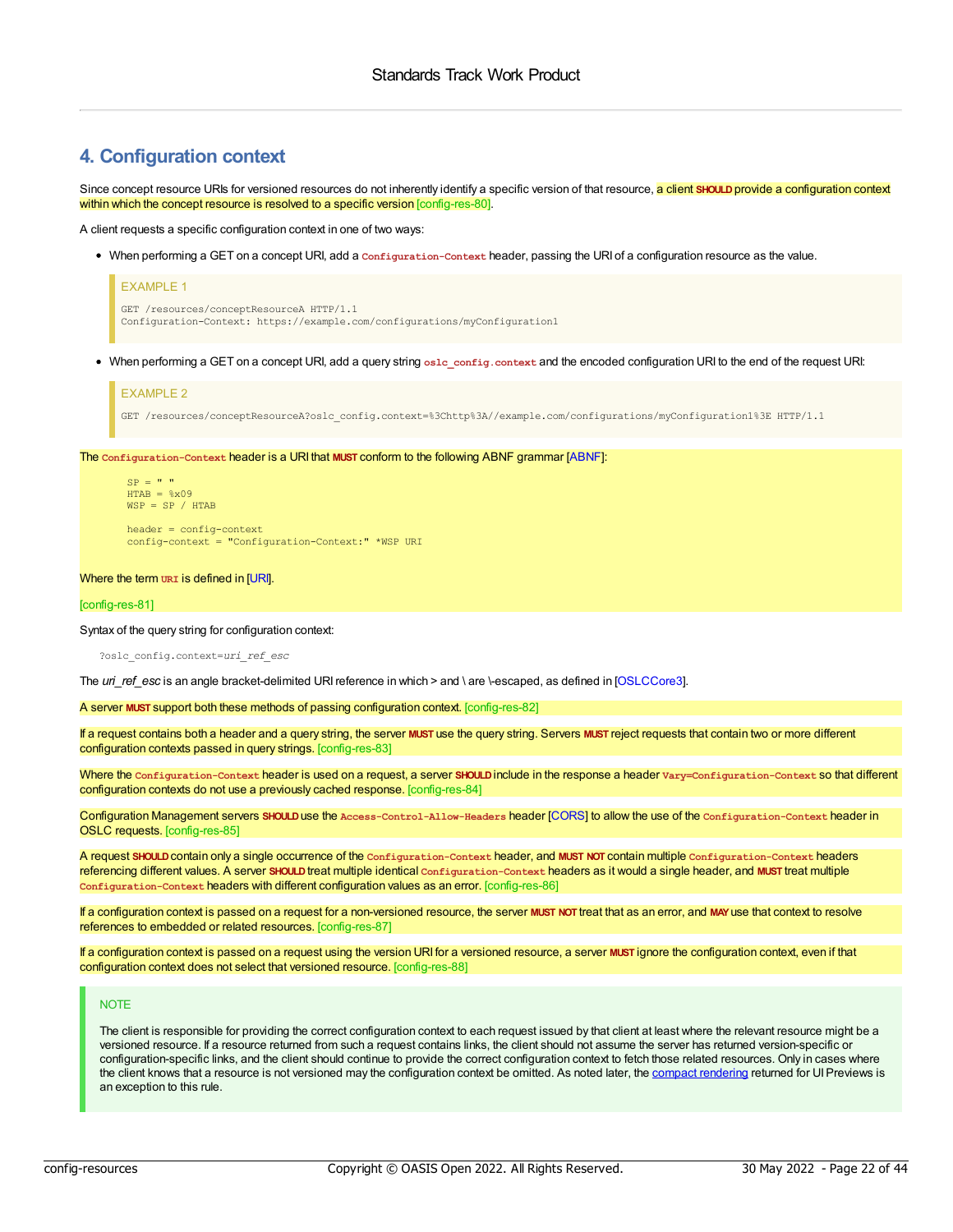#### NOTE: Implicitly defined configuration contexts

While navigating between resources, resources or links of certain types may indicate that a different context is to be used when following links from that resource. Any such semantics should be defined by the specifications for such resource and link types; none are defined by this specification.

#### <span id="page-22-0"></span>**4.1 Default configuration**

<span id="page-22-1"></span>If a configuration context is not provided or implied, the server **MAY**provide a default configuration, or the request **MAY**fail. [config-res-89]

<span id="page-22-2"></span>A server **MAY**include an **oslc\_config:configurationSettings** link in the OSLC Service resource, referencing an **oslc\_config:ConfigurationsSettings** resource. That resource **MAY**contain at most one **oslc\_config:defaultConfiguration** property whose value is the URI of the default configuration to be used by that service. [config-res-90]

<span id="page-22-3"></span>An **oslc\_config:defaultConfiguration** property with an **rdf:nil** value implies there is no default configuration, so requests with no context **MUST** fail. [config-res-91]

<span id="page-22-4"></span>Servers MAY support a PUT on oslc\_config: ConfigurationsSettings resource as a way to set the default configuration. Servers MAY provide other ways for users to set the default configuration. [config-res-92]

NOTE: Default configuration may be implicit

The absence of the **oslc\_config:defaultConfiguration** has no implication as to the presence or absence of a default configuration.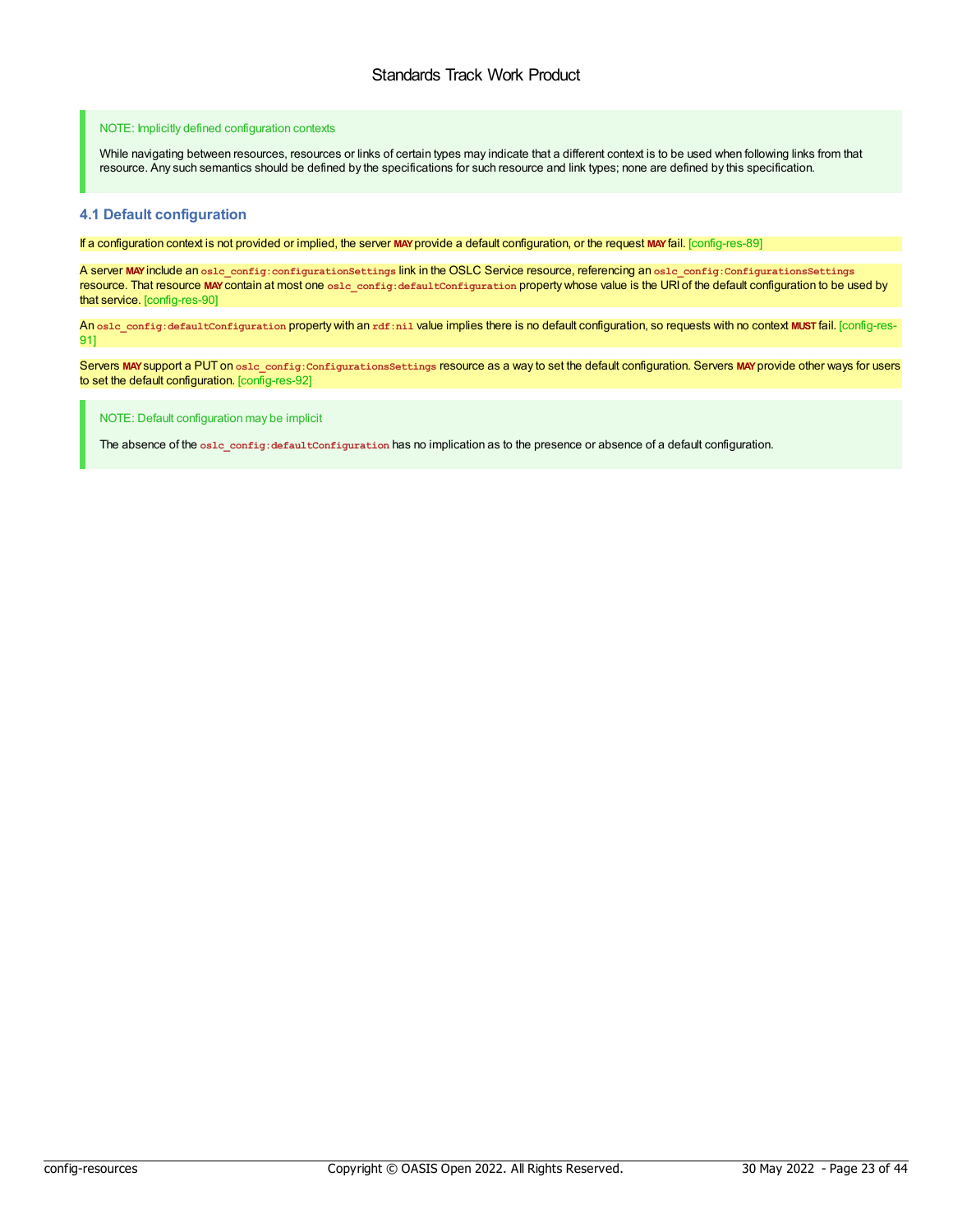### <span id="page-23-0"></span>**5. Supported Operations on Components**

#### <span id="page-23-1"></span>A configuration server **MUST** support the following operations on components: [config-res-93]

- HEAD and OPTIONS: Retrieve information about the component
- GET: Retrieve the current state of the component
- GET on the component creation factory LDPC to find all components
- GET on the configuration LDPC for a component to find all configurations (baselines and streams) of that component

<span id="page-23-2"></span>A configuration server **SHOULD**support, and a global configuration server **MUST** support, the following operations on Linked Data Platform Containers: [config-res-94]

- <span id="page-23-3"></span>POST to the component LDPC to create a new component. A successful response **MUST** contain a **Location** header providing the URI of the newly created component. [config-res-95]
- <span id="page-23-4"></span>• POST to the configuration LDPC for a component to create a new stream for that component, optionally specifying an initial baseline; if an initial baseline is not specified, a real or notional empty baseline is implied as the starting point for the stream. A successful response **MUST** contain a **Location** header providing the URI of the newly created component. [config-res-96]

<span id="page-23-5"></span>Servers **SHOULD**support the **Prefer** header for GET on LDPCs specifying PreferMinimalContainer: [config-res-97]

#### EXAMPLE 3

Prefer: return=representation; include="http://www.w3.org/ns/ldp#PreferMinimalContainer"

allowing a client to retrieve properties about the LDPC, including any oslc:resourceShape properties, without needing to retrieve all membership triples.

<span id="page-23-6"></span>Servers MAY support OSLC selective properties on a GET, allowing a client to specify exactly which properties of those LDPCs are to be returned. [config-res-98]

<span id="page-23-7"></span>A configuration server **SHOULD**support, and a global configuration server **MUST** support one or more component creation factories declared in one or more OSLC service providers. [config-res-99]

<span id="page-23-8"></span>A configuration server **SHOULD**support one or more query capabilities for components. [config-res-100]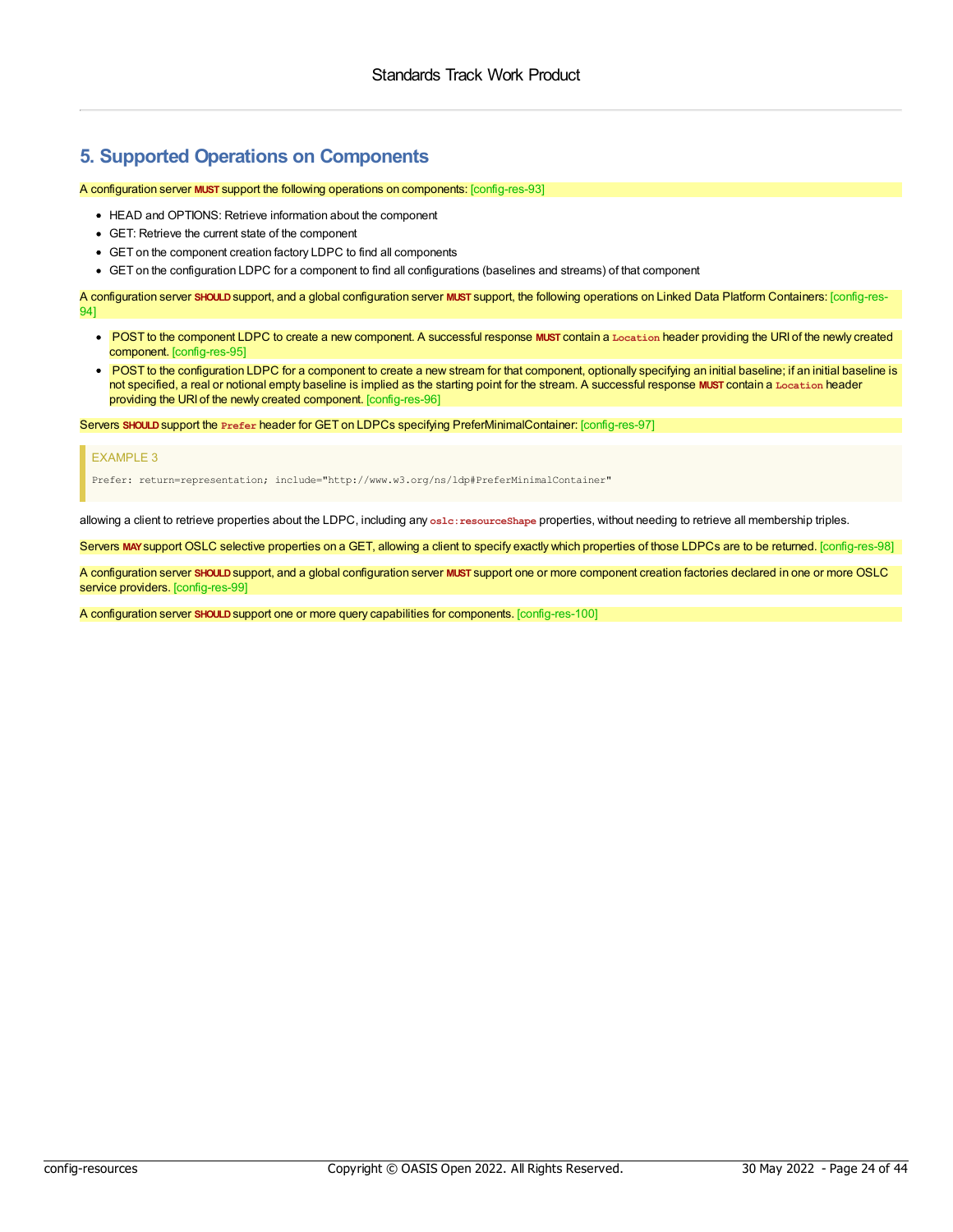# <span id="page-24-0"></span>**6. Supported Operations on Configurations**

#### <span id="page-24-1"></span>A configuration server **MUST** support the following operations on configurations: [config-res-101]

- HEAD and OPTIONS: Retrieve information about the configuration
- GET: Retrieve the current state of the configuration

<span id="page-24-2"></span>A configuration server **SHOULD**support, and a global configuration server **MUST** support, the following operations on configurations: [config-res-102]

- PUT on a configuration resource to update the tags
- <span id="page-24-3"></span>PUT on a configuration resource and its inline Contribution resources to update the set of contributed configurations
- . DELETE a configuration; **servers MAY refuse to delete configurations that are part of or referenced by existing baselines [config-res-103].**

<span id="page-24-4"></span>A configuration server **MAY**support PATCH on a configuration to update the tags and/or the set of contributed configurations. [config-res-104]

<span id="page-24-6"></span><span id="page-24-5"></span>Since baselines are normally linked into a provenance chain using the **oslc\_config:previousBaseline** property, servers **MAY**leave a stub resource (one with a minimal set of properties) behind instead of truly deleting a baseline [config-res-105]. Servers **SHOULD**add the property **oslc:archived=TRUE** on a reduced form of a partially deleted baseline [config-res-106].

<span id="page-24-7"></span>A configuration server **SHOULD**support one or more query capabilities for configurations. [config-res-107]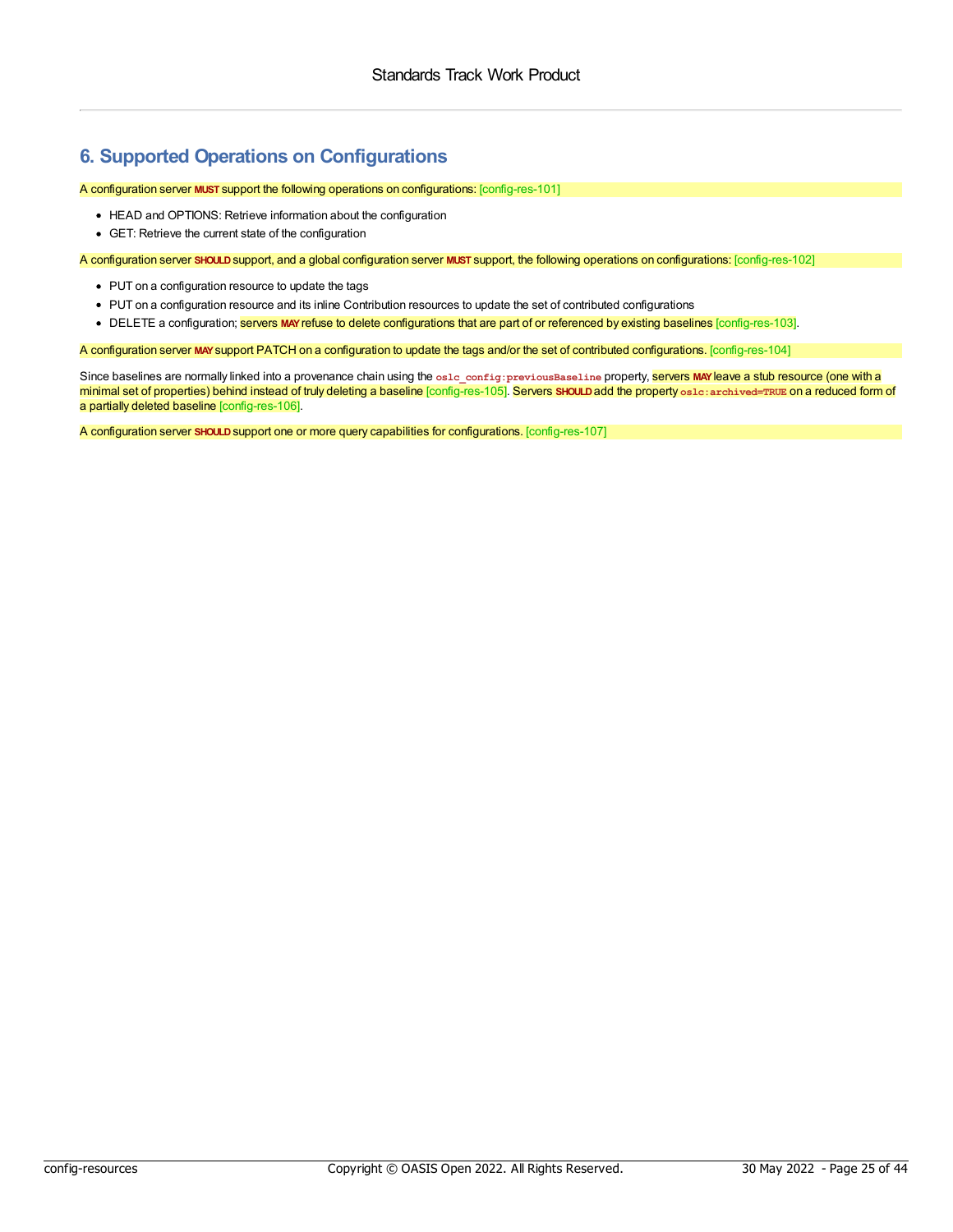# <span id="page-25-0"></span>**7. Supported Operations on Selections**

<span id="page-25-1"></span>A configuration server **MUST** support the following operations on selections resources: [config-res-108]

- HEAD and OPTIONS: Retrieve information about a selections resource
- GET: Retrieve the current state of a selections resource

#### NOTE

Servers may treat selections resources as read-only.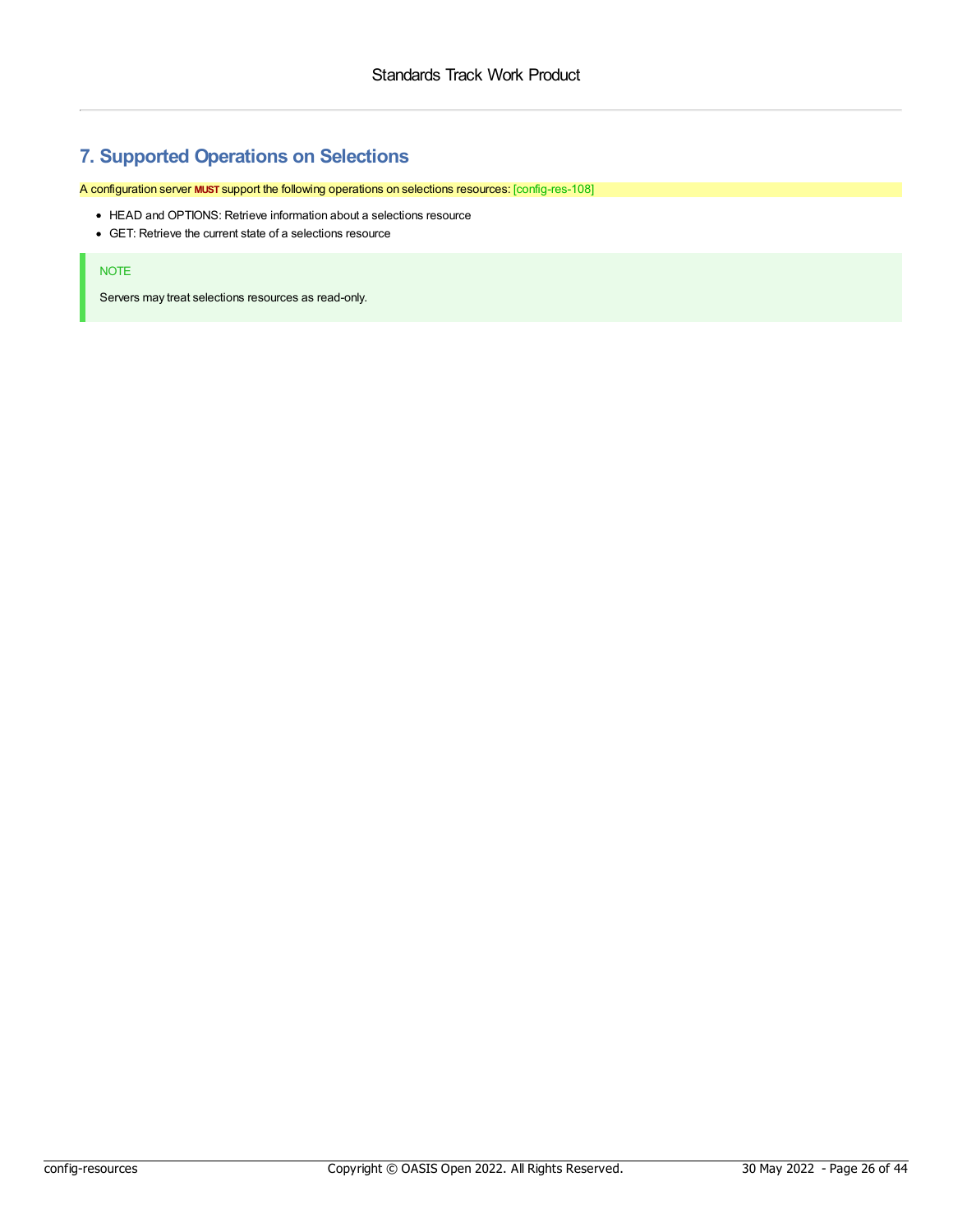# <span id="page-26-0"></span>**8. Supported Operations on Versioned Resources in a Configuration Context**

<span id="page-26-1"></span>A configuration server **MUST** support the following operations on configuration items (versioned concept resources) in the context of a global configuration, or in the context of a configuration from this server: [config-res-109]

- HEAD: Retrieve information including the version resource URI(if any) about the state of a specified versioned concept resource in the context of a specified configuration.
- <span id="page-26-2"></span>GET: Retrieve the state of a specified versioned concept resource in the context of a specified configuration, where this operation returns zero or one version resources matching the required state. An attempt to GET a version resource URI in a configuration context where a different version of that concept resource **MUST** ignore the configuration context and return the specified version resource if it exists. [config-res-110].
- <span id="page-26-3"></span>• PUT: Update the state of a specified versioned concept resource in a specified stream or change set; this operation MAY cause the creation of a new version of the resource [config-res-111].

<span id="page-26-4"></span>A configuration server **MAY**support the following operations on configuration items in the context of a global configuration, or in the context of a configuration from this server: [config-res-112]

- <span id="page-26-5"></span>• POST to a component in the context of a stream or change set, resulting in the creation of the first version of a new concept resource, or a new version of an existing resource. A successful response **MUST** include a **Location** header specifying the URI of the newly created resource. [config-res-113]
- DELETE: Delete the current mutable version resource in a specified stream or change set.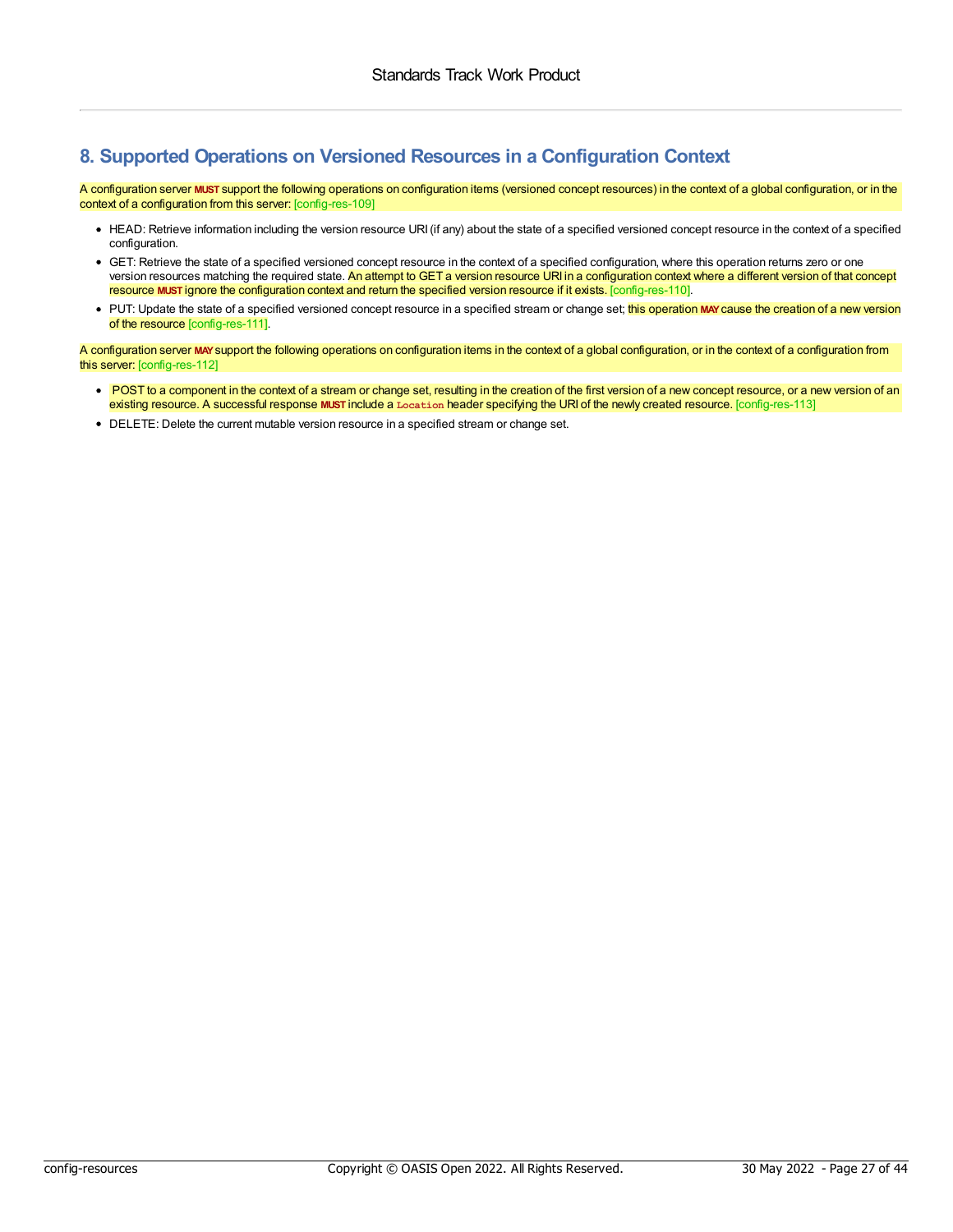# <span id="page-27-0"></span>**9. Creation of Baselines and Streams**

<span id="page-27-3"></span>When a new component is created by POSTing to the Component Container, an empty baseline for that component **SHOULD**be created automatically, and **MUST** be added to the **oslc\_config:configurations** container for that component. The empty baseline has no contributions, no selections, and no branch. [config-res-114]

#### <span id="page-27-1"></span>**9.1 Creation of Streams**

<span id="page-27-4"></span>A new stream is created by POSTing to the **oslc\_config:streams** container for a baseline. By default, the new stream inherits (**MUST** copy) the component, contributions, and selections of the baseline, but does not inherit (**MUST NOT** copy) the branch property. Other properties **MAY**be inherited (copied) from the baseline, or MAY be set to server defaults. The POSTed data MAY include any of the following properties; if these properties are supported by the server, then the POSTed values for these properties **MUST** completely replace any default or inherited values: [config-res-115]

- **dcterms:subject**
- **dcterms:title** \*
- **dcterms:description**
- **oslc:shortTitle** \*
- **oslc\_config:branch**
- **oslc\_config:contribution**
- **oslc\_config:selections**

<span id="page-27-5"></span>The server **MUST** set the **oslc\_config:previousBaseline** property of the new stream, and **SHOULD**set the **prov:wasDerivedFrom** property of the new stream, to reference the baseline owning the **oslc\_config:streams** container. [config-res-116]

<span id="page-27-6"></span>A server **MAY**support one or more configuration creation factories declared in one or more OSLC service providers that create a stream for the component specified in the configuration's POSTED RDF body. [config-res-117]

#### <span id="page-27-2"></span>**9.2 Creation of Baselines**

<span id="page-27-7"></span>A new baseline of a stream is created by POSTing to the **oslc\_config:baselines** container for that stream. If the server determines that a suitable baseline already exists, the server **MAY**return a 303 with a **Location** header referring to that existing baseline; for an existing baseline to be suitable it **MUST** be for the same component, **MUST** have the same **oslc\_config:branch** value, if any, **MUST** select the same version resources, each contribution **MUST** be a suitable baseline for the corresponding stream contribution, and there must be no additional or missing contributions. [config-res-118]

<span id="page-27-8"></span>Where a new baseline is created, that new baseline inherits (**MUST** copy) the following properties of the stream: [config-res-119]

- **oslc\_config:branch**
- **oslc\_config:component**
- **oslc\_config:contribution**
- **oslc\_config:selections**
- **oslc\_config:previousBaseline**

<span id="page-27-9"></span>Other properties **MAY**be inherited (copied) from the stream, or **MAY**be set to server defaults. The POSTed data **MAY**include any of the following properties; if these properties are supported by the server, then the POSTed values for these properties **MUST** completely replace any default or inherited values: [config-res-120]

- **dcterms:subject**
- **dcterms:title \***
- **dcterms:description**
- **oslc:shortTitle \***

<span id="page-27-10"></span>When creating a new baseline from a stream, after copying all previous values of the **previousBaseline** to the new baseline, the server **MUST** replace all those **previousBaseline** properties on the stream by a single reference to the newly created baseline. The chain of **previousBaseline** links thus shows the history of baselines of a stream. [config-res-121]

<span id="page-27-11"></span>The server **MUST** set the **oslc\_config:baselineOfStream** property of the new baseline to reference the stream owning the **oslc\_config:baselines** container. [config-res-122]

<span id="page-27-12"></span>Since all contributions to a baseline must themselves be baselines, creation of a baseline requires that a server **MUST** first create or obtain baselines for the current state of all stream contributions, recursively downward through the contribution graph. See Long [Operations](#page-37-0). [config-res-123]

#### **9.3 Concerns common to streams and baselines**

<span id="page-27-13"></span>\* A server **MAY**adjust the name properties of a configuration to maintain any name uniqueness constraints; a server **SHOULD NOT** fail creation of a baseline or stream just because the requested name is not unique. [config-res-124]

<span id="page-27-14"></span>The server **MAY**ignore any additional properties, or **MAY**return an error if those properties are considered incompatible with the creation request. [config-res-125]

<span id="page-27-15"></span>Any properties required on new streams or baselines not defined by this standard **MUST** be described in resource shapes referenced by **oslc:resourceShape**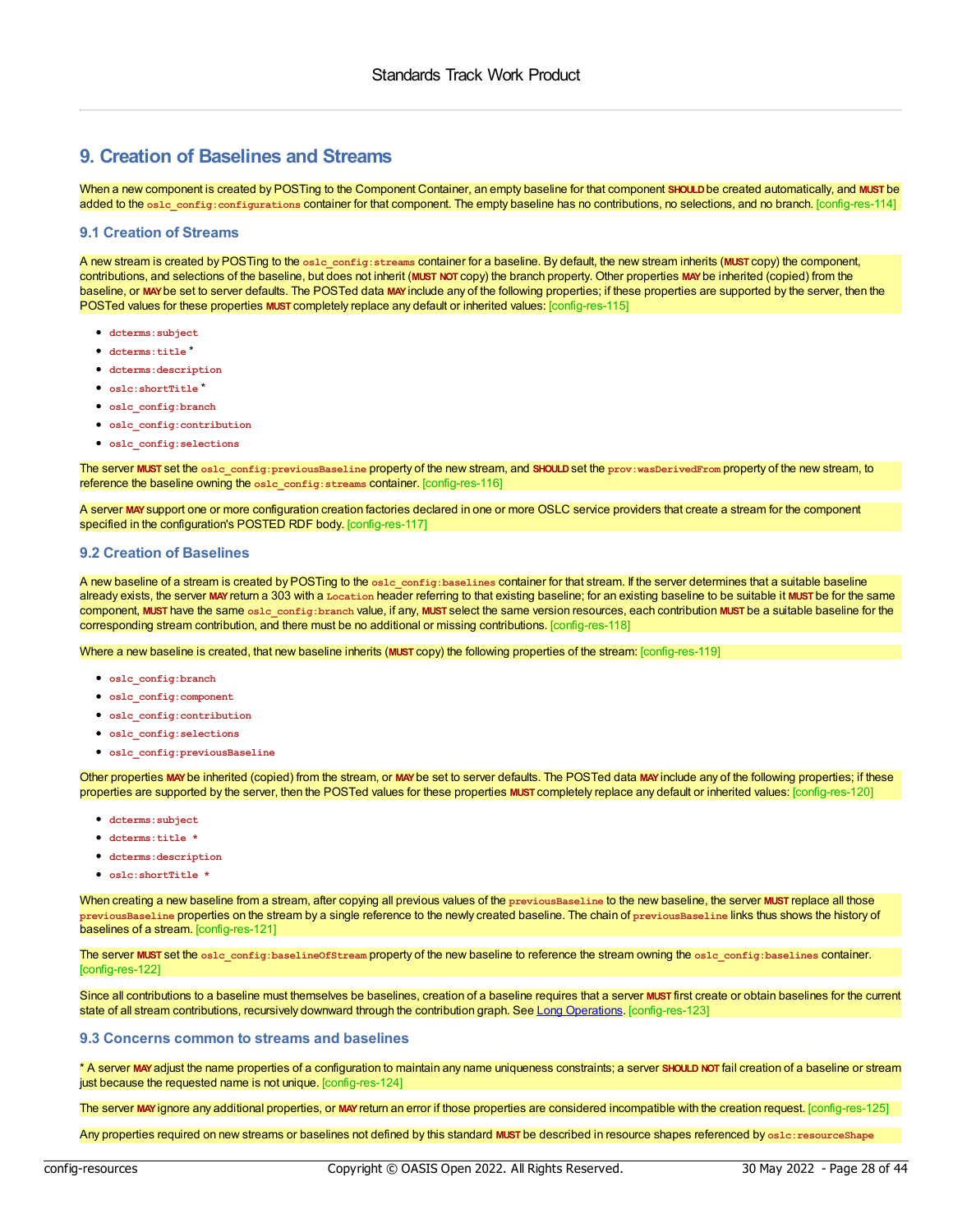#### <span id="page-28-0"></span>properties on the container. [config-res-126]

<span id="page-28-1"></span>Servers **SHOULD**support the **Prefer** header for GET on those LDPCs specifying PreferMinimalContainer: [config-res-127]

#### EXAMPLE 4

Prefer: return=representation; include="http://www.w3.org/ns/ldp#PreferMinimalContainer"

<span id="page-28-2"></span>allowing a client to retrieve properties about the LDPC, including any **oslc:resourceShape** properties, without needing to retrieve all membership triples. Servers **MAY**support OSLC selective properties on a GET [config-res-128], allowing a client to specify exactly which properties of those LDPCs are to be returned.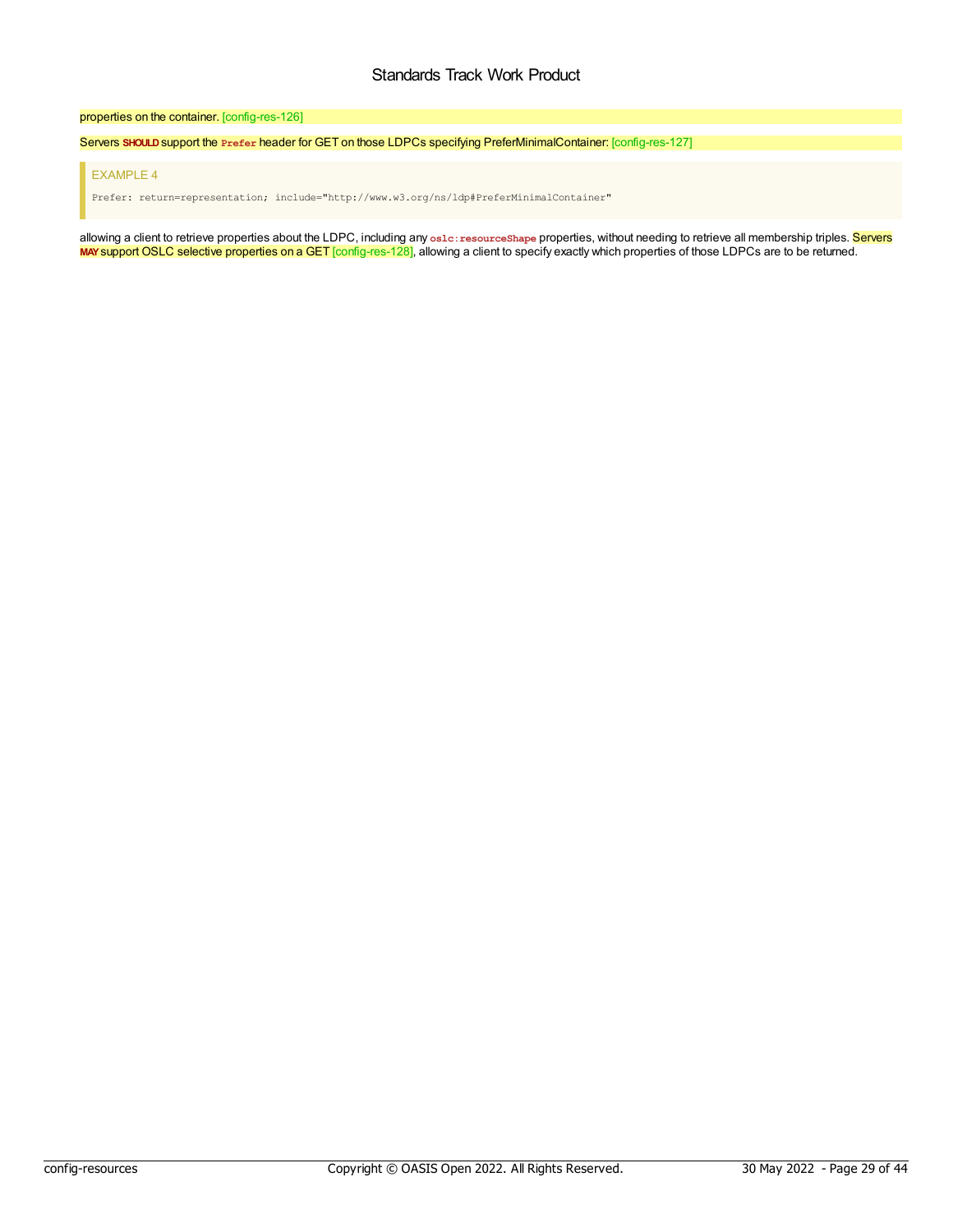# <span id="page-29-0"></span>**10. Contributions and Overrides**

Global configurations, and possible other types of configuration, support aggregation of multiple configurations, using the **oslc\_config:Contribution** resource. Changes to contributions are made using PUT. For change sets, and possibly other use cases, a configuration or contribution can override another configuration contributed to the overall hierarchy. An override relationship may be specified at the configuration level (for change sets that apply to a specific base configuration) or at the contribution level (allowing a hierarchy where some contributions may override others without modifying the properties of potentially shared configurations).

- <span id="page-29-1"></span>When adding a contribution, if the configuration being added has an **oslc\_config:overrides** relationship, that relationship **MUST** be copied to the contribution. [config-res-129]
- <span id="page-29-2"></span>If the configuration being added has no OSLC overrides - it is a reusable configuration - a client **MAY**include an **oslc\_config:overrides** relationship in a PUT to the contribution resource. [config-res-130]
- <span id="page-29-3"></span>Servers **MAY**require an overriding configuration to be for the same component as the overridden contribution. [config-res-131]
- <span id="page-29-4"></span>Servers **MAY**report an error if the configuration identified in the **oslc\_config:overrides** property does not exist in the hierarchy for the context configuration. [config-res-132]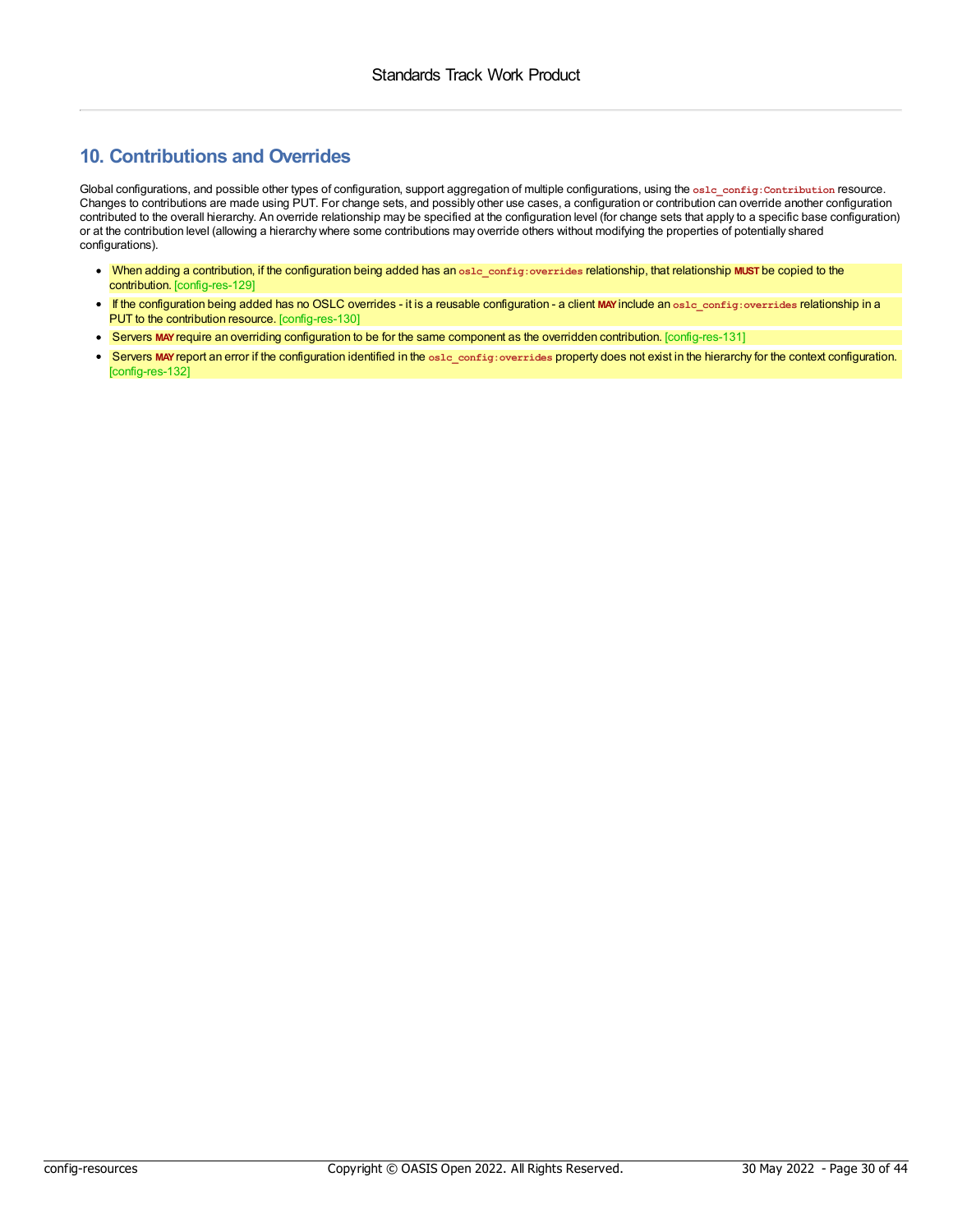# <span id="page-30-0"></span>**11. Version Resolution**

When a request is made for a versioned resource in the context of a configuration:

- <span id="page-30-1"></span>1. if there is no version of that resource in any of the selections in the contributions to the context configuration, nor in any of the selections in their recursive contributions, the request **MUST** fail with a 404 Resource not found (note that this includes unbound selections from a selection with type **oslc\_config:UnboundSelections**) [config-res-133]
- <span id="page-30-2"></span>2. if there is exactly one version of that resource in the union of the selections in the recursive contributions, the request **MUST** return that one version [config-res-134]
- <span id="page-30-3"></span>3. if there is more than one version of that resource in the union of the selections in the recursive contributions, the behavior is implementation-defined, but **SHOULD**be well-defined in that the successive requests in the same configurations with the same selections **SHOULD**resolve to the same version. A server **MAY** perform an ordered search using the **oslc\_config:contributionOrder** property, and **MAY**have a way to indicate multiple possible version resolutions [config-res-135].

#### NOTE

The **oslc\_config:contributionOrder** property is defined as a string rather than an integer to make it easier for servers to insert new contributions into an existing set without having to adjust the order value of existing contributions.

<span id="page-30-4"></span>During this version resolution, overrides for entire configurations **MUST** be taken into account. If a contribution is marked as an override and the overriding configuration is earlier in the ordered set of all recursive contributions than the overridden configuration, the overridden configuration and all its contributions **MUST** be ignored in their entirety. Servers **MAY**report an error if an overriding configuration is later in the ordered set of all recursive contributions than the overridden configuration. [config-res-136]

<span id="page-30-5"></span>Overrides from change set configurations **MUST** also be taken into account. If a change set removes a selection for a versioned resource in the overridden configuration, and no other selection is provided for that resource in some other configuration, then the request **MUST** fail with a 404 Resource not found. If a change set replaces a selection for a versioned resource in the overridden configuration, and no other selection is provided for that resource in some other configuration, the request **MUST** return the version in the change set selection. [config-res-137]

<span id="page-30-6"></span>Implementations **SHOULD**provide documentation on their version resolution behavior. [config-res-138]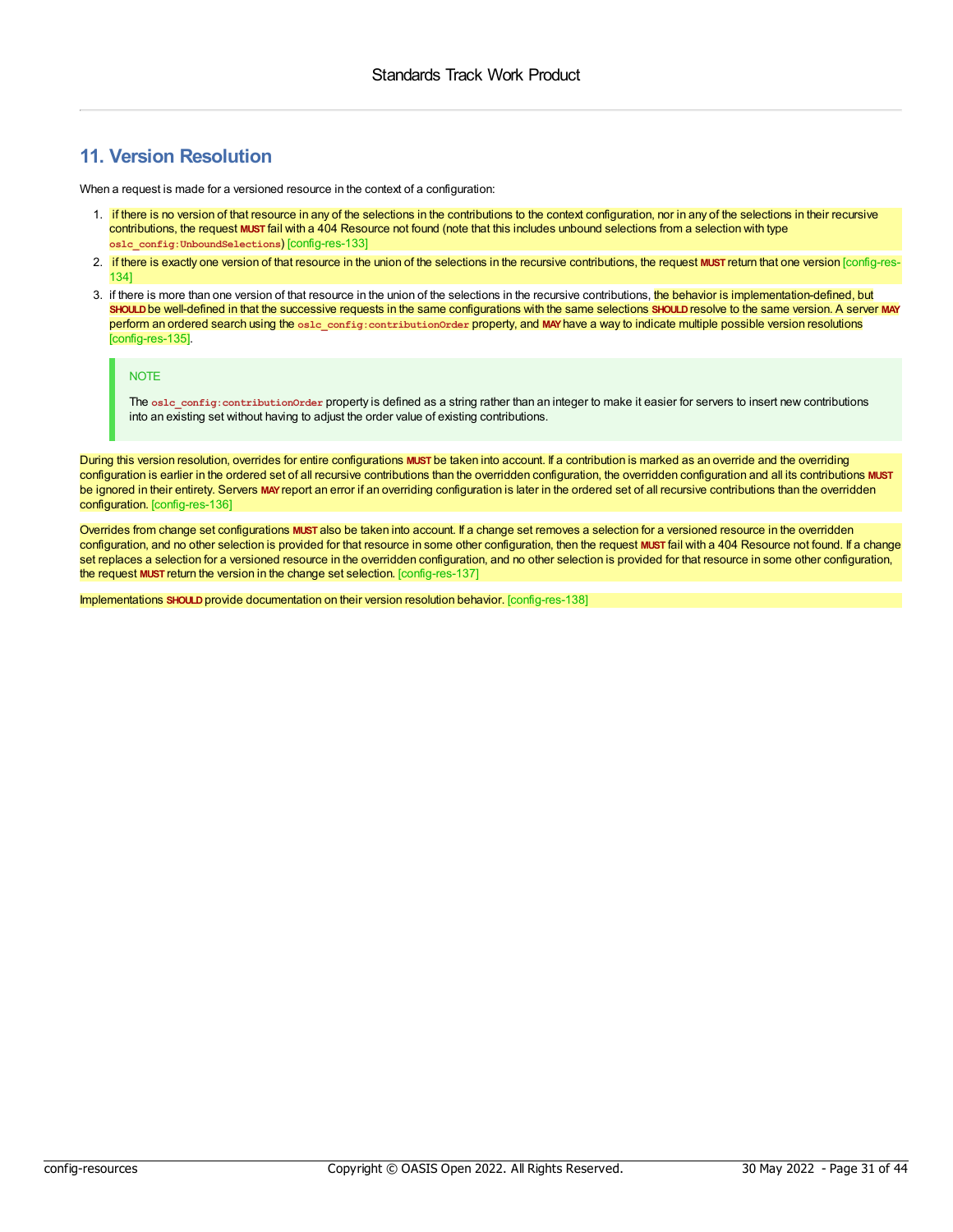# <span id="page-31-0"></span>**12. Change Sets**

#### *This section is non-normative.*

Some systems use change sets to group related changes, or changes to multiple resources that must be kept together. Change sets may be represented using a configuration of type **oslc\_config:ChangeSet** - a special type of stream. Each **oslc\_config:ChangeSet** resource is related to exactly one base configuration (either a stream or a baseline), using the **oslc\_config:overrides** property. A **oslc\_config:ChangeSet** has either a complete set of replacements for the versions selected by that base configuration, or a set of changes - a delta. The configuration defined by a change set thus identifies both the 'before' state (the base configuration that is overridden by this change set), and the 'after' state defined by the change set configuration itself.

Systems that allow multiple change sets to be applied to a single base configuration should represent each such internal change set as an **oslc\_config:ChangeSet** resource using the same value of **oslc\_config:overrides**; the property **prov:wasDerivedFrom** should be used to provide a complete or partial ordering of such change sets. Servers may also synthesize a combined **oslc\_config:ChangeSet** resource representing the overall effect of multiple internal change sets.

When a change set is based on a stream (the oslc\_config:overrides property on an instance of an oslc\_config:ChangeSet refers to a configuration of type **oslc\_config:Stream**), then the 'before' state is mutable, and may not represent the state at the time the change set was created. Servers can avoid this lack of precision by ensuring either that all changes made to a stream are captured in a change set based off that stream, or that the stream's **oslc\_config:selections** properties accurately represent the sets of changes delivered to that stream before any of the change sets based on that stream (those change sets probably representing changes still pending for the stream).

Since the shape for a change set allows only a single value for **oslc\_config:**overrides, systems that allow a single change set to be applied to multiple base configurations need to represent that internal change set by multiple **oslc\_config:ChangeSet** resources. These copies may be associated with each other using properties such as **http://purl.org/datanode/ns#isCopyOf**, **dcterms:relation**, or similar.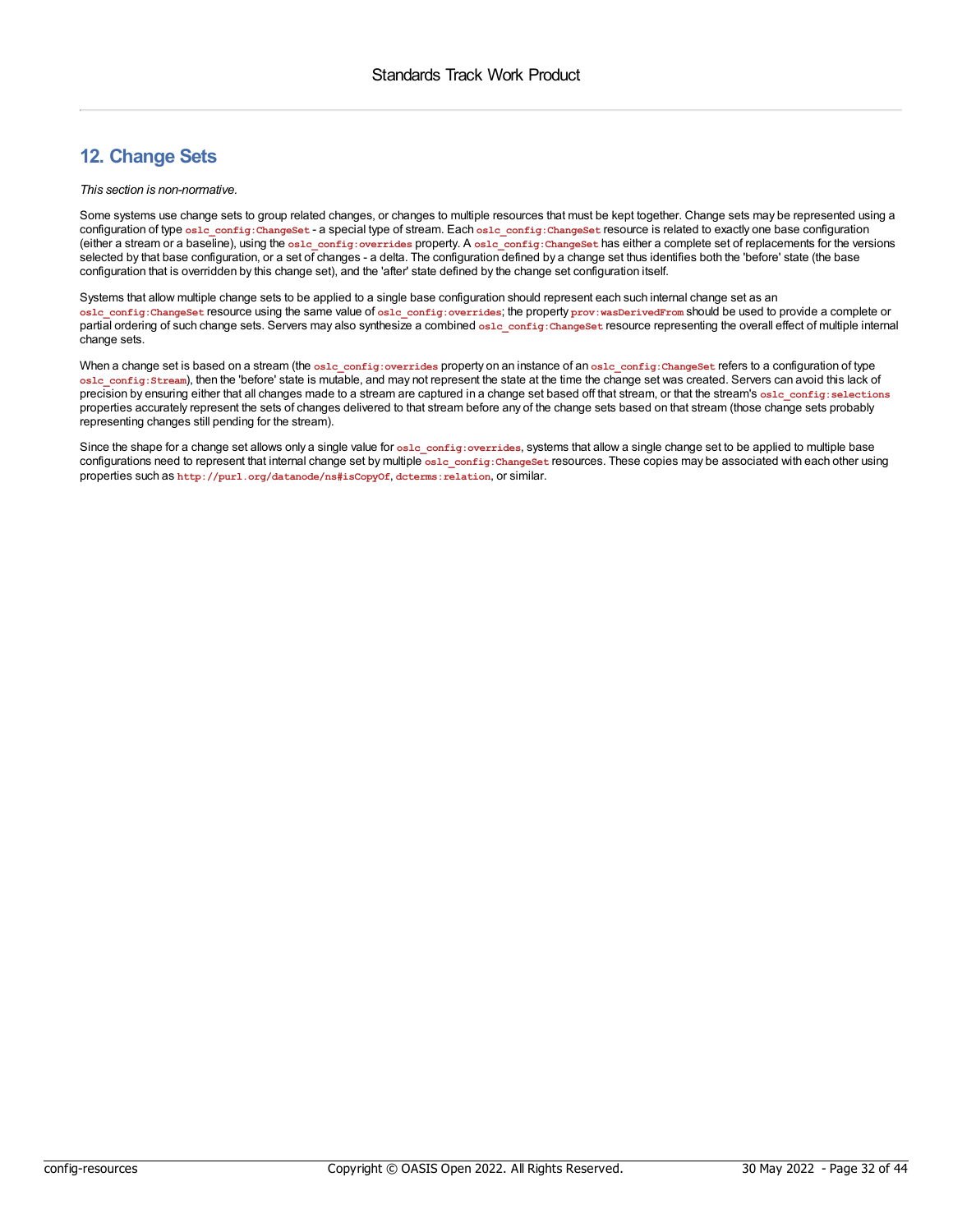### <span id="page-32-0"></span>**13. Delegated UIs**

<span id="page-32-1"></span>All configuration servers **MUST** provide a delegated user interface dialog for selection of configurations. A global configuration server **MUST** provide, and a local configuration server **MAY**provide, a delegated user interface dialog for creation of configurations. [config-res-139]

<span id="page-32-2"></span>In order to provide a good user experience when selecting configurations to be used as contributions to a parent configuration, the UIConsumer **SHOULD**provide the URI of the parent configuration as a parameter to the Delegated UIDialog, using the parameter **oslc\_config.parentConfiguration**. UIProviders **SHOULD**use the types and **oslc\_config:accepts** property values of that resource to filter the list of potential contributions shown in the selection dialog. [config-res-140]

#### Syntax:

?oslc\_config.parentConfiguration=*uri\_ref\_esc*

#### Example:

#### EXAMPLE 5

?oslc\_config.parentConfiguration=%3Chttps://example.com/configurations/globalConfig12%3E

<span id="page-32-3"></span>Tools providing versioned resources using configuration management systems **SHOULD**provide delegated user interface dialogs for selection of versioned resources in the context of a configuration, and **MAY**provide delegated user interface dialogs for creation of versioned resources in the context of a configuration. [config-res-141]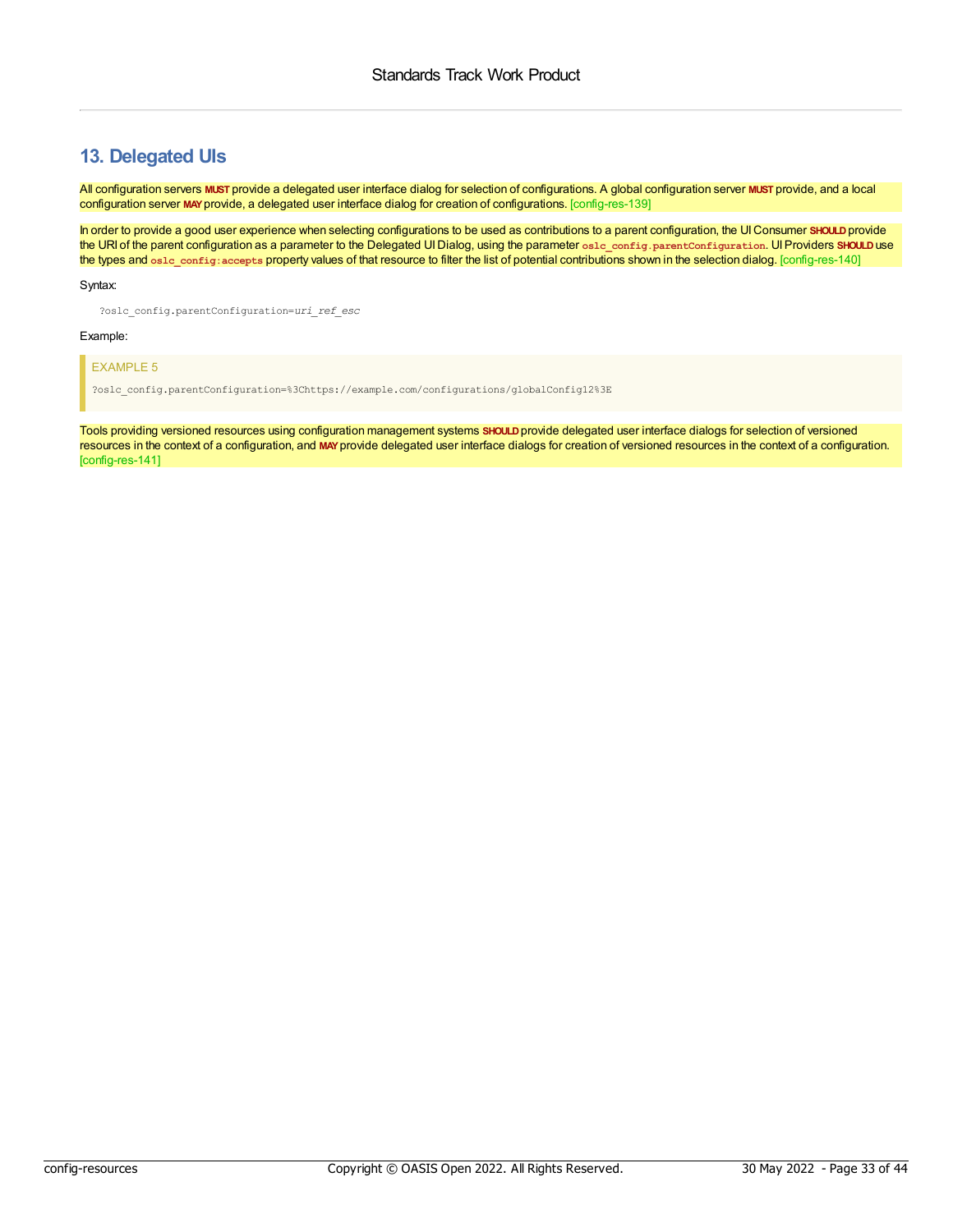# <span id="page-33-0"></span>**14. Compact Rendering**

<span id="page-33-1"></span>Configuration servers **SHOULD**implement [\[OSLCCore3](#page-4-6)] UIPreviews and compact rendering. [config-res-142]

<span id="page-33-2"></span>Where implemented, clients **MUST** pass any required [configuration](#page-21-0) context on the initial request for a compact resource, and the configuration server **MUST** return a compact resource honoring that configuration context. [config-res-143]

<span id="page-33-3"></span>Moreover, the icon reference, the large preview reference, the small preview reference, and any image or intra-page references directly embedded in the large and small HTML preview documents in that compact resource **MUST** correspond to the given configuration context, so the client need not pass a configuration context to render the icon or the HTML preview. [config-res-144]

A reference corresponds to a given configuration if it is the URI of a non-versioned resource, the version URI for a versioned resource selected by the given configuration, or a concept resource URIwith a configuration query string that resolves to the versioned resource selected by the given configuration.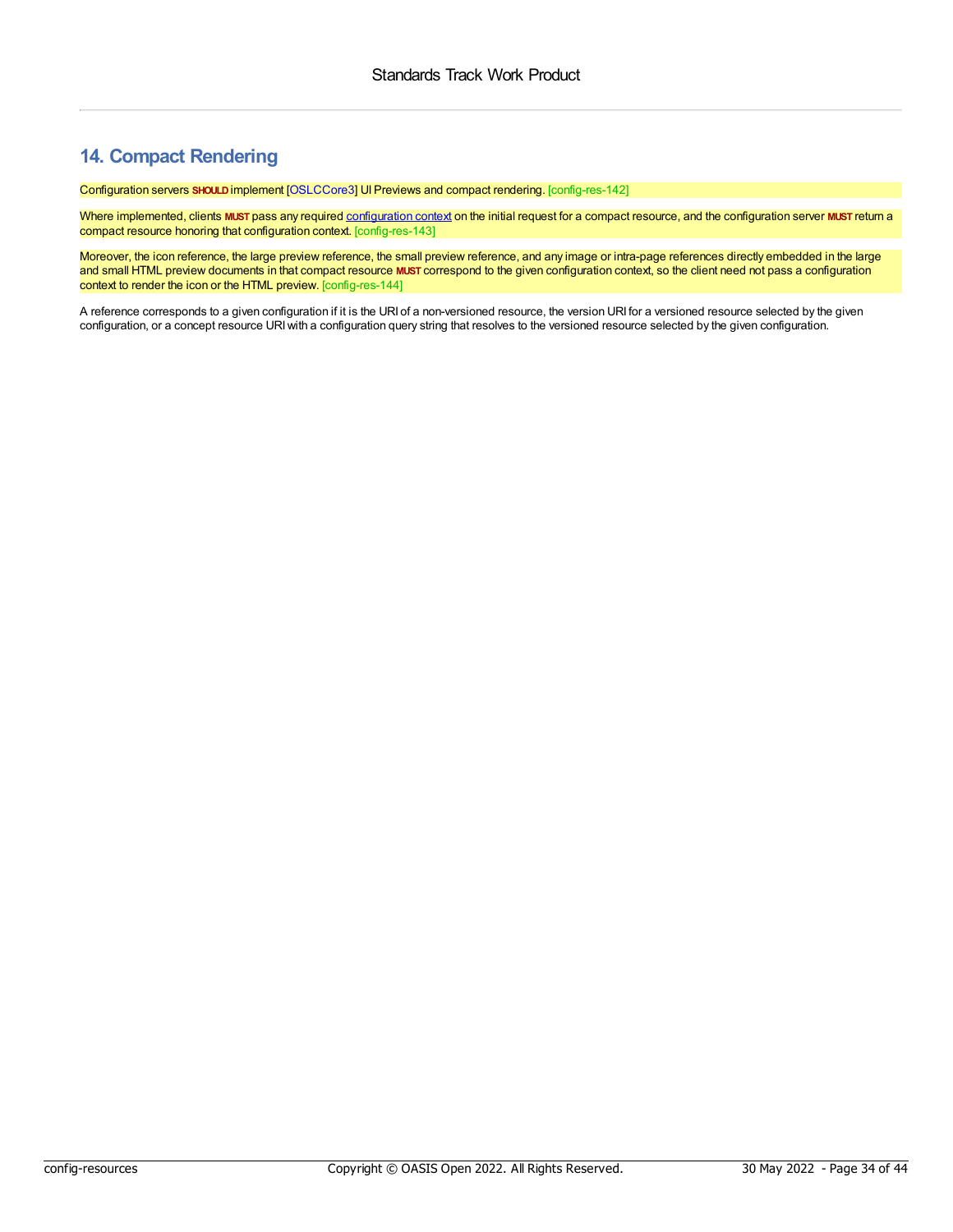# <span id="page-34-0"></span>**15. Tracked Resource Sets**

<span id="page-34-1"></span>A configuration server **SHOULD**provide one or more Tracked Resource Sets for configurations, contributions, and components. A configuration server **MAY**publish selections and versioned resources in a Tracked Resource Set (TRS); URIs for versioned resources in the base and change log of the TRS **MUST** be version resource URIs. [config-res-145]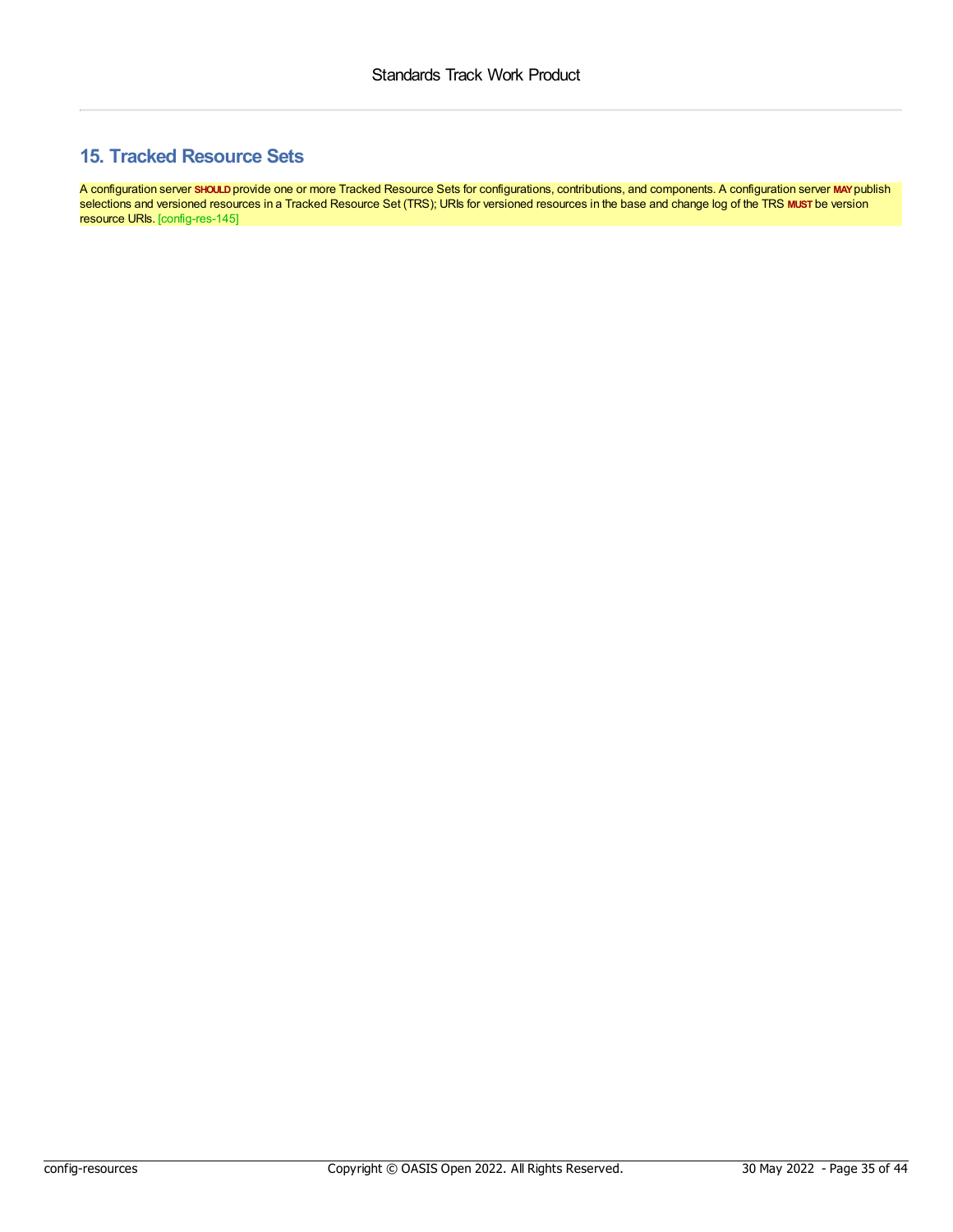# <span id="page-35-0"></span>**16. Query Support**

<span id="page-35-1"></span>Configuration servers **MAY**support [\[OSLCQuery](#page-4-10)] for configurations and components. If OSLC Query is provided, queries for the following properties using **oslc.where** and **oslc.select SHOULD**be supported: [config-res-146]

- **dcterms:title**
- **dcterms:created**
- **dcterms:subject**
- **rdf:type**
- **oslc\_config:component**
- **oslc\_config:contribution{oslc\_config:configuration}**
- **oslc\_config:baselineOfStream**

#### <span id="page-35-2"></span>Query for other properties **MAY**be supported. [config-res-147]

For example, this is a query for baselines of a given stream **https://example.com/configs/stream123**, with tag 'stellar', created after July 1st 2014:

#### EXAMPLE 6

https://example.com/configs?oslc.where=oslc\_config:baselineOfStream=<https://example.com/configs/stream123> and dc\_terms:modified>="2014-07-01T00:00:00" and dcterms\_subject="stellar"

#### Since some of those character must be encoded, the request would be issued as:

#### EXAMPLE 7

https://example.com/configs?oslc.where=oslc\_config%3AbaselineOfStream%3D%3Chttps%3A%2F%2Fexample.com%2Fconfigs%2Fstream123%3E%20and %20dc\_terms%3Amodified%3E%3D%222014-07-01T00%3A00%3A00%22%20and%20dcterms\_subject%3D%22stellar%22

<span id="page-35-3"></span>Servers that support query capabilities on versioned resources MUST support the use of a configuration context to limit the query results to the versions selected by that configuration context, or to unversioned resources. The configuration context **MUST** support reference of a global configuration, or a configuration from this server. [config-res-148]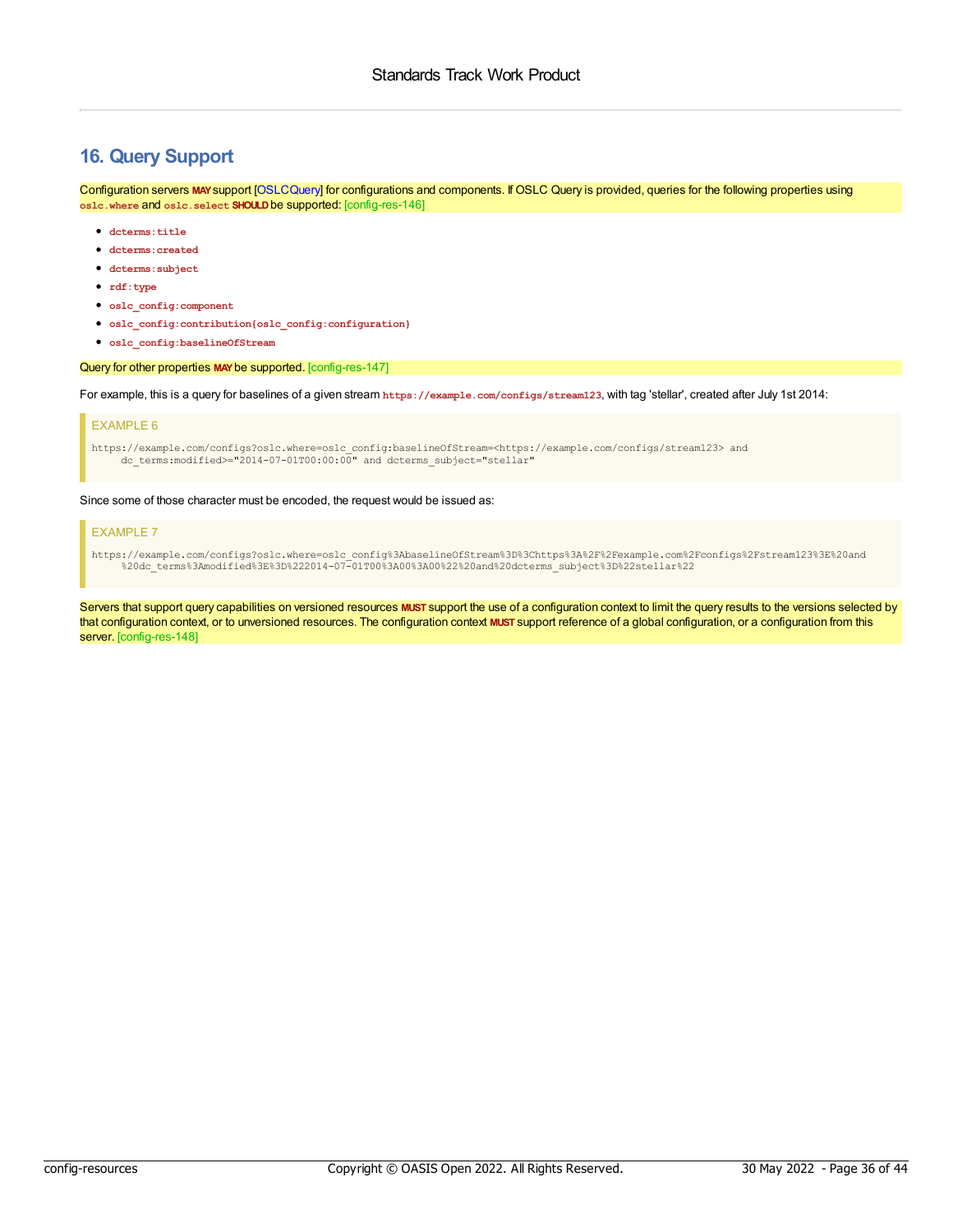# <span id="page-36-0"></span>**17. Matching Contributions**

<span id="page-36-1"></span>Certain types of streams accept only certain other types of configurations as contributions. A global stream **MUST** accept any suitable configuration (baseline or stream) from an arbitrary configuration server [config-res-149], while a stream from some non-global server might accept only configurations from the same server. For a non-global server, some configurations may be acceptable as contributions to global streams, while other non-global configurations are valid only as a contribution to a broader scoped stream from that same server.

The acceptability of a configuration as a child contribution to a parent stream is governed by the  $\frac{1}{\sqrt{2}}$  config: acceptedBy property on the child configuration and the **oslc\_config:accepts** property on the parent stream. A configuration is a match, and thus acceptable as a contribution, if and only if:

- 1. The parent has an **oslc\_config:accepts** property whose value matches one of the types of the child configuration, AND
- 2. The child has an **oslc\_config:acceptedBy** property whose value matches one of the types of the parent configuration.

<span id="page-36-2"></span>A configuration type matches another type if they are the same type, or if the parent type is **oslc\_config:Configuration** and the child type is either **oslc\_config:Baseline** or **oslc\_config:Stream**. No other form of inference is required, but servers **MAY**use inference through properties such as **owl:sameAs** and **rdfs:subClassOf** to extend the definition of matching configuration types [config-res-150].

<span id="page-36-3"></span>A configuration is marked as a global configuration by adding an **oslc\_config:accepts** property with the value **oslc\_config:Configuration**. Any configuration that is suitable to be a contribution to a global configuration (including global configurations themselves) **MUST** have an **oslc\_config:acceptedBy** property with the value osle\_config:Configuration [config-res-151]. A stream is marked as not accepting any kind of contribution (that is, it may only appear as a leaf in the configuration tree) by not having any osle config: accepts property. A configuration is marked as ineligible as any form of contribution (that is, it may only appear as a root in the configuration tree) by not having any **oslc\_config:acceptedBy** property.

<span id="page-36-4"></span>A stream with an osle config:accepts property with the value osle config:Baseline accepts only baselines in changes to its set of contributions. A server MAY use this to indicate a stream being used to stage the progressive construction of a baseline [config-res-152], where any initial stream contributions are gradually replaced by baselines as they become available.

Since baselines are immutable, their contributions (if any) are immutable, derived from the streams from which those baselines were created, so the **oslc\_config:accepts** property is not meaningful and may be omitted.

<span id="page-36-5"></span>Configuration servers **MAY**define their own types of configuration, and use those types in **oslc\_config:acceptedBy** and **oslc\_config:accepts** properties to define the allowed contributions. [config-res-153]

<span id="page-36-6"></span>Servers **MAY**treat the **oslc\_config:accepts** and **oslc\_config:acceptedBy** as server-generated read-only properties, not modifiable by a client. [config-res-154]

<span id="page-36-7"></span>Servers MAY perform validation of oslc\_config:acceptscode> and oslc\_config:acceptedBy. If a server performs such validation, it MAY limit validation to new contributions being added or defined for the first time. [config-res-155]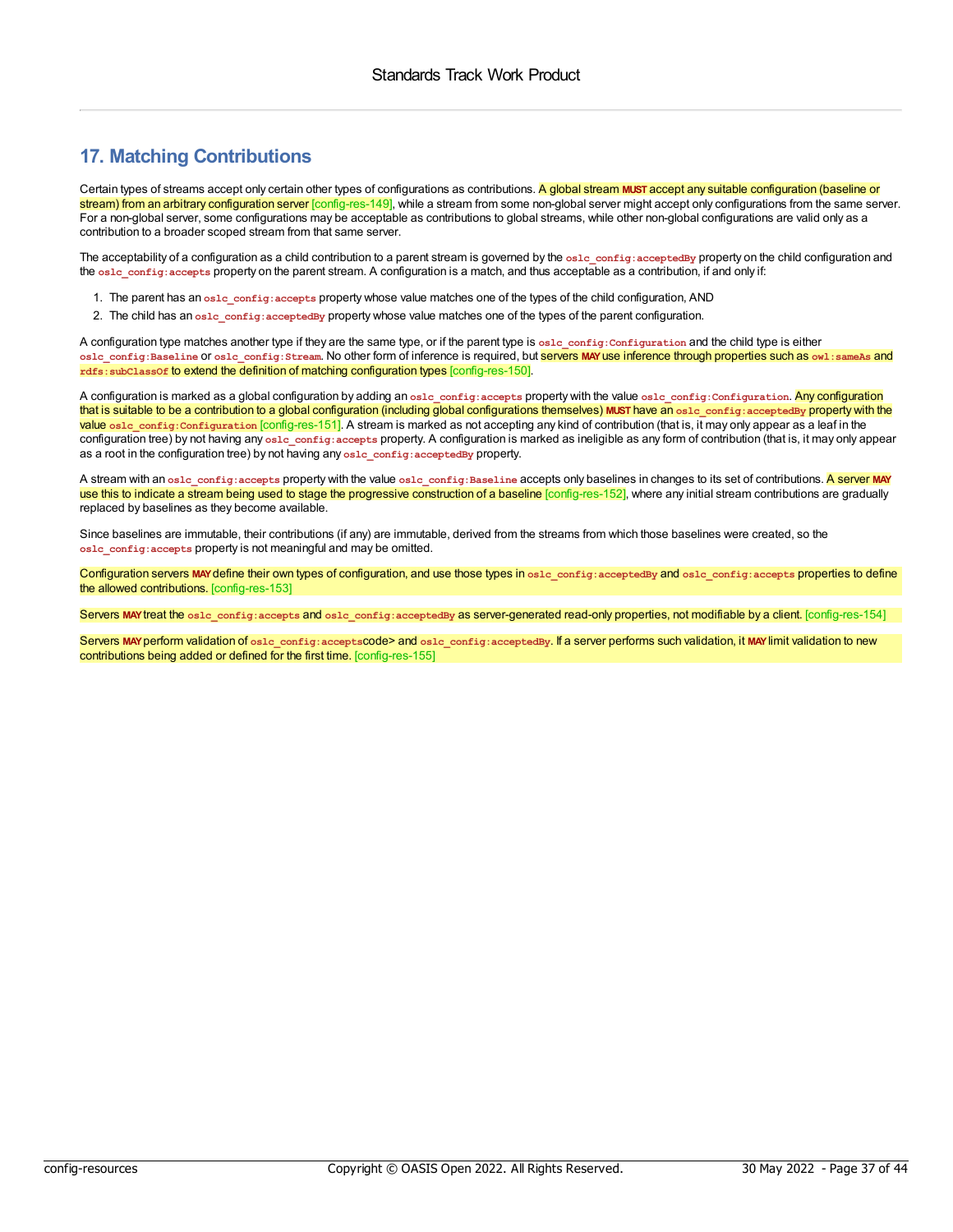### <span id="page-37-0"></span>**18. Long Operations**

Some operations (for example, creating a baseline from a large hierarchy of streams) can take a long time to complete.

<span id="page-37-1"></span>Servers MAY use the standard HTTP response 202 Request Accepted to indicate that a request has been accepted, but may not yet be complete. [config-res-156]

<span id="page-37-2"></span>The content and location header of this 202 response **MUST** be that of an **oslc\_config:Activity** resource, indicating the progress or result of that activity. Clients **SHOULD** poll the Activity resource periodically until the state indicates it has finished. [config-res-157]

<span id="page-37-3"></span>Each Activity resource **MUST** be persisted by a server (including over a restart) for a minimum of 24 hours after completion of the long operation as a whole, or until explicitly deleted by a client. [config-res-158]

<span id="page-37-4"></span>Clients SHOULD delete each Activity created by a long-running operation soon after the client has seen the completion of the activity, or when the client is no longer interested in the result. Servers MAY deny clients access to delete Activity resources including but not limited to activities still in progress, or activities not created by that client, or **MAY**require clients to have a specific role or permission to delete activities. [config-res-159]

- **Describes: http://open-services.net/ns/config#Activity**
- **Summary:** The shape of an activity.
- <span id="page-37-5"></span>**Description:** An activity is a read-only resource representing a long-running operation, such as recursive baseline or stream creation.

#### **Activity Properties**

<span id="page-37-9"></span><span id="page-37-8"></span><span id="page-37-7"></span><span id="page-37-6"></span>

| <b>Prefixed Name</b>         | <b>Occurs</b>          | Read-<br>only | <b>Value-type</b> | <b>Representation Range</b> |                              | <b>Description</b>                                                                                                                                                                                                                                                                                                                                                                                                                                                                                                                                         |
|------------------------------|------------------------|---------------|-------------------|-----------------------------|------------------------------|------------------------------------------------------------------------------------------------------------------------------------------------------------------------------------------------------------------------------------------------------------------------------------------------------------------------------------------------------------------------------------------------------------------------------------------------------------------------------------------------------------------------------------------------------------|
| dcterms: created             | Zero-<br>or-one        | true          | dateTime          | N/A                         | Unspecified                  | Timestamp of resource creation. Each resource SHOULD<br>have one instance of the determs: created property<br>[config-res-160].                                                                                                                                                                                                                                                                                                                                                                                                                            |
| dcterms: creator             | Zero-<br>$or-$<br>many | true          | AnyResource       | Either                      | foaf: Agent,<br>foaf: Person | Creator or creators of the resource. The link target is<br>usually a foaf: Person Of foaf: Agent, but could be any<br>type.                                                                                                                                                                                                                                                                                                                                                                                                                                |
| dcterms: modified            | Zero-<br>or-one        | true          | dateTime          | N/A                         | Unspecified                  | Timestamp of the last change of status. If this property<br>is missing, the time of creation can be taken to be the<br>same as the last change of status.                                                                                                                                                                                                                                                                                                                                                                                                  |
| dcterms: references          | Zero-<br>or-one        | true          | AnyResource       | Either                      | Unspecified                  | A reference to a resource providing more details about<br>the progress or result of the activity. For successful or<br>partially successful operations, the<br>dcterms: references property MUST be present,<br>providing a link to the primary resource created or<br>affected by the operation [config-res-161]. For<br>completely unsuccessful activities, this property may be<br>missing. For activities still in progress, this MAY be a<br>reference to a resource providing further information;<br>which MAY be provided inline [config-res-162]. |
| dcterms:title                | Exactly-<br>one        | true          | <b>XMLLiteral</b> | N/A                         | Unspecified                  | A name for the activity, or current phase of the activity.                                                                                                                                                                                                                                                                                                                                                                                                                                                                                                 |
| oslc auto: progress          | Zero-<br>or-one        | true          | integer           | N/A                         | Unspecified                  | The percentage (0-100) of completion, if known.                                                                                                                                                                                                                                                                                                                                                                                                                                                                                                            |
| oslc auto: state             | Exactly-<br>one        | true          | Resource          | Reference                   | Unspecified                  | The state of the activity, as defined by OSLC<br>Automation states.                                                                                                                                                                                                                                                                                                                                                                                                                                                                                        |
| oslc auto: verdict           | Exactly-<br>one        | true          | Resource          | Reference                   | Unspecified                  | The result of the activity, as defined by OSLC<br>Automation verdicts.                                                                                                                                                                                                                                                                                                                                                                                                                                                                                     |
| oslc config: progressMessage | Zero-<br>or-one        | true          | <b>XMLLiteral</b> | N/A                         | Unspecified                  | Descriptive text about the progress of the activity.<br>represented as rich text in XHTML content.                                                                                                                                                                                                                                                                                                                                                                                                                                                         |
| oslc:error                   | Zero-<br>or-<br>many   | true          | AnyResource       | Either                      | oslc:Error                   | A warning or error issued by the activity. <b>Instances of</b><br>this property MAY appear at any time during the<br>execution of the activity, or MAY be returned only after<br>the activity is complete [config-res-163].                                                                                                                                                                                                                                                                                                                                |
| rdf:type                     | One-or-<br>many        | true          | Resource          | Reference                   | rdfs: Class                  | A resource type URI. An Activity MUST have a resource<br>type of oslc config: Activity, and MAY have other<br>types [config-res-164].                                                                                                                                                                                                                                                                                                                                                                                                                      |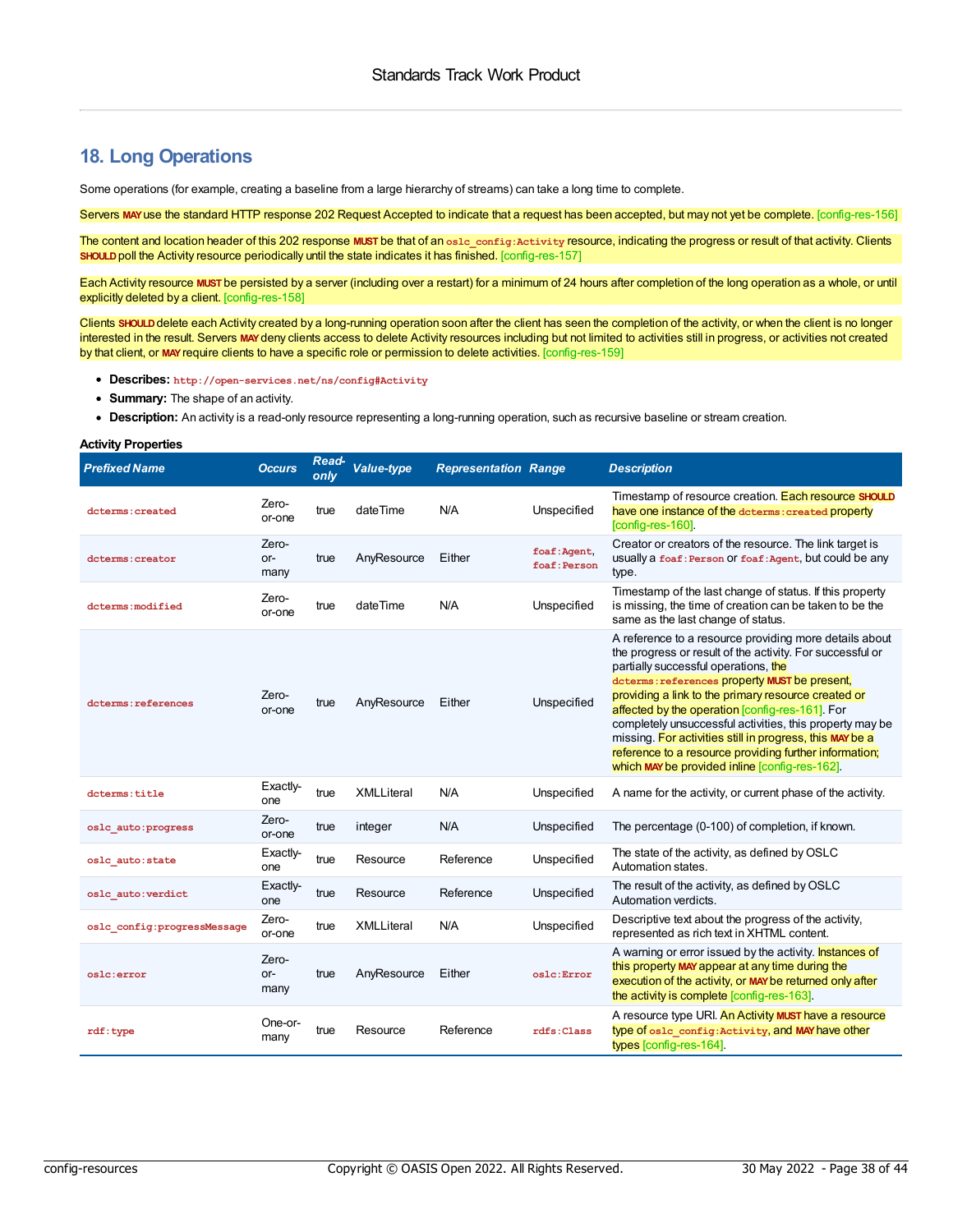# **19. Conformance**

Implementations of this specification need to satisfy the following conformance clauses.

| Clause<br><b>Number</b>    | Requirement                                                                                                                                                                                                                                           |
|----------------------------|-------------------------------------------------------------------------------------------------------------------------------------------------------------------------------------------------------------------------------------------------------|
| config-<br>$res-1$         | A configuration server SHOULD implement [OSLCCore3] ServiceProvider and Service resources, where an osle: domain property has the<br>Value http://open-services.net/ns/config#.                                                                       |
| config-<br>$res-2$         | A global configuration service resource, if provided, SHOULD include the property oslo: usage with the value http://open-<br>services.net/ns/config#globalConfigurationService.                                                                       |
| config-<br>$res-3$         | A service with this usage property <b>MUST</b> provide all global configuration capabilities described as mandatory in this specification.                                                                                                            |
| config-<br>$res-4$         | Configuration Management servers MUST observe these constraints, but MAY provide additional classes, properties, and individuals.                                                                                                                     |
| config-<br>$res-5$         | In particular, Configuration Management servers MAY define additional types of configuration, but all configurations MUST also be of one of the<br>types defined here.                                                                                |
| config-<br>$res-6$         | A component itself MAY be a versioned resource                                                                                                                                                                                                        |
| config-<br>$res-7$         | Each resource <b>SHOULD</b> have one instance of the determs: created property                                                                                                                                                                        |
| config-<br>$res-8$         | Each resource SHOULD have one instance of the determs: modified property                                                                                                                                                                              |
| config-<br>$res-9$         | The oslc config: configurations property on a component is read-only; servers MAY also treat the referenced container as read-only                                                                                                                    |
| config-<br>$res-10$        | the container MAY have an osle: resourceShape property referencing a resource shape that describes the container                                                                                                                                      |
| config-<br>$res-11$        | If a container resource shape is specified, the shape SHOULD have a property describing the membership of the container with a<br>os1c:valueShape referencing a resource shape that describes the shapes of streams and baselines that may be created |
| config-<br>$res-12$        | instance shapes SHOULD NOT be cached                                                                                                                                                                                                                  |
| config-<br>$res-13$        | A Component MUST have a resource type of oslc_config: Component                                                                                                                                                                                       |
| config-<br>$res-14$        | A component MAY be a Linked Data Platform Container, containing the concept resources associated with this component                                                                                                                                  |
| config-<br>$res-15$        | The members of such an osle config: Component CONtainer MUST NOT be of type osle config: Configuration                                                                                                                                                |
| config-<br>$res-16$        | Servers MAY treat the rdf: type property for a component as read-only.                                                                                                                                                                                |
| config-<br>$res-17$        | Properties of a baseline defined in this specification <b>MUST</b> be read-only unless stated otherwise                                                                                                                                               |
| config-<br>$res-18$        | Each resource SHOULD have one instance of the determs: created property                                                                                                                                                                               |
| config-<br>$res-19$        | The description of a baseline MAY be modifiable                                                                                                                                                                                                       |
| config-<br>$res-20$        | Each resource SHOULD have one instance of the determs: modified property                                                                                                                                                                              |
| config-<br>$res-21$        | Tags on baselines <b>MUST</b> be modifiable                                                                                                                                                                                                           |
| <u>contig-</u><br>$res-22$ | The title of a baseline <b>SHOULD</b> be modifiable                                                                                                                                                                                                   |
| config-<br>$res-23$        | A configuration with no value for oslc config: acceptedBy MUST NOT be used as a contribution to any other configuration                                                                                                                               |
| config-<br>$res-24$        | The target MUST be of type oslc config: Contribution                                                                                                                                                                                                  |
| config-<br>$res-25$        | Contribution resources <b>MUST</b> be returned inline with the baseline resource                                                                                                                                                                      |
| config-<br>$res-26$        | In the set of Contribution resources for a single parent baseline, there MUST be only one Contribution resource for a given contributed baseline                                                                                                      |
| config-<br>$res-27$        | This property MAY be updated by the server to refer to earlier baselines when intermediate baselines are deleted                                                                                                                                      |
| config-<br>$res-28$        | servers MAY treat such multiple occurrences of selections as an error                                                                                                                                                                                 |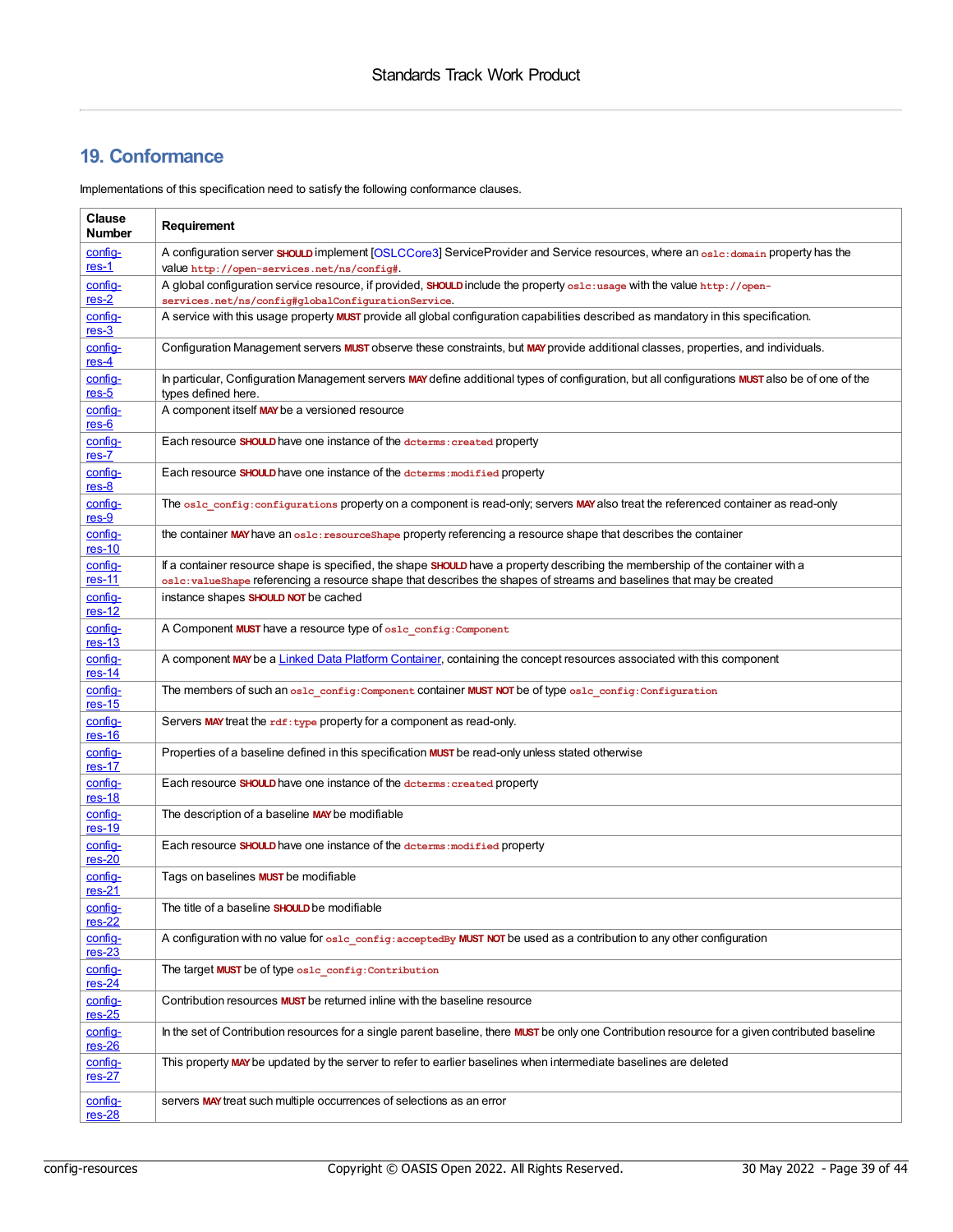| Clause<br><b>Number</b>    | Requirement                                                                                                                                                                                                                                                                        |
|----------------------------|------------------------------------------------------------------------------------------------------------------------------------------------------------------------------------------------------------------------------------------------------------------------------------|
| config-<br>$res-29$        | a previous Baseline property of the new stream MUST be set to refer to this baseline                                                                                                                                                                                               |
| config-<br>$res-30$        | The container MAY have an osle: resourceShape property referencing a resource shape that describes the container                                                                                                                                                                   |
| config-<br>$res-31$        | If a container resource shape is specified, it should have a property describing the membership of the container with a `os1c:va1ueShape`<br>referencing a resource shape that describes the shapes of streams that may be created                                                 |
| config-<br>$res-32$        | instance shapes SHOULD NOT be cached                                                                                                                                                                                                                                               |
| config-<br>$res-33$        | The prov: wasDerivedFrom property is undefined for baselines; it MAY be absent, or it MAY have the same value as<br>oslc config:baselineOfStream                                                                                                                                   |
| config-<br>$res-34$        | Servers <b>SHOULD</b> treat this property as read-only after initial creation                                                                                                                                                                                                      |
| config-<br>$res-35$        | A baseline MUST have at least the resource type oslc config: Baseline                                                                                                                                                                                                              |
| config-<br>$res-36$        | Other types MAY be added, including types that are used in oslc_config: accepts and oslc_config: acceptedBy properties                                                                                                                                                             |
| config-<br>$res-37$        | Servers MAY treat the rdf: type property of a baseline as read-only                                                                                                                                                                                                                |
| config-<br>$res-38$        | Each resource SHOULD have one instance of the determs: created property                                                                                                                                                                                                            |
| config-<br>$res-39$        | Each resource SHOULD have one instance of the determs: modified property                                                                                                                                                                                                           |
| config-<br>$res-40$        | A configuration with no value for oslc_config: acceptedBy MUST NOT be used as a contribution to any other configuration                                                                                                                                                            |
| config-<br>$res-41$        | The container MAY have an oslc: resourceShape property referencing a resource shape that describes the container                                                                                                                                                                   |
| config-<br>$res-42$        | If a container resource shape is specified, it SHOULD have a property describing the membership of the container with a oslc: valueShape<br>referencing a resource shape that describes the additional properties that may be specified for baselines                              |
| config-<br>$res-43$        | servers MAY deny such requests if any added contributions do not match this configuration                                                                                                                                                                                          |
| config-<br>$res-44$        | The target MUST be of type oslc config: Contribution                                                                                                                                                                                                                               |
| config-<br>$res-45$        | Contribution resources <b>MUST</b> be returned inline with the configuration resource                                                                                                                                                                                              |
| config-<br>$res-46$        | there <b>MUST</b> be only one Contribution resource for a given contributed configuration                                                                                                                                                                                          |
| config-<br>$res-47$        | servers MAY treat such multiple occurrences of selections as an error                                                                                                                                                                                                              |
| config-<br>$res-48$        | Servers MAY treat this property as read-only                                                                                                                                                                                                                                       |
| <u>config-</u><br>$res-49$ | instance shapes <b>SHOULD NOT</b> be cached                                                                                                                                                                                                                                        |
| config-<br>$res-50$        | The prov: wasDerivedFrom property is undefined for baselines; it MAY be absent, or it MAY have the same value as<br>oslc config:baselineOfStream                                                                                                                                   |
| config-<br>$res-51$        | Servers SHOULD treat this property as read-only after initial creation                                                                                                                                                                                                             |
| config-<br>$res-52$        | A stream MUST have at least the resource type oslc config: Stream                                                                                                                                                                                                                  |
| config-<br>$res-53$        | Other types MAY be added, including types that are used in oslc_config:accepts and oslc_config:acceptedBy properties to define which<br>matching configurations may be added as contributions to this configuration, or to which this configuration may be added as a contribution |
| config-<br>$res-54$        | Servers MAY treat this property as read-only                                                                                                                                                                                                                                       |
| config-<br>$res-55$        | Servers MAY refuse to construct a baseline of a change set configuration                                                                                                                                                                                                           |
| config-<br>$res-56$        | servers MAY treat this as an error                                                                                                                                                                                                                                                 |
| config-<br>$res-57$        | Each resource SHOULD have one instance of the determs: created property                                                                                                                                                                                                            |
| config-<br>$res-58$        | Each resource SHOULD have one instance of the dcterms: modified property                                                                                                                                                                                                           |
| <u>config-</u><br>$res-59$ | A configuration with no value for oslc_config:acceptedBy MUST NOT be used as a contribution to any other configuration                                                                                                                                                             |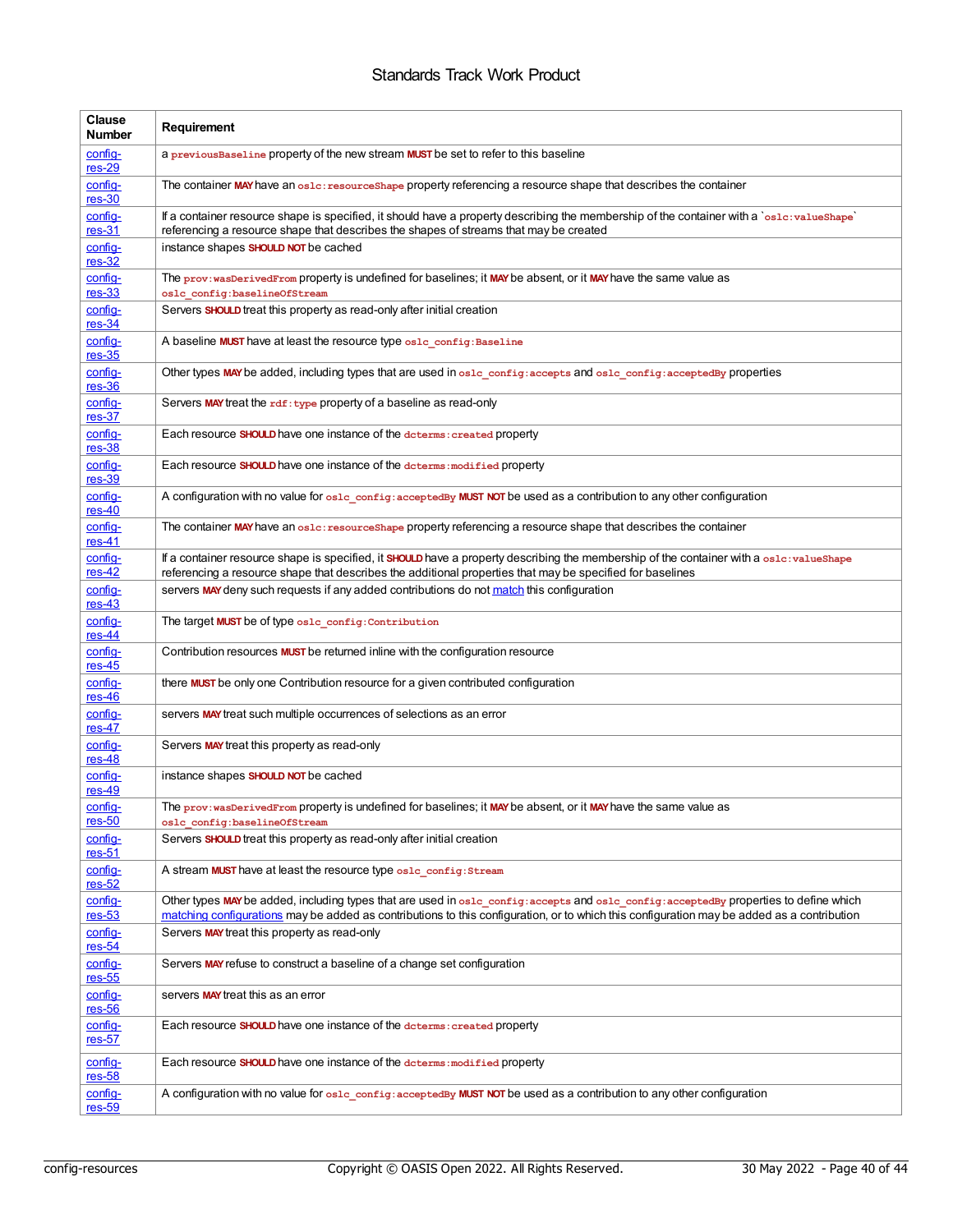<span id="page-40-0"></span>

| Clause<br><b>Number</b>  | Requirement                                                                                                                                                                                                                    |
|--------------------------|--------------------------------------------------------------------------------------------------------------------------------------------------------------------------------------------------------------------------------|
| config-<br>$res-60$      | Servers MAY support contributions to change sets                                                                                                                                                                               |
| config-<br>$res-61$      | Servers MAY treat this property as read-only                                                                                                                                                                                   |
| config-<br>$res-62$      | instance shapes SHOULD NOT be cached                                                                                                                                                                                           |
| config-<br>$res-63$      | A change set configuration MUST have at least the resource type osld config: ChangeSet                                                                                                                                         |
| config-<br>$res-64$      | Servers MAY treat this property as read-only                                                                                                                                                                                   |
| config-<br>$res-65$      | Each resource SHOULD have one instance of the determs: modified property                                                                                                                                                       |
| config-<br>$res-66$      | On a PUT or POST of a Stream resource and its Contributions, this contributed configuration SHOULD be unique amongst the set of<br>configurations contributed to a given parent configuration                                  |
| config-<br>$res-67$      | a server MAY collapse multiple contributions for the same configuration to a single contribution                                                                                                                               |
| config-<br>$res-68$      | the oslc config: contribution Order string SHOULD be restricted to ASCII characters                                                                                                                                            |
| config-<br>$res-69$      | Servers <b>MUST</b> support at least 64 characters in this string                                                                                                                                                              |
| config-<br>$res-70$      | If the selection type is not oslc config: UnboundSelections, the target resource MUST be a version resource                                                                                                                    |
| config-<br>$res-71$      | Selected resources MUST NOT be of type oslc config: Configuration                                                                                                                                                              |
| config-<br>$res-72$      | This property is read-only for selections of a baseline, but MAY be modifiable for selections of a stream                                                                                                                      |
| config-<br>$res-73$      | A Selections resource MUST have at least the resource type oslc_config: Selections                                                                                                                                             |
| config-<br>$res-74$      | Selections resources MAY also have the type osle config: Unbound Selections                                                                                                                                                    |
| config-<br>$res-75$      | Selected resources MUST NOT be of type oslc config: Configuration                                                                                                                                                              |
| config-<br>$res-76$      | This property MAY be modifiable for selections of a change set                                                                                                                                                                 |
| config-<br>$res-77$      | servers MAY treat occurrences of potentially conflicting selections as an error                                                                                                                                                |
| config-<br>$res-78$      | A change set Selections resource MUST have at least the resource type oslc config: Selections                                                                                                                                  |
| config-<br>$res-79$      | Change set selections resources MAY also have the types oslo_config: ChangeSetSelections, oslo_config: UnboundSelections,<br>oslc config: Removals, Of oslc config: RemoveAll                                                  |
| config-<br>$res-80$      | a client SHOULD provide a configuration context within which the concept resource is resolved to a specific version                                                                                                            |
| config-<br><u>res-81</u> | The configuration-context header is a URI that MUST conform to the following ABNF grammar [ABNF]:                                                                                                                              |
|                          | $SP = " "$<br>$HTAB = 8x09$<br>$WSP = SP / HTABLE$                                                                                                                                                                             |
|                          | $header = config-context$<br>config-context = "Configuration-Context:" *WSP URI                                                                                                                                                |
|                          | Where the term $\overline{v}$ is defined in $[UR]$ .                                                                                                                                                                           |
| config-<br>$res-82$      | A server <b>MUST</b> support both these methods of passing configuration context.                                                                                                                                              |
| config-<br>$res-83$      | If a request contains both a header and a query string, the server MUST use the query string. Servers MUST reject requests that contain two or<br>more different configuration contexts passed in query strings.               |
| config-<br>$res-84$      | Where the configuration-Context header is used on a request, a server SHOULD include in the response a header vary=Configuration-<br>context so that different configuration contexts do not use a previously cached response. |
| config-<br>$res-85$      | Configuration Management servers SHOULD use the Access-Control-Allow-Headers header [CORS] to allow the use of the Configuration-<br>Context header in OSLC requests.                                                          |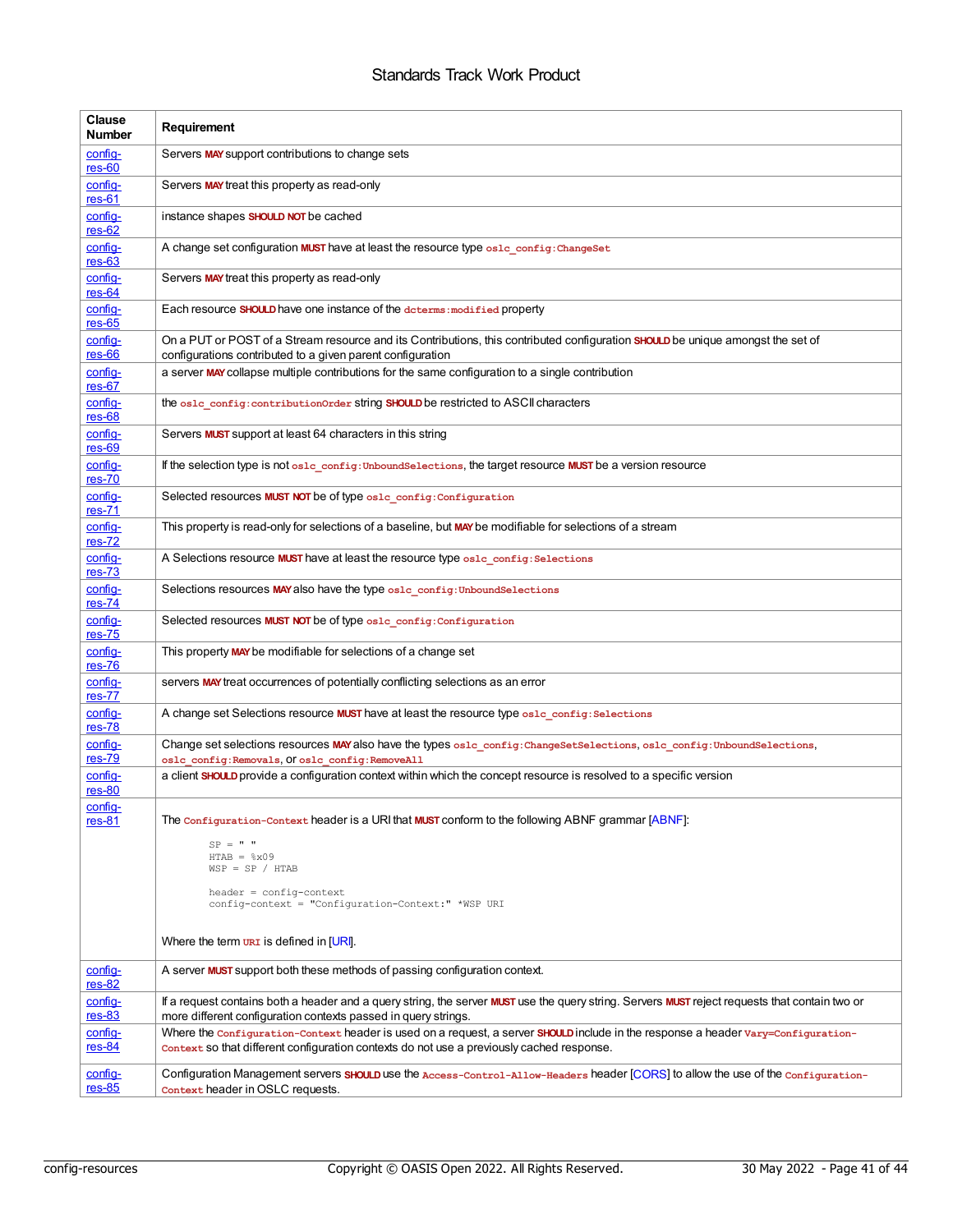| <b>Clause</b><br><b>Number</b> | Requirement                                                                                                                                                                                                                                                                                                                                                                                        |
|--------------------------------|----------------------------------------------------------------------------------------------------------------------------------------------------------------------------------------------------------------------------------------------------------------------------------------------------------------------------------------------------------------------------------------------------|
| config-<br>$res-86$            | A request SHOULD contain only a single occurrence of the configuration-context header, and MUST NOT contain multiple configuration-<br>Context headers referencing different values. A server SHOULD treat multiple identical configuration-context headers as it would a single<br>header, and MUST treat multiple configuration-context headers with different configuration values as an error. |
| config-<br>$res-87$            | If a configuration context is passed on a request for a non-versioned resource, the server MUST NOT treat that as an error, and MAY use that<br>context to resolve references to embedded or related resources.                                                                                                                                                                                    |
| config-<br>$res-88$            | If a configuration context is passed on a request using the version URI for a versioned resource, a server MUST ignore the configuration<br>context, even if that configuration context does not select that versioned resource.                                                                                                                                                                   |
| config-<br>$res-89$            | If a configuration context is not provided or implied, the server MAY provide a default configuration, or the request MAY fail.                                                                                                                                                                                                                                                                    |
| config-<br>$res-90$            | A server MAY include an osle config: configuration Settings link in the OSLC Service resource, referencing an<br>oslc config:ConfigurationsSettings resource. That resource MAY contain at most one oslc config:defaultConfiguration property<br>whose value is the URI of the default configuration to be used by that service.                                                                   |
| config-<br>$res-91$            | An oslc config: defaultConfiguration property with an rdf:nil value implies there is no default configuration, so requests with no context<br><b>MUST</b> fail.                                                                                                                                                                                                                                    |
| config-<br>$res-92$            | Servers MAY support a PUT on osle config: Configurations Settings resource as a way to set the default configuration. Servers MAY provide<br>other ways for users to set the default configuration.                                                                                                                                                                                                |
| config-<br>$res-93$            | A configuration server <b>MUST</b> support the following operations on components:                                                                                                                                                                                                                                                                                                                 |
| config-<br>$res-94$            | A configuration server SHOULD support, and a global configuration server MUST support, the following operations on Linked Data Platform<br>Containers:                                                                                                                                                                                                                                             |
| config-<br>$res-95$            | POST to the component LDPC to create a new component. A successful response MUST contain a Location header providing the URI of the<br>newly created component.                                                                                                                                                                                                                                    |
| config-<br>$res-96$            | POST to the configuration LDPC for a component to create a new stream for that component, optionally specifying an initial baseline; if an<br>initial baseline is not specified, a real or notional empty baseline is implied as the starting point for the stream. A successful response MUST<br>contain a Location header providing the URI of the newly created component.                      |
| config-<br>$res-97$            | Servers SHOULD support the Prefer header for GET on LDPCs specifying PreferMinimalContainer:                                                                                                                                                                                                                                                                                                       |
| config-<br>$res-98$            | Servers MAY support OSLC selective properties on a GET, allowing a client to specify exactly which properties of those LDPCs are to be<br>returned.                                                                                                                                                                                                                                                |
| config-<br>$res-99$            | A configuration server SHOULD support, and a global configuration server MUST support one or more component creation factories declared in<br>one or more OSLC service providers.                                                                                                                                                                                                                  |
| config-<br>$res-100$           | A configuration server SHOULD support one or more query capabilities for components.                                                                                                                                                                                                                                                                                                               |
| config-<br>res-101             | A configuration server <b>MUST</b> support the following operations on configurations:                                                                                                                                                                                                                                                                                                             |
| config-<br>res-102             | A configuration server SHOULD support, and a global configuration server MUST support, the following operations on configurations:                                                                                                                                                                                                                                                                 |
| config-<br>$res-103$           | servers MAY refuse to delete configurations that are part of or referenced by existing baselines                                                                                                                                                                                                                                                                                                   |
| config-<br>$res-104$           | A configuration server MAY support PATCH on a configuration to update the tags and/or the set of contributed configurations.                                                                                                                                                                                                                                                                       |
| config-<br>$res-105$           | servers MAY leave a stub resource (one with a minimal set of properties) behind instead of truly deleting a baseline                                                                                                                                                                                                                                                                               |
| config-<br>res-106             | Servers SHOULD add the property oslc: archived=TRUE on a reduced form of a partially deleted baseline                                                                                                                                                                                                                                                                                              |
| config-<br>res-107             | A configuration server <b>SHOULD</b> support one or more query capabilities for configurations.                                                                                                                                                                                                                                                                                                    |
| config-<br>res-108             | A configuration server <b>MUST</b> support the following operations on selections resources:                                                                                                                                                                                                                                                                                                       |
| config-<br>res-109             | A configuration server <b>MUST</b> support the following operations on configuration items (versioned concept resources) in the context of a global<br>configuration, or in the context of a configuration from this server:                                                                                                                                                                       |
| config-<br>res-110             | An attempt to GET a version resource URI in a configuration context where a different version of that concept resource MUST ignore the<br>configuration context and return the specified version resource if it exists.                                                                                                                                                                            |
| config-<br>res-111             | this operation MAY cause the creation of a new version of the resource                                                                                                                                                                                                                                                                                                                             |
| config-<br>$res-112$           | A configuration server MAY support the following operations on configuration items in the context of a global configuration, or in the context of a<br>configuration from this server:                                                                                                                                                                                                             |
| config-<br><u>res-113</u>      | POST to a component in the context of a stream or change set, resulting in the creation of the first version of a new concept resource, or a<br>new version of an existing resource. A successful response MUST include a Location header specifying the URI of the newly created resource.                                                                                                        |
| config-<br>res-114             | When a new component is created by POSTing to the Component Container, an empty baseline for that component SHOULD be created<br>automatically, and MUST be added to the oslc config: configurations container for that component. The empty baseline has no<br>contributions, no selections, and no branch.                                                                                       |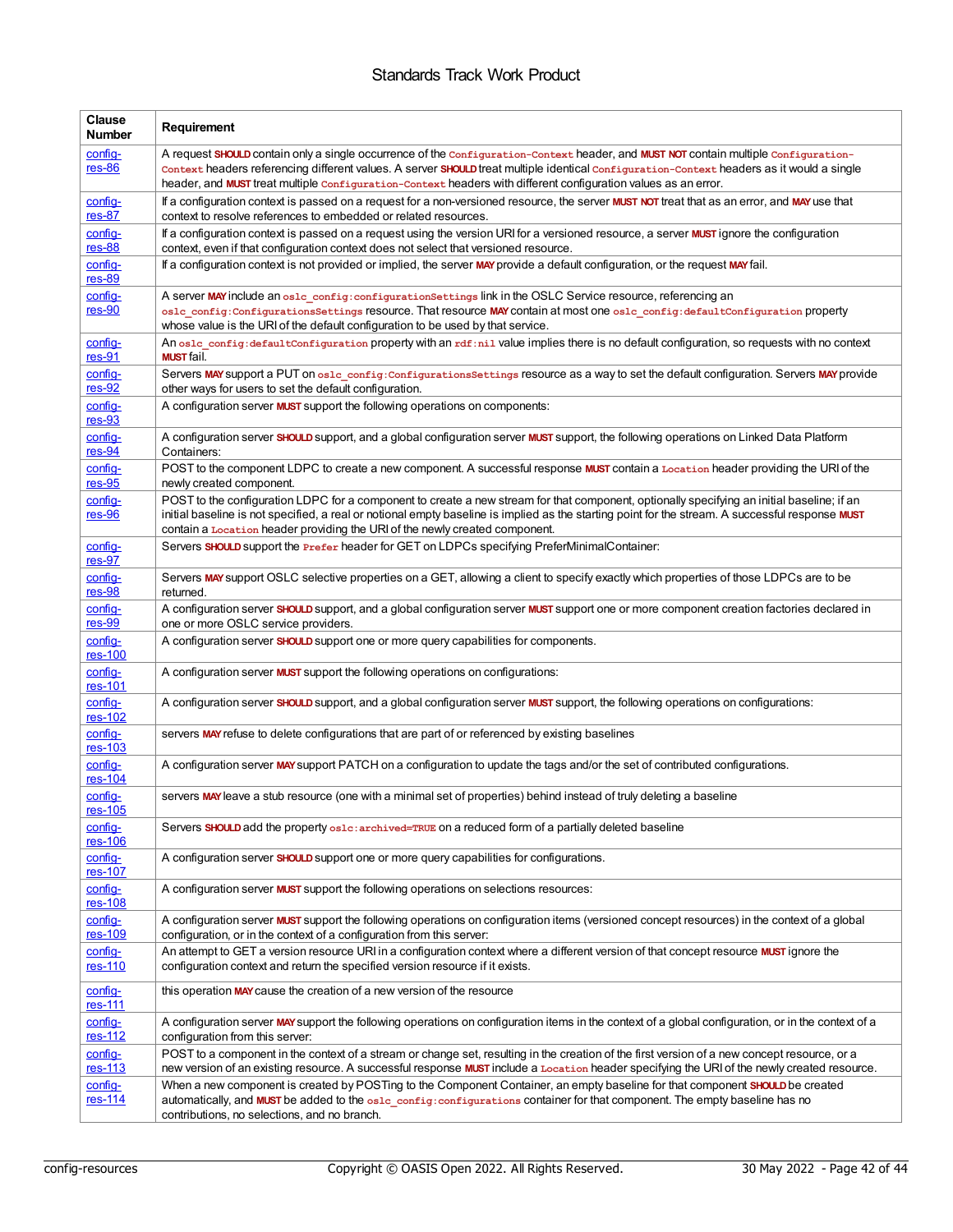| <b>Clause</b><br><b>Number</b> | Requirement                                                                                                                                                                                                                                                                                                                                                                                                                                                                                                                                                                                                 |
|--------------------------------|-------------------------------------------------------------------------------------------------------------------------------------------------------------------------------------------------------------------------------------------------------------------------------------------------------------------------------------------------------------------------------------------------------------------------------------------------------------------------------------------------------------------------------------------------------------------------------------------------------------|
| config-<br>res-115             | A new stream is created by POSTing to the oslc_config: streams container for a baseline. By default, the new stream inherits (MUST copy)<br>the component, contributions, and selections of the baseline, but does not inherit (MUST NOT copy) the branch property. Other properties MAY<br>be inherited (copied) from the baseline, or MAY be set to server defaults. The POSTed data MAY include any of the following properties; if these<br>properties are supported by the server, then the POSTed values for these properties MUST completely replace any default or inherited values:                |
| config-<br>$res-116$           | The server MUST set the oslc_config: previous Baseline property of the new stream, and SHOULD set the prov: wasDerivedFrom property of<br>the new stream, to reference the baseline owning the oslc config: streams container.                                                                                                                                                                                                                                                                                                                                                                              |
| config-<br>res-117             | A server MAY support one or more configuration creation factories declared in one or more OSLC service providers that create a stream for<br>the component specified in the configuration's POSTED RDF body.                                                                                                                                                                                                                                                                                                                                                                                                |
| config-<br>res-118             | A new baseline of a stream is created by POSTing to the oslc_config: baselines container for that stream. If the server determines that a<br>suitable baseline already exists, the server MAY return a 303 with a Location header referring to that existing baseline; for an existing baseline<br>to be suitable it MUST be for the same component, MUST have the same osld config: branch value, if any, MUST select the same version<br>resources, each contribution MUST be a suitable baseline for the corresponding stream contribution, and there must be no additional or<br>missing contributions. |
| config-<br>res-119             | Where a new baseline is created, that new baseline inherits (MUST copy) the following properties of the stream:                                                                                                                                                                                                                                                                                                                                                                                                                                                                                             |
| config-<br>res-120             | Other properties MAY be inherited (copied) from the stream, or MAY be set to server defaults. The POSTed data MAY include any of the following<br>properties; if these properties are supported by the server, then the POSTed values for these properties MUST completely replace any default<br>or inherited values:                                                                                                                                                                                                                                                                                      |
| config-<br>res-121             | When creating a new baseline from a stream, after copying all previous values of the previous Baseline to the new baseline, the server MUST<br>replace all those previous Baseline properties on the stream by a single reference to the newly created baseline. The chain of<br>previous Baseline links thus shows the history of baselines of a stream.                                                                                                                                                                                                                                                   |
| config-<br>res-122             | The server MUST set the osld config: baseline Of Stream property of the new baseline to reference the stream owning the<br>oslc config: baselines CONtainer.                                                                                                                                                                                                                                                                                                                                                                                                                                                |
| config-<br>res-123             | Since all contributions to a baseline must themselves be baselines, creation of a baseline requires that a server MUST first create or obtain<br>baselines for the current state of all stream contributions, recursively downward through the contribution graph. See Long Operations.                                                                                                                                                                                                                                                                                                                     |
| config-<br>res-124             | * A server MAY adjust the name properties of a configuration to maintain any name uniqueness constraints; a server SHOULD NOT fail creation of<br>a baseline or stream just because the requested name is not unique.                                                                                                                                                                                                                                                                                                                                                                                       |
| config-<br>$res-125$           | The server MAY ignore any additional properties, or MAY return an error if those properties are considered incompatible with the creation<br>request.                                                                                                                                                                                                                                                                                                                                                                                                                                                       |
| config-<br>$res-126$           | Any properties required on new streams or baselines not defined by this standard <b>MUST</b> be described in resource shapes referenced by<br>os1c: resourceShape properties on the container.                                                                                                                                                                                                                                                                                                                                                                                                              |
| config-<br>res-127             | Servers SHOULD support the <b>Prefer header for GET</b> on those LDPCs specifying PreferMinimalContainer:                                                                                                                                                                                                                                                                                                                                                                                                                                                                                                   |
| config-<br>$res-128$           | Servers MAY support OSLC selective properties on a GET                                                                                                                                                                                                                                                                                                                                                                                                                                                                                                                                                      |
| config-<br>res-129             | When adding a contribution, if the configuration being added has an osle config: overrides relationship, that relationship MUST be copied to<br>the contribution.                                                                                                                                                                                                                                                                                                                                                                                                                                           |
| config-<br>$res-130$           | If the configuration being added has no OSLC overrides - it is a reusable configuration - a client MAY include an oslc config: overrides<br>relationship in a PUT to the contribution resource.                                                                                                                                                                                                                                                                                                                                                                                                             |
| config-<br>res-131             | Servers MAY require an overriding configuration to be for the same component as the overridden contribution.                                                                                                                                                                                                                                                                                                                                                                                                                                                                                                |
| config-<br>res-132             | Servers MAY report an error if the configuration identified in the osle config: overrides property does not exist in the hierarchy for the context<br>configuration.                                                                                                                                                                                                                                                                                                                                                                                                                                        |
| config-<br>$res-133$           | if there is no version of that resource in any of the selections in the contributions to the context configuration, nor in any of the selections in<br>their recursive contributions, the request MUST fail with a 404 Resource not found (note that this includes unbound selections from a selection<br>with type oslc config: UnboundSelections)                                                                                                                                                                                                                                                         |
| config-<br><u>res-134</u>      | if there is exactly one version of that resource in the union of the selections in the recursive contributions, the request MUST return that one<br>version                                                                                                                                                                                                                                                                                                                                                                                                                                                 |
| config-<br>$res-135$           | the behavior is implementation-defined, but SHOULD be well-defined in that the successive requests in the same configurations with the same<br>selections SHOULD resolve to the same version. A server MAY perform an ordered search using the oslc_config:contributionOrder property,<br>and <b>MAY</b> have a way to indicate multiple possible version resolutions                                                                                                                                                                                                                                       |
| config-<br>$res-136$           | During this version resolution, overrides for entire configurations MUST be taken into account. If a contribution is marked as an override and the<br>overriding configuration is earlier in the ordered set of all recursive contributions than the overridden configuration, the overridden<br>configuration and all its contributions <b>MUST</b> be ignored in their entirety. Servers MAY report an error if an overriding configuration is later in the<br>ordered set of all recursive contributions than the overridden configuration.                                                              |
| config-<br>res-137             | Overrides from change set configurations <b>MUST</b> also be taken into account. If a change set removes a selection for a versioned resource in the<br>overridden configuration, and no other selection is provided for that resource in some other configuration, then the request MUST fail with a 404<br>Resource not found. If a change set replaces a selection for a versioned resource in the overridden configuration, and no other selection is<br>provided for that resource in some other configuration, the request MUST return the version in the change set selection.                       |
| <u>config-</u><br>$res-138$    | Implementations SHOULD provide documentation on their version resolution behavior.                                                                                                                                                                                                                                                                                                                                                                                                                                                                                                                          |
| config-<br>$res-139$           | All configuration servers MUST provide a delegated user interface dialog for selection of configurations. A global configuration server MUST<br>provide, and a local configuration server MAY provide, a delegated user interface dialog for creation of configurations.                                                                                                                                                                                                                                                                                                                                    |